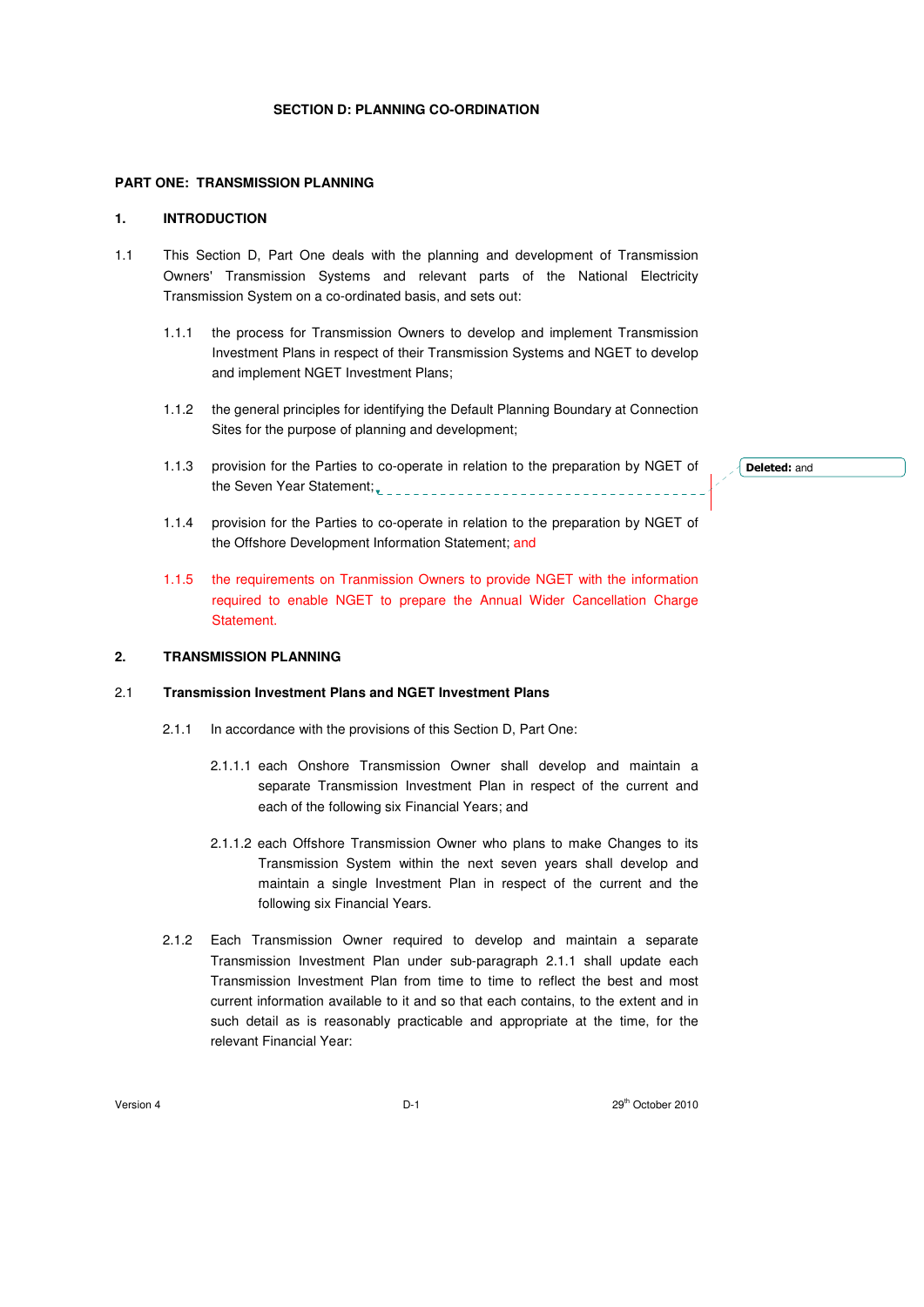- 2.1.2.1 a description of any proposed Change(s) to its Transmission System;
- 2.1.2.2 a description of any proposed variation(s) in the Transmission Services to be provided to NGET under Section C, Part One, paragraph 2.1 and including (where appropriate) any new or revised Normal Capability Levels that will apply;
- 2.1.2.3 an indication of the works required to give effect to the proposed Changes under sub-paragraph 2.1.2.1 above (here referred to as the "**Planned Works**") and the likely material effect of such Planned Works on Users;
- 2.1.2.4 an indication of any works which a User may have to carry out as a result of any proposed Change to a Connection Site;
- 2.1.2.5 an indication of any Outages (in reasonable but not excessive detail) likely to be required to give effect to the Planned Works;
- 2.1.2.6 a description of any technical or operational assumptions which the Transmission Owner has, in planning and developing its Transmission System, assumed would apply to Plant or Apparatus of another Party or User Equipment at a Connection Site; and
- 2.1.2.7 any other relevant information which the Transmission Owner considers may materially affect a Transmission Investment Plan of another Party, an NGET Investment Plan or an Offshore Transmission Owner's Transmission System.
- 2.1.3 Each Transmission Owner is required to develop and maintain a Transmission Investment Plan pursuant to sub-paragraph 2.1.1 shall ensure that, to the extent that it is reasonable and appropriate to do so:
	- 2.1.3.1 NGET is provided with the most up-to-date version of its Transmission Owner's Transmission Investment Plans; and
	- 2.1.3.2 such Transmission Owner provides such parts of the up-to-date versions of its Transmission Investment Plans to each other Transmission Owner as may have a material effect upon that other Transmission Owner's Transmission Investment Plans, or Offshore Transmission Owner's Transmission System.

and in each case shall clearly identify those changes made to each Transmission Investment Plan since the last version provided to the relevant Party.

2.1.4 In accordance with the provisions of this Section D, Part One, NGET shall develop and maintain a separate plan, in respect of the current and each of the following six Financial Years, for those proposed Changes to its Transmission System which are likely to have a material effect upon any Transmission Owner's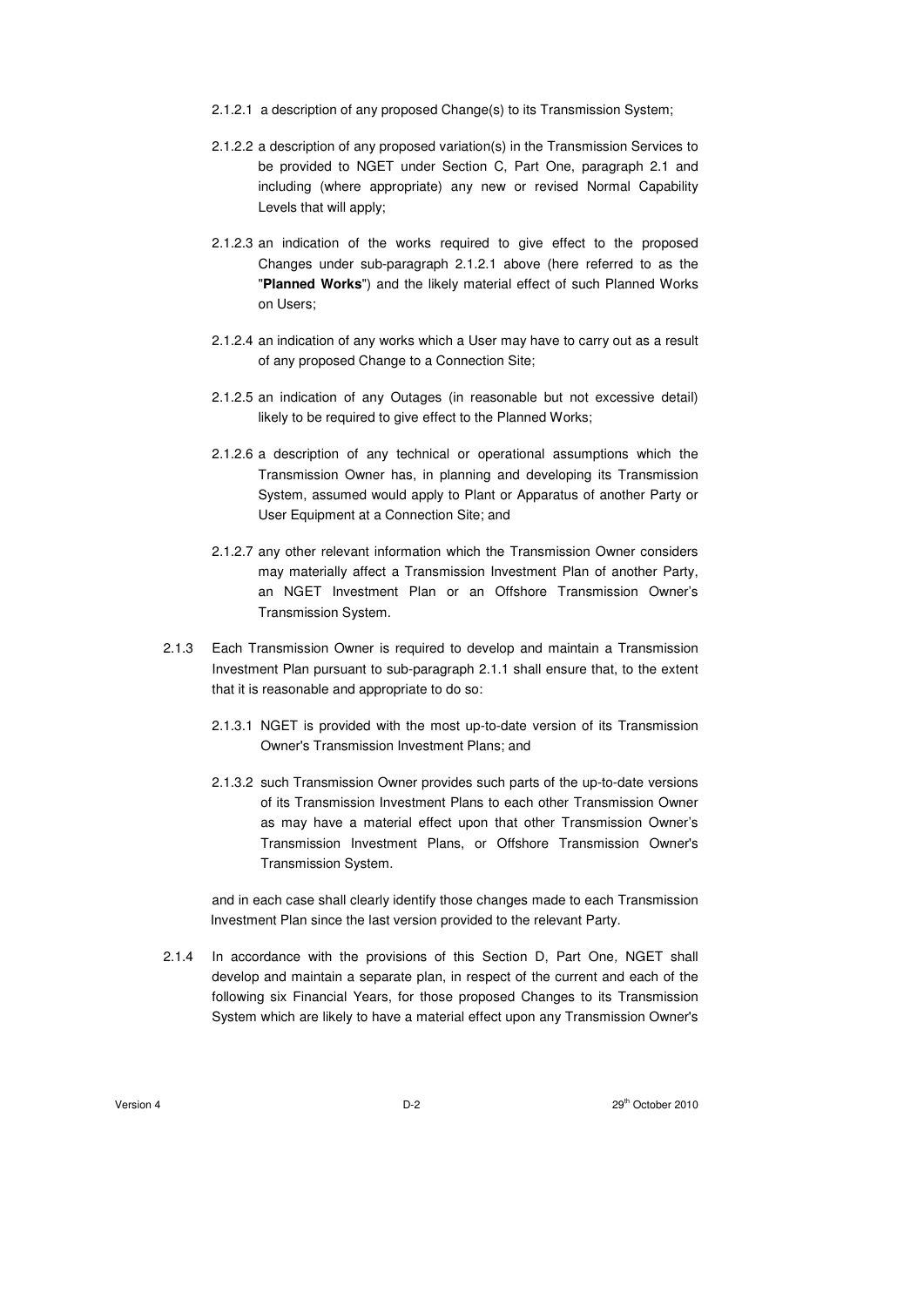Transmission Investment Plan or Offshore Transmission Owner's Transmission System (referred to as "**NGET Investment Plan**").

- 2.1.5 NGET shall update each NGET Investment Plan from time to time to reflect the best and most current information available to it and so that each contains, to the extent and in such detail as is reasonably practicable and appropriate at the time, for the relevant Financial Year, the same matters in relation to NGET as are required to be set out in relation to Transmission Owners in their Transmission Investment Plans under sub-paragraph 2.1.2.
- 2.1.6 NGET shall ensure that, to the extent that it is reasonable and appropriate to do so, each Transmission Owner is provided with such parts of its up-to-date NGET Investment Plans as may have a material effect upon that Transmission Owner's Transmission Investment Plans or Offshore Transmission Owner's Transmission System and shall clearly identify those changes made to each NGET Investment Plan since the last version provided to such Transmission Owner.

### 2.2 **Transmission System Technical Criteria and Planning Assumptions**

- 2.2.1 NGET shall prepare and update Planning Assumptions from time to time and shall promptly provide such new or updated Planning Assumptions to Transmission Owners to be used by them in planning and developing their Transmission Systems.
- 2.2.2 A Transmission Owner may at any time submit a request to NGET for a change to Planning Assumptions it has received pursuant to sub-paragraph 2.2.1, provided that such request shall contain a description (in reasonable but not excessive detail) of the reason(s) for the request.
- 2.2.3 If NGET receives a request for a change to Planning Assumptions pursuant to sub-paragraph 2.2.2 it shall, as soon as reasonably practicable:
	- 2.2.3.1 notify the Transmission Owner submitting the request and any other Transmission Owner, which is likely to be materially affected by the requested change, whether or not and, where relevant, how NGET intends to accommodate such request; and
	- 2.2.3.2 where relevant, change and re-issue such Planning Assumptions (and any related Planning Assumptions) accordingly.
- 2.2.4 A Transmission Owner may refer to the Authority as a Dispute in accordance with Section H, paragraph 4.1:
	- 2.2.4.1 any notice received from NGET under 2.2.3.1; or
	- 2.2.4.2 any failure by NGET to respond to a request submitted under subparagraph 2.2.2 within a reasonable period of time, taking into account the nature, complexity and urgency of the request.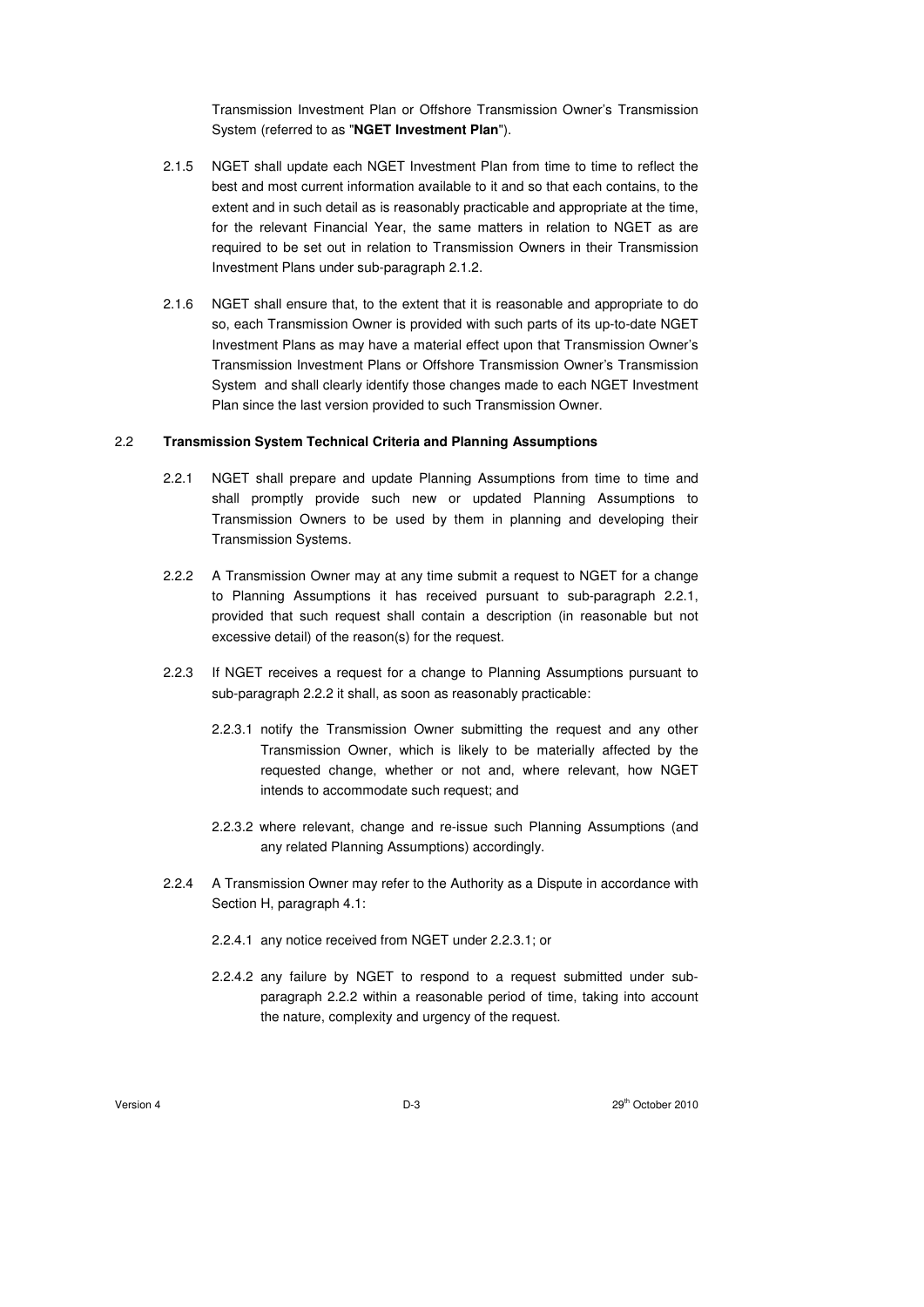- 2.2.5 Notwithstanding any request submitted by a Transmission Owner pursuant to sub-paragraph 2.2.2 above, each Transmission Owner shall continue to take into account the Planning Assumptions provided by NGET, for the purposes of subparagraph 2.2.7 of this Section D, Part One, subject to any subsequent changes made to such Planning Assumptions by NGET under sub-paragraph 2.2.3 or any determination of a Dispute referred to the Authority pursuant to sub-paragraph 2.2.4.
- 2.2.6 Without limitation to Section C, Part One, paragraph 2.2, in planning and developing its Transmission System, each Transmission Owner shall ensure that its Transmission System complies with:
	- 2.2.6.1 the minimum technical, design and operational criteria and performance requirements set out or referred to in Connection Conditions 6.1, 6.2, 6.3 and 6.4 and in Planning Code 6.2 and/or 6.3 as applicable; or
	- 2.2.6.2 such other technical criteria or requirements as apply to any relevant part of its Transmission System by virtue of a current Transmission Derogation; and

in the case of an Offshore Transmission System, each Transmission Owner shall also ensure that:

- 2.2.6.3 its Transmission System meets the minimum technical, design and operational criteria and performance requirements set out or referred to in Section K of this Code;
- 2.2.7 Each Transmission Owner shall plan and develop its Transmission System taking into account the Planning Assumptions provided to it by NGET and any other information provided to it under this Code and on the basis that User Plant and Apparatus complies with:
	- 2.2.7.1 the minimum technical design and operational criteria and performance requirements set out in Connection Conditions 6.1, 6.2, 6.3 and 6.4; or
	- 2.2.7.2 such other criteria or requirements as NGET may from time to time notify the Transmission Owner are applicable to specified User Plant and Apparatus pursuant to sub-paragraph 2.2.8; and
	- 2.2.7.3 in relation to each Connection Site, such technical design and operational criteria as are set out in the Connection Site Specification,

and, unless otherwise advised by the relevant Party, that each other Party complies with the provisions of this Code and any applicable Licence Standards in planning or developing any other part of the National Electricity Transmission System.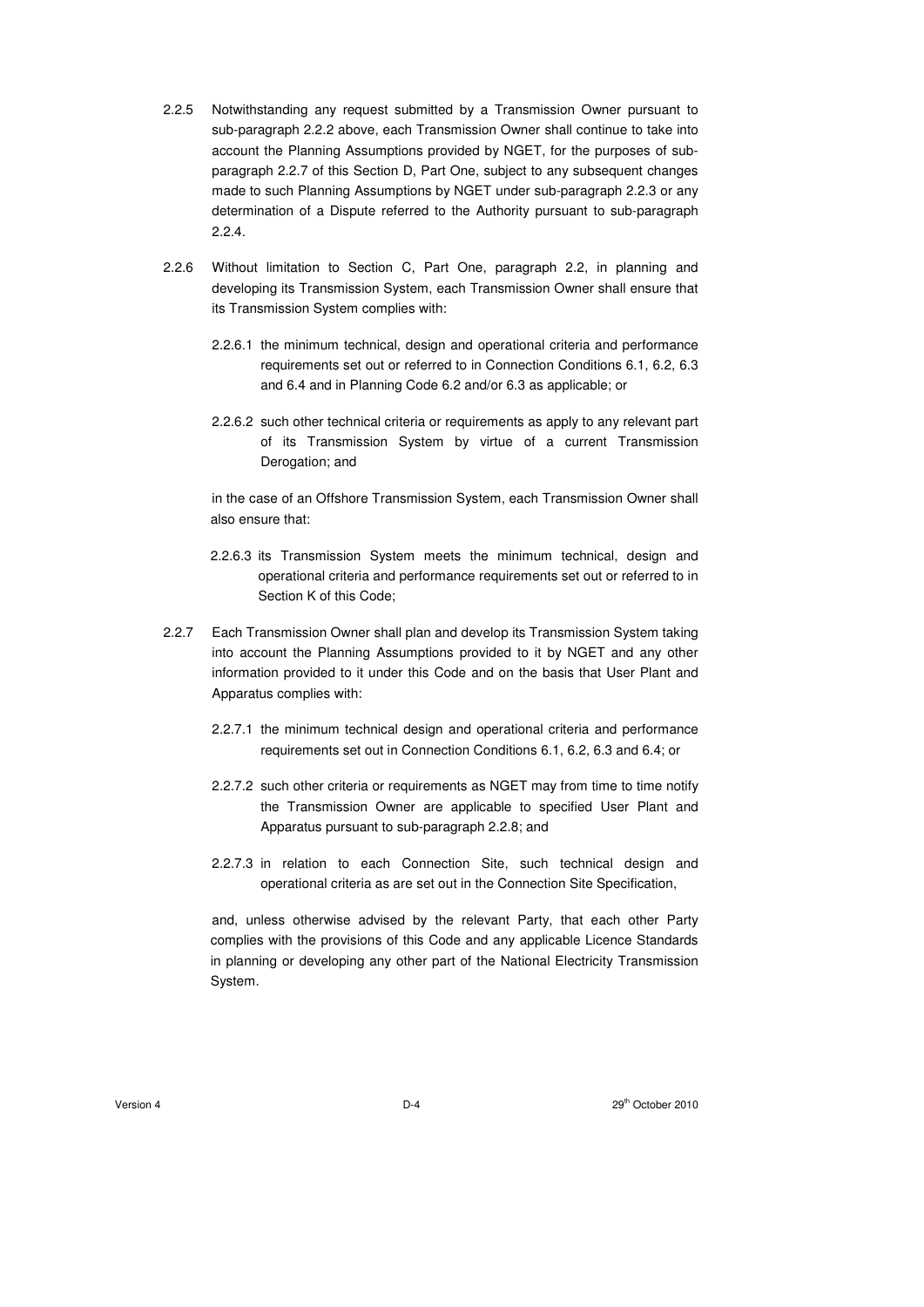- 2.2.8 NGET shall notify each Transmission Owner whose Transmission System is likely to be materially affected by the design or operation of a User's Plant and Apparatus where NGET:
	- 2.2.8.1 becomes aware that such User has or is likely to apply for a User Derogation;
	- 2.2.8.2 is itself applying for a derogation under the Grid Code in relation to the Connection Site on which such User's Plant and Apparatus is located or to which it otherwise relates; or
	- 2.2.8.3 is otherwise notified by such User that specified Plant or Apparatus is normally capable of operating at levels better than those set out in Connection Conditions 6.1, 6.2, 6.3 and 6.4.
- 2.2.9 Each Transmission Owner shall promptly notify NGET if such Transmission Owner becomes aware that a User's Plant or Apparatus has failed, or is likely to fail, otherwise than in accordance with a User Derogation, to comply with the technical design and operational criteria or performance requirements applying pursuant to sub-paragraph 2.2.7.

#### 2.3 **Co-ordination of Transmission Investment Planning**

- 2.3.1 Transmission Owners required to develop and maintain an Investment Plan pursuant to sub-paragraph 2.1.1 and Offshore Transmission Owners where required under Paragraph 2.3.2 shall, at all times:
	- 2.3.1.1 co-operate and assist each other in the development and implementation of co-ordinated Transmission Investment Plans and NGET Investment Plans and Changes to an Offshore Transmission System;
	- 2.3.1.2 meet from time to time (including by telephone if the Parties so agree) to agree arrangements to facilitate such development and implementation; and
	- 2.3.1.3 plan and develop their Transmission Systems taking into account, to the extent that it is reasonable and practicable to do so, the activities and reasonable requests of each other Party relating to the planning and development of such other Party's Transmission System.
- 2.3.2 Each Offshore Transmission Owner shall assess the impact on its Offshore Transmission System of planned Changes in NGET Transmission Investment Plans or Transmission Owners' Transmission Investment Plans. Each Offshore Transmission Owner shall notify NGET and any relevant Transmission Owners of any potential need to make Changes to its Offshore Transmission System as a consequence of planned Changes on another Party's Transmission System. On receipt of such notification, and where required by NGET or a Relevant Transmission Owner, to do so shall participate under sub-paragraph 2.3.1.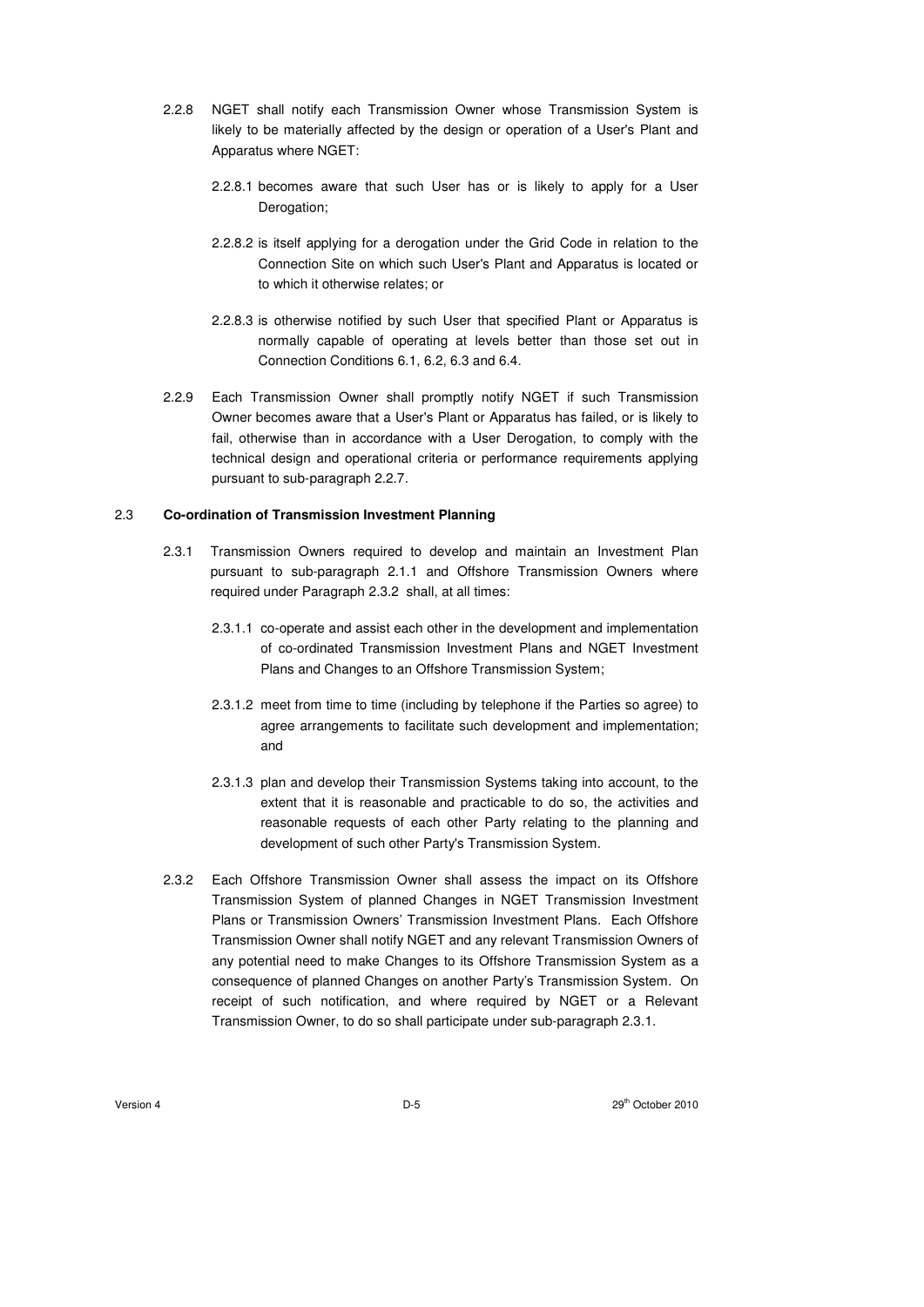- 2.3.3 Where Transmission Owners agree that a Change is necessary to an Offshore Transmission System as a result of another Transmission Owner's Transmission Investment Plan, that Transmission Owner shall compensate the Offshore Transmission Owner for the reasonable and proper cost and expense of such Change to the Offshore Transmission System.
- 2.3.4 Where an Offshore Transmission Owner and NGET agree that a Change is necessary to an Offshore Transmission System as a result of the NGET Investment Plan, NGET shall compensate the Offshore Transmission Owner for the reasonable and proper cost and expense of such Change to the Offshore Transmission System.
- 2.3.5. Without limitation to sub-paragraph 2.3.1, each Transmission Owner shall include in its Transmission Investment Plans and NGET shall include in its NGET Investment Plans such information directly related to the matters set out in subparagraphs 2.1.2.1 to 2.1.2.6 or the current or future characteristics of the Transmission Owner's Transmission System or, in the case of NGET, the National Electricity Transmission System, as:
	- 2.3.5.1 NGET reasonably requests; or
	- 2.3.5.2 a Transmission Owner reasonably requests (to the extent that the information requested may have a material effect upon the requesting Transmission Owner's Transmission Investment Plan(s)).

## 2.4 **Changes to Transmission Investment Plans and NGET Investment Plans**

- 2.4.1 For the avoidance of doubt, a Transmission Owner may change any part of its Transmission Investment Plan(s) and NGET may change any part of its NGET Investment Plan(s) at any time, provided that the Party making such change provides an updated version of its Transmission Investment Plan or NGET Investment Plan (as appropriate) to other relevant Parties in accordance with sub-paragraphs 2.1.3 or 2.1.6.
- 2.4.2 A Party may at any time submit to another Party a request ("**Planning Request**") for a change to such parts as it has been provided with pursuant to subparagraphs 2.1.3 or 2.1.6 of, in the case where such other Party is a Transmission Owner, that other Party's Transmission Investment Plan(s) or, in the case where such other Party is NGET, the NGET Investment Plan(s), provided that each Planning Request shall:
	- 2.4.2.1 contain a description of the requested change (in reasonable but not excessive detail) and the reason for the Planning Request; and
	- 2.4.2.2 be submitted as soon as reasonably practicable after the Party submitting the Planning Request becomes aware of the need for such change.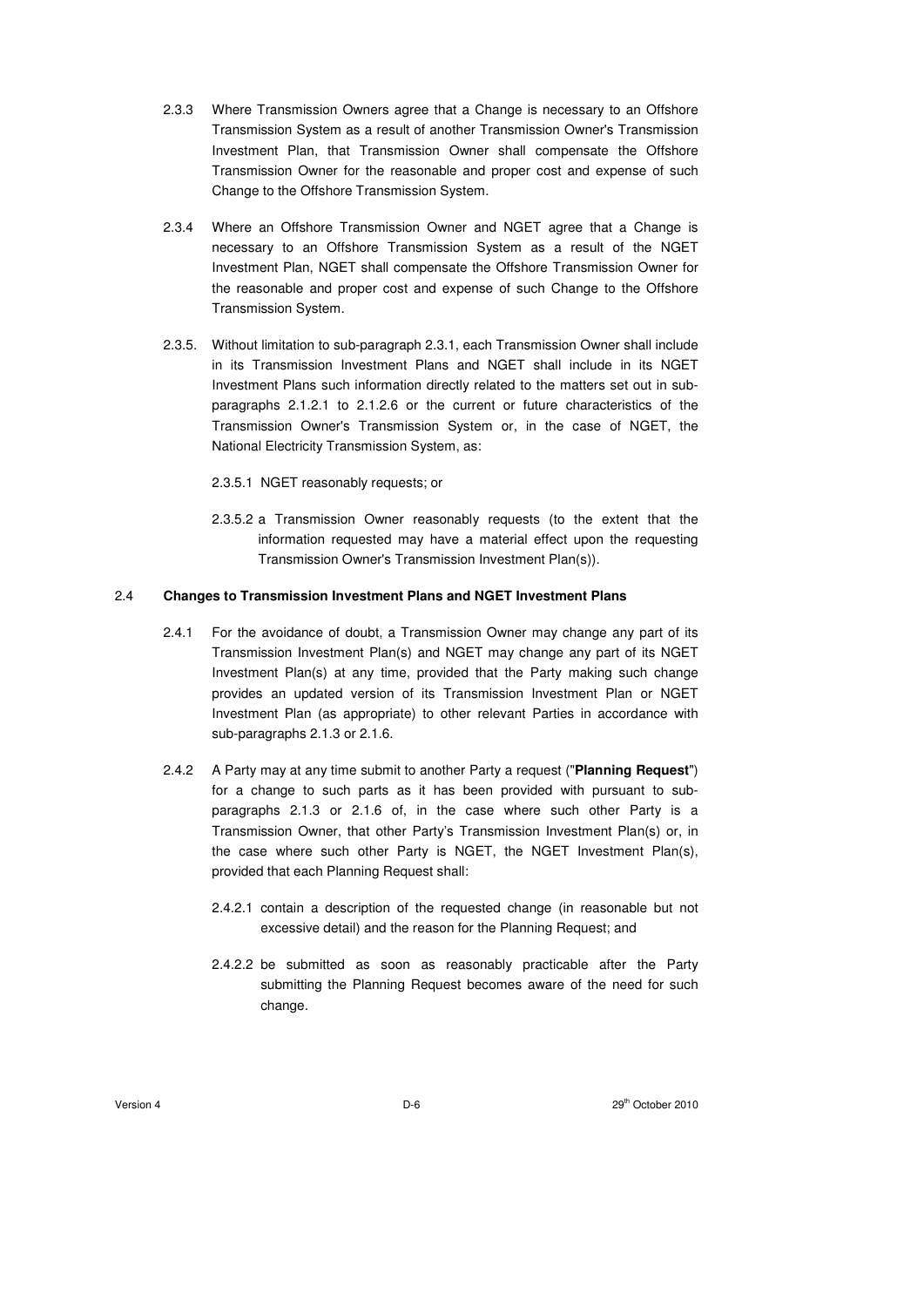- 2.4.3 A Party which receives a Planning Request under sub-paragraph 2.4.2 shall notify the Party which submitted such Planning Request whether or not and, where relevant, how it intends to accommodate the Planning Request and shall, as soon as reasonably practicable, update its Transmission Investment Plan(s) or, in the case of NGET, its NGET Investment Plan(s), accordingly.
- 2.4.4 A Party may refer to the Authority as a Dispute in accordance with Section H, paragraph 4.1:
	- 2.4.4.1 any notice issued under sub-paragraph 2.4.3 in response to a Planning Request; or
	- 2.4.4.2 any failure by a Party to respond to a Planning Request within a reasonable period of time, taking into account the nature, complexity and urgency of the Planning Request.
- 2.4.5 Each Transmission Investment Plan or NGET Investment Plan shall be developed and implemented as proposed by the Party required to develop and maintain it under this Section D, Part One, subject to the subsequent determination of any Dispute referred to the Authority pursuant to sub-paragraph 2.4.4.

# 2.5 **Arrangements with Users concerning Modifications (including Replacement of Assets)**

- 2.5.1 NGET shall identify those Planned Works of each Transmission Owner which will require arrangements to be made between NGET and Users in relation to a Modification (including, for the avoidance of doubt, any Replacement of Assets) and, taking into account the point in time at which NGET was first made aware of Planned Works, shall:
	- 2.5.1.1 take all reasonably practicable steps to make such arrangements within the time required to enable such Transmission Owner to undertake the Planned Works in accordance with its Transmission Investment Plan; and
	- 2.5.1.2 promptly notify such Transmission Owner of any such Modification and keep it informed of NGET's progress in making such arrangements (including, without limitation, notifying it of any determination by the Authority in relation to a dispute between NGET and a User which is relevant to such Planned Works).
- 2.5.2 Subject to sub-paragraph 2.5.5, where NGET identifies that Planned Works proposed by a Transmission Owner constitute a Modification and require arrangements to be made with a User, such Transmission Owner shall not undertake such Modification otherwise than in accordance with the provisions of this Section D, Part Two and any relevant TO Construction Agreement.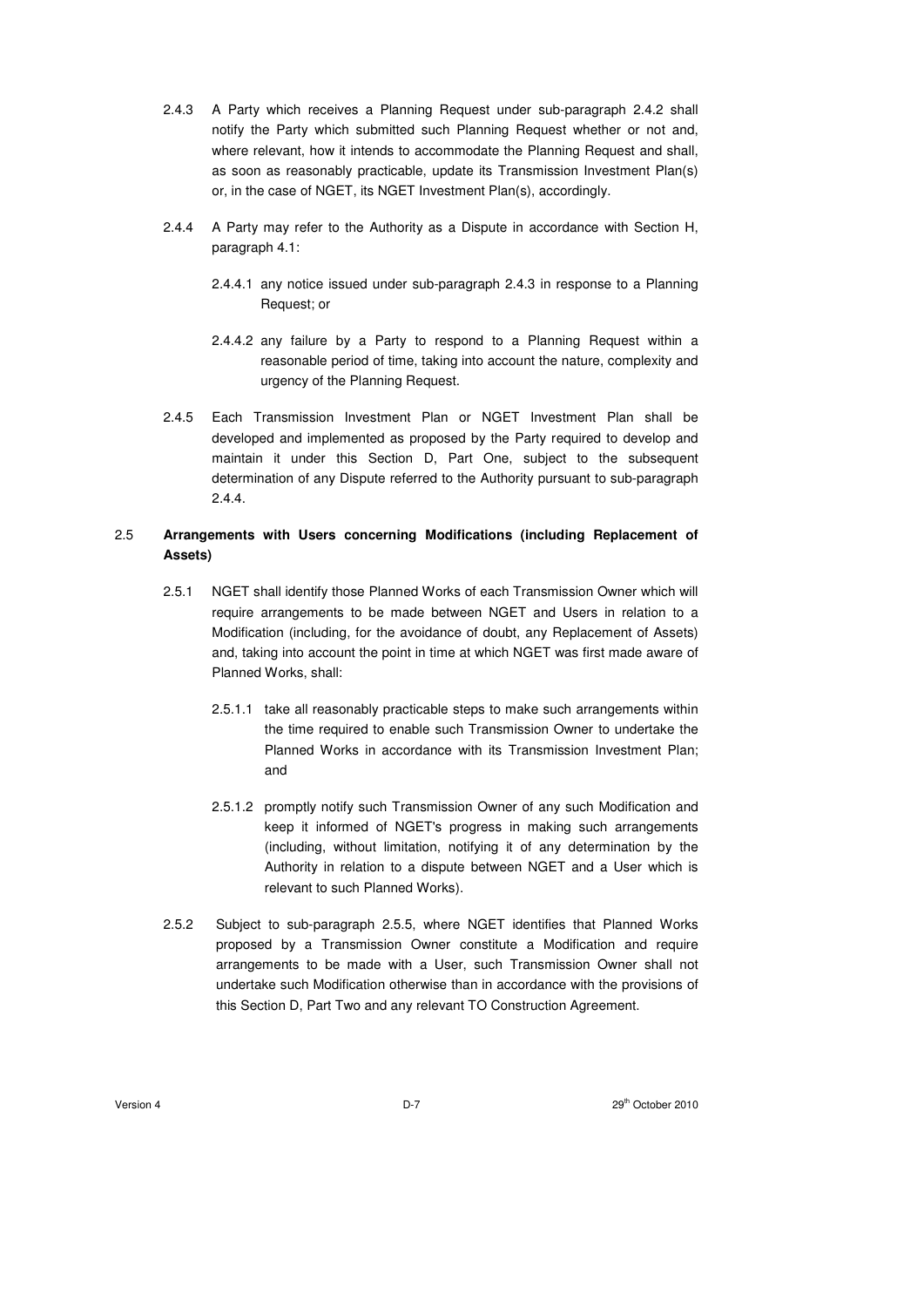- 2.5.3 Each Transmission Owner shall comply with any reasonable request from NGET for such assistance or further information as NGET requires in connection with identifying or making arrangements with Users pursuant to 2.5.1.
- 2.5.4 For the avoidance of doubt, and subject to sub-paragraph 2.5.5, a Transmission Owner shall not undertake any Modification unless and until NGET has notified such Transmission Owner that NGET has either agreed such Modification with the affected User or that any dispute between NGET and the User in relation to such Modification has been determined by the Authority pursuant to the CUSC.
- 2.5.5 Each Transmission Owner shall take all reasonable steps to avoid exercising its rights pursuant to this sub-paragraph 2.5.5 but, in the event that it has reasonable grounds to believe, given its Transmission Licence and statutory duties, that a Transmission Connection Asset should be replaced prior to notice being received pursuant to sub-paragraph 2.5.4, the Transmission Owner shall consult with NGET as far as reasonably practicable but shall be entitled to replace such Transmission Connection Asset.

#### 2.6 **Connection Site Specification**

- 2.6.1 Each Transmission Owner shall have and maintain, at all times, a specification ("**Connection Site Specification**") which sets out the following information in relation to each Connection Site located on its Transmission System:
	- 2.6.1.1 a description of the Transmission Connection Assets at the Connection Site and a clear identification of the boundary between Transmission Connection Assets and User Equipment;
	- 2.6.1.2 any information reasonably requested by NGET in order to enable NGET to settle or amend its bilateral agreement with such User in respect of the Connection Site;
	- 2.6.1.3 a description of the technical design and operational criteria which the Transmission Owner, in planning and developing its Transmission System, had assumed would apply to User Equipment at the Connection Site or to User Equipment of Embedded Users;
- 2.6.2 Each Transmission Owner shall submit to NGET a **Connection Site Specification** as described in Section D, Part One, sub-paragraph 2.6.1 as and when any information contained in such a **Connection Site Specification** is amended.
- 2.6.3 A dispute in relation to any change made to the Connection Site Specification by a Transmission Owner, or the reasonableness of a request for information made by NGET pursuant to sub-paragraph 2.6.1.2, may be referred as a Dispute to the Authority pursuant to Section H, paragraph 4.1.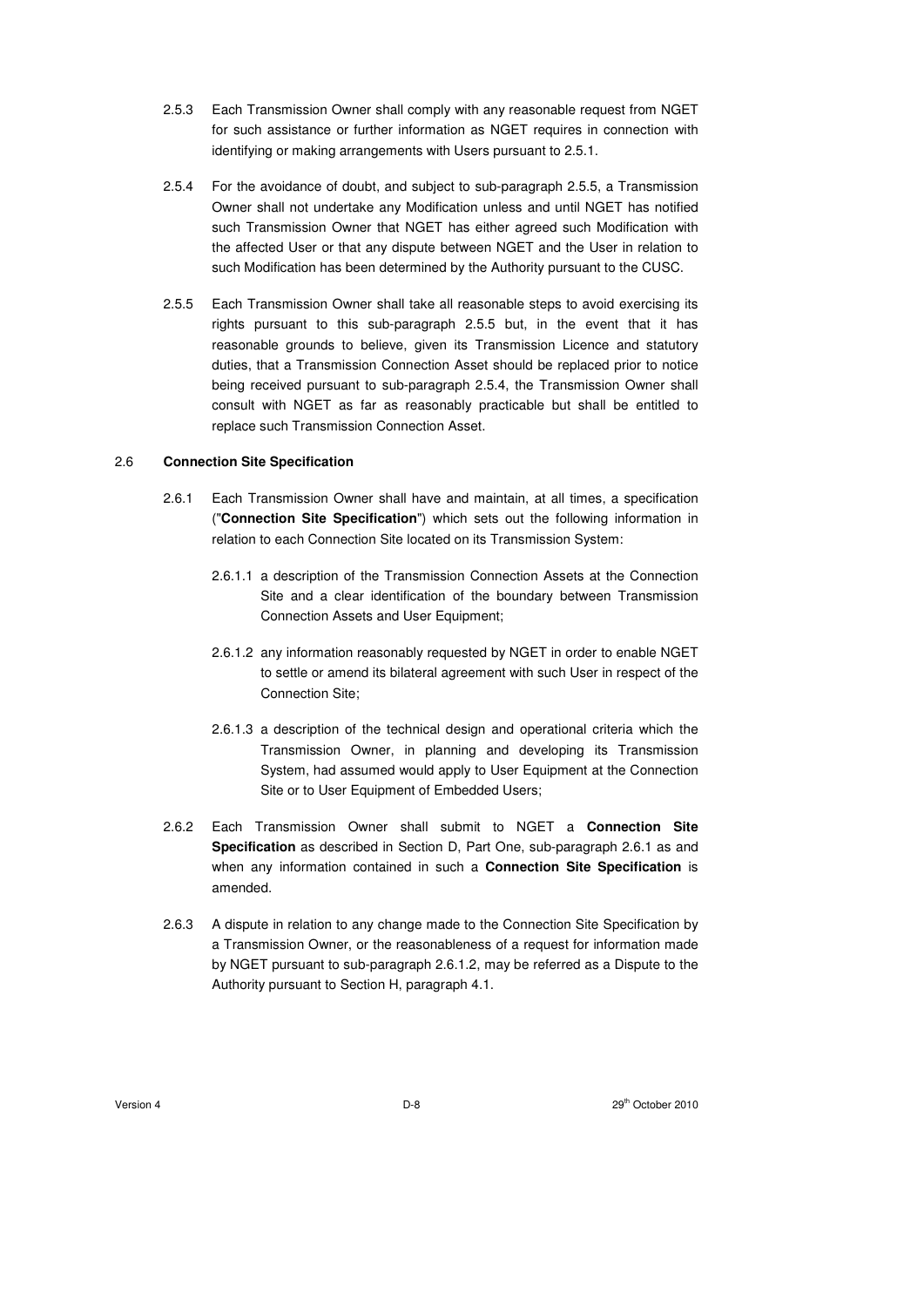2.6.4 Each Connection Site Specification shall be as proposed by the relevant Transmission Owner, subject to the subsequent determination of any Dispute referred to the Authority pursuant to sub-paragraph 2.6.3.

### 2.7 **Transmission Interface Site Specification**

- 2.7.1 At each Transmission Interface Site, each of the relevant Transmission Interface Site Parties shall have and maintain, at all times, a specification ("**Transmission Interface Site Specification**") which sets out:
	- 2.7.1.1 a description of their Transmission Interface Assets at the Transmission Interface Site and a clear identification of the boundary between their Transmission Interface Assets and any other Transmission Interface Assets at that Transmission Interface Site;
	- 2.7.1.2 a description of the technical, design and operational criteria which that Transmission Interface Site Party has applied to its equipment in planning and developing its Transmission System.
- 2.7.2 Each Transmission Interface Site Party shall submit to the other relevant Transmission Interface Site Parties a new Transmission Interface Site Specification as described in Section D, Part One, sub-paragraph 2.7.1 as and when any information contained in such a Transmission Interface Site Specification is amended.
- 2.7.3 At Transmission Interface Sites where NGET is not a Transmission Interface Site Party, such Transmission Owner shall supply NGET with a copy of a Transmission Interface Site Specification as and when any information contained in such a Transmission Interface Site Specification is amended.
- 2.7.4 A dispute in relation to any change made to a Transmission Interface Site Specification by a Transmission Interface Site Party, may be referred as a Dispute to the Authority pursuant to Section H, paragraph 4.1; and
- 2.7.5 Each Transmission Interface Site Specification shall be as proposed by the relevant Transmission Interface Site Party, subject to the subsequent determination of any Dispute referred to the Authority pursuant to sub-paragraph 2.7.4.

## 2.8 **Embedded Transmission Interface Site Specification**

- 2.8.1 Each Transmission Owner shall have and maintain, at all times, a specification ("**Embedded Transmission Interface Site Specification**") which sets out the following information in relation to each Embedded Transmission Interface Site located on its Transmission System:
	- 2.8.1.1 a description of the Embedded Transmission Interface Assets at the Embedded Transmission Interface Site and a clear identification of the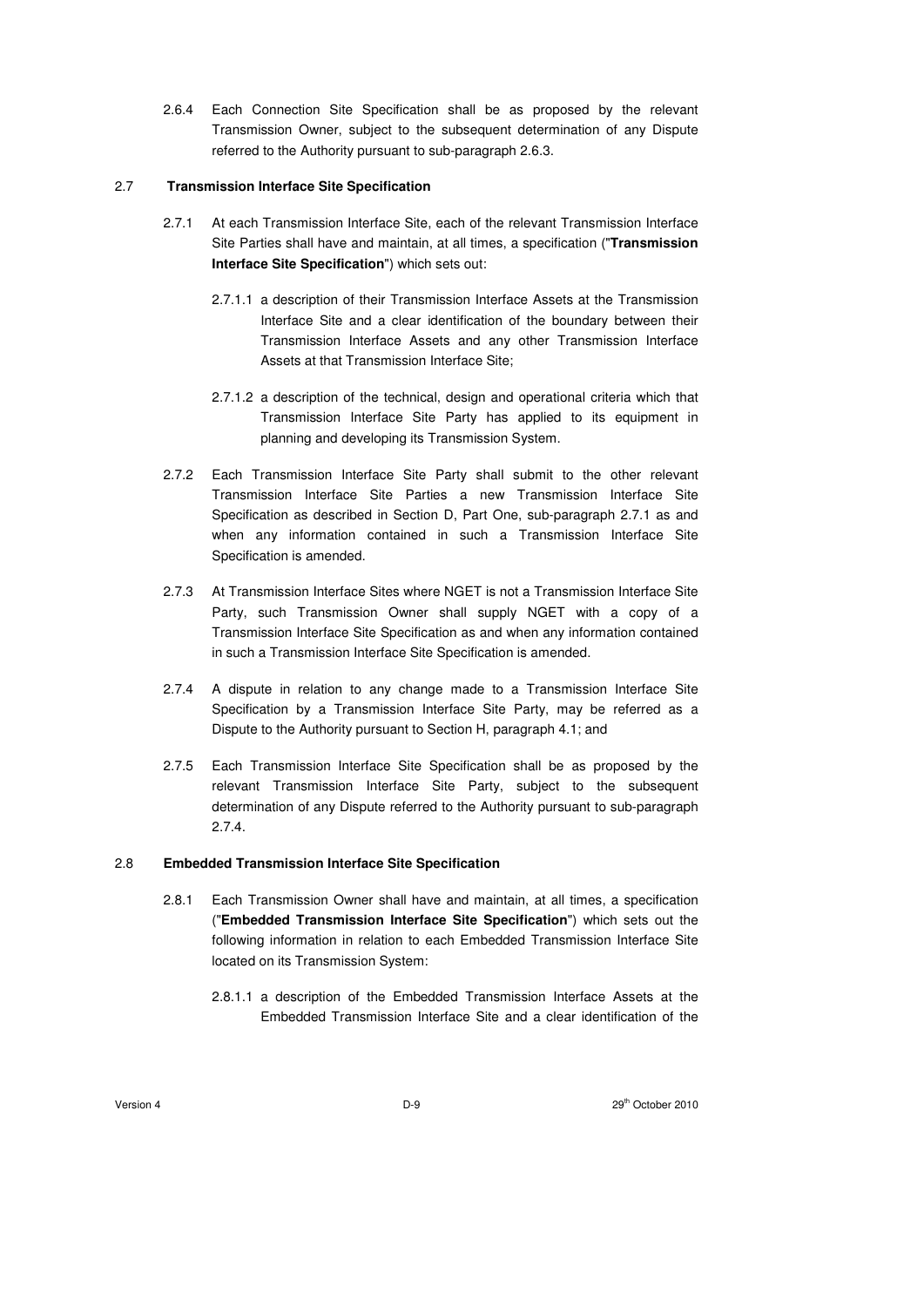boundary between Embedded Transmission Interface Assets and Embedded Transmission Counterparty Equipment;

- 2.8.1.2 any information reasonably requested by NGET in order to enable NGET to settle or amend its Embedded Transmission Bilateral Agreement in respect of the Embedded Transmission Interface Site;
- 2.8.1.3 a description of the technical design and operational criteria of the Embedded Transmission Counterparty Equipment at the Embedded Transmission Interface Site which the Transmission Owner, has used in planning and developing its Transmission System,
- 2.8.2 Each Transmission Owner shall submit to NGET a Embedded Transmission Interface Site Specification as described in Section D, Part One, sub-paragraph 2.8.1 as and when any information contained in such a Embedded Transmission Interface Site Specification is amended.
- 2.8.3 A dispute in relation to any change made to the Embedded Transmission Interface Site Specification by a Transmission Owner, or the reasonableness of a request for information made by NGET pursuant to sub-paragraph 2.8.1.2, may be referred as a Dispute to the Authority pursuant to Section H, paragraph 4.1.
- 2.8.4 Each Embedded Transmission Interface Site Specification shall be as proposed by the relevant Transmission Owner, subject to the subsequent determination of any Dispute referred to the Authority pursuant to sub-paragraph 2.8.3.

#### 2.9 **Transmission Owner Derogated Plant**

2.9.1 A Transmission Owner shall, where requested by NGET, use all reasonable endeavours to carry out such Planned Works as are necessary to ensure that each item of Derogated Plant owned or operated by such Transmission Owner is brought up to the Required Standard applicable to it no later than the Back Stop Date applicable to it.

#### 2.10 **Implementation**

- 2.10.1 Each Transmission Owner shall give effect to its Transmission Investment Plans and NGET shall give effect to its NGET Investment Plans.
- 2.10.2 Where a Transmission Owner develops its Transmission System as a consequence of giving effect to its Transmission Investment Plan pursuant to sub-paragraph 2.10.1, it shall promptly update its:
	- 2.10.2.1 Services Capability Specification to reflect each variation to the Transmission Services it provides under Section C, Part One (including by inserting or amending any applicable Normal Capability Limits);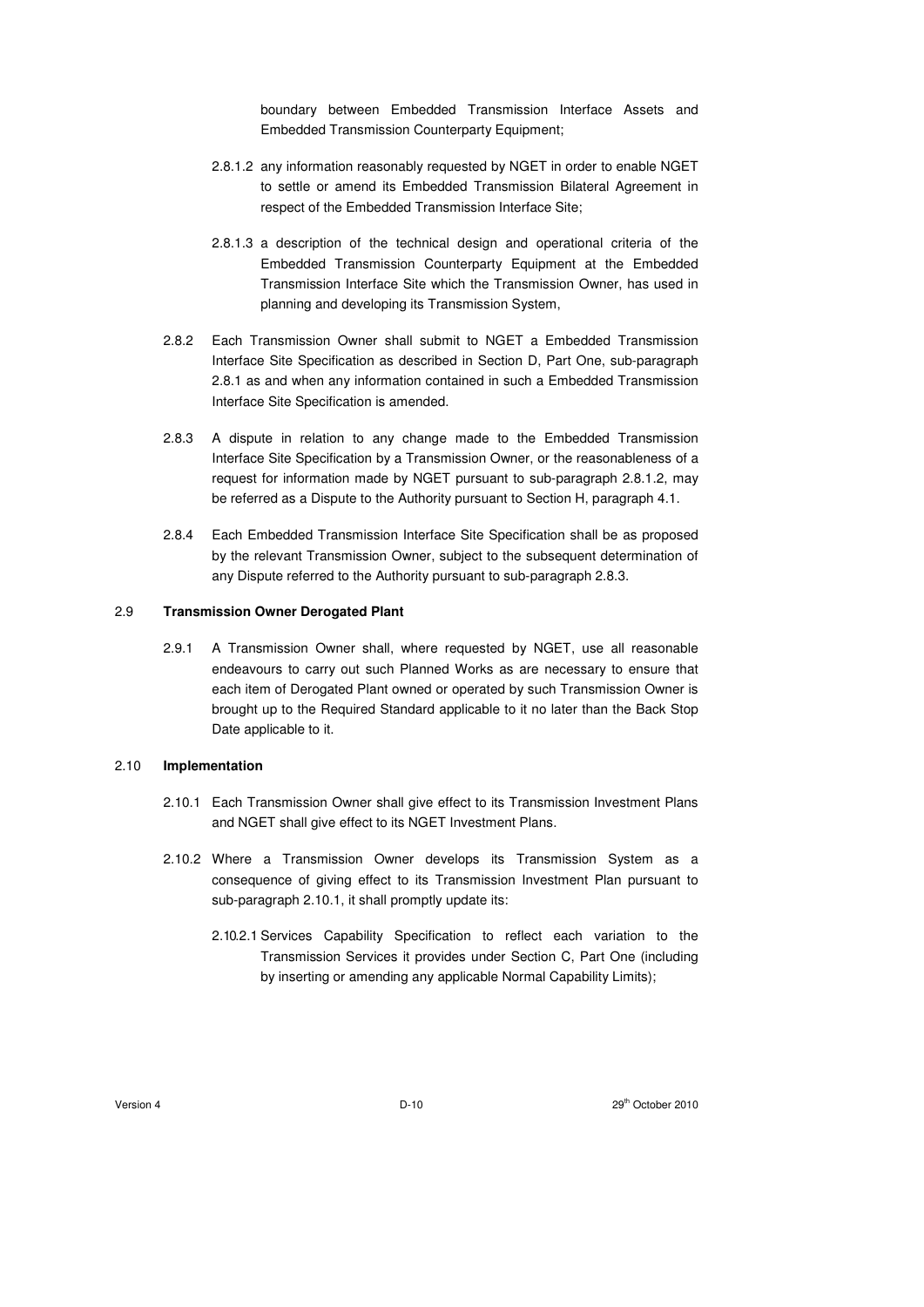- 2.10.2.2 Connection Site Specification to reflect any changes to the Transmission Connection Assets or User Equipment at a Connection Site located on such Transmission Owner's Transmission System; and
- 2.10.2.3 Transmission Interface Site Specifications to reflect any changes to its Transmission Interface Assets at Transmission Interface Sites.
- 2.10.2.4 Embedded Transmission Interface Site Specifications to reflect any changes to its Embedded Transmission Interface Assets at Transmission Interface Sites.
- 2. 10.3 Where NGET develops its Transmission System as a consequence of giving effect to its Transmission Investment Plan pursuant to sub-paragraph 2.10.1, it shall promptly update its Transmission Interface Site Specifications to reflect any changes to its Transmission Interface Assets at Transmission Interface Sites.
- 2. 10.4 Without limitation to sub-paragraph 2.3.1, the Parties shall give effect to their Transmission Investment Plans or, in the case of NGET, its NGET Investment Plans, in a co-ordinated manner and taking into account, to the extent that it is reasonable and practicable for each Party to do so, the activities and requirements of each of the other Parties including, where reasonably requested to do so by another Party, by:
	- 2.10.4.1 undertaking any incidental activities or works which that other Party reasonably identifies are required to facilitate the development of such other Party's Transmission System pursuant to sub-paragraph 2.8.1; and
	- 2.10.4.2 giving advice or assistance in order to enable that other Party to obtain such Consents as that Party may require.

# **3. DEFAULT PLANNING BOUNDARY**

- 3.1 For the purposes of planning and developing Construction Projects in accordance with Section D, Part Two and subject to any contrary agreement between the relevant Transmission Owner and NGET (which agreement shall include, for these purposes, the Connection Site Specification and any TO Construction Agreements), the Default Planning Boundary shall be at the electrical boundary, such boundary to be determined in accordance with the following principles:
	- 3.1.1 in relation to Plant and Apparatus located between the Transmission System and a Power Station, the electrical boundary is at the busbar clamp on the busbar side of the busbar isolators on Generators and Power Station transformer circuits;
	- 3.1.2 save as specified in sub-paragraph 3.1.3 below, in relation to Plant and Apparatus located between the Transmission System and a Distribution System, the electrical boundary is at the busbar clamp on the busbar side of the Distribution System voltage busbar selector isolator(s) of the Transmission System circuit or if a conventional busbar does not exist, an equivalent isolator. If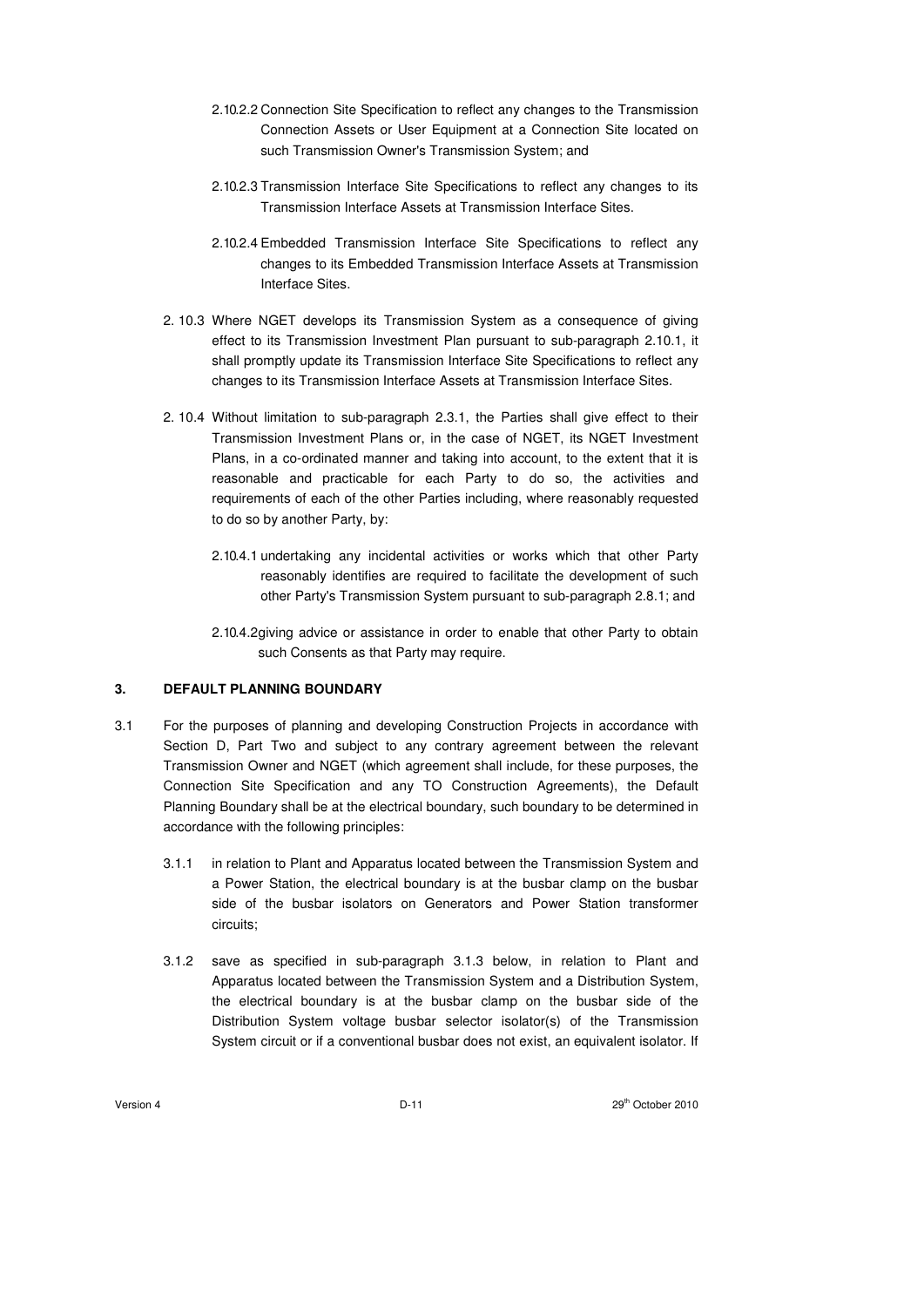no isolator exists an agreed bolted connection at or adjacent to the tee point shall be deemed to be an isolator for these purposes;

- 3.1.3 in relation to Plant and Apparatus located between the Transmission System and a Distribution System and forming a part of the Transmission System but designed for a voltage of 132kV or below in England and Wales, and below 132kV in Scotland, the electrical boundary is at the busbar clamp on the busbar side of the busbar selector isolator on the Distribution System circuit or, if a conventional busbar does not exist, an equivalent isolator. If no isolator exists, an agreed bolted connection at or adjacent to the tee point shall be deemed to be an isolator for these purposes;
- 3.1.4 in relation to Plant and Apparatus located between the Transmission System and the system of a Non-Embedded Customer, the electrical boundary is at the clamp on the circuit breaker side of the cable disconnections at the Non-Embedded Customer's sub-station; and
- 3.1.5 in the case of a metal clad switchgear bay the electrical boundary will be the equivalent of those specified in this paragraph 3.1 save that:
	- 3.1.5.1 for rack out switchgear, the electrical boundary will be at the busbar shutters;
	- 3.1.5.2 for SF6 switchgear, the electrical boundary will be at the gas zone separators on the busbar side of the busbar selection devices.
- 3.1.6 in relation to Plant and Apparatus located between the National Electricity Transmission System and an Interconnector at the busbar clamp on the busbar side of the busbar isolators in the Interconnector transformer circuits at a Connection Site.
- 3.2 If, in accordance with a request received from a User, NGET wants to use, at a Connection Site, transformers of specialised design for unusual load characteristics at the electrical boundary, these shall form part of the relevant Transmission Owner's Transmission System but NGET shall pay the Transmission Owner for the proper and reasonable additional cost thereof as identified by the Transmission Owner in the TO Connection Offer covering such transformers. In this paragraph 3.2 "unusual load characteristics" means loads which have characteristics which are significantly different from those of the normal range of domestic, commercial and industrial loads (including loads which vary considerably in duration or magnitude).
- 3.3 For the avoidance of doubt nothing in this paragraph 3 shall effect any transfer of ownership in any Plant and Apparatus.

# **4. SEVEN YEAR STATEMENT**

4.1 **Preparation of Seven Year Statement**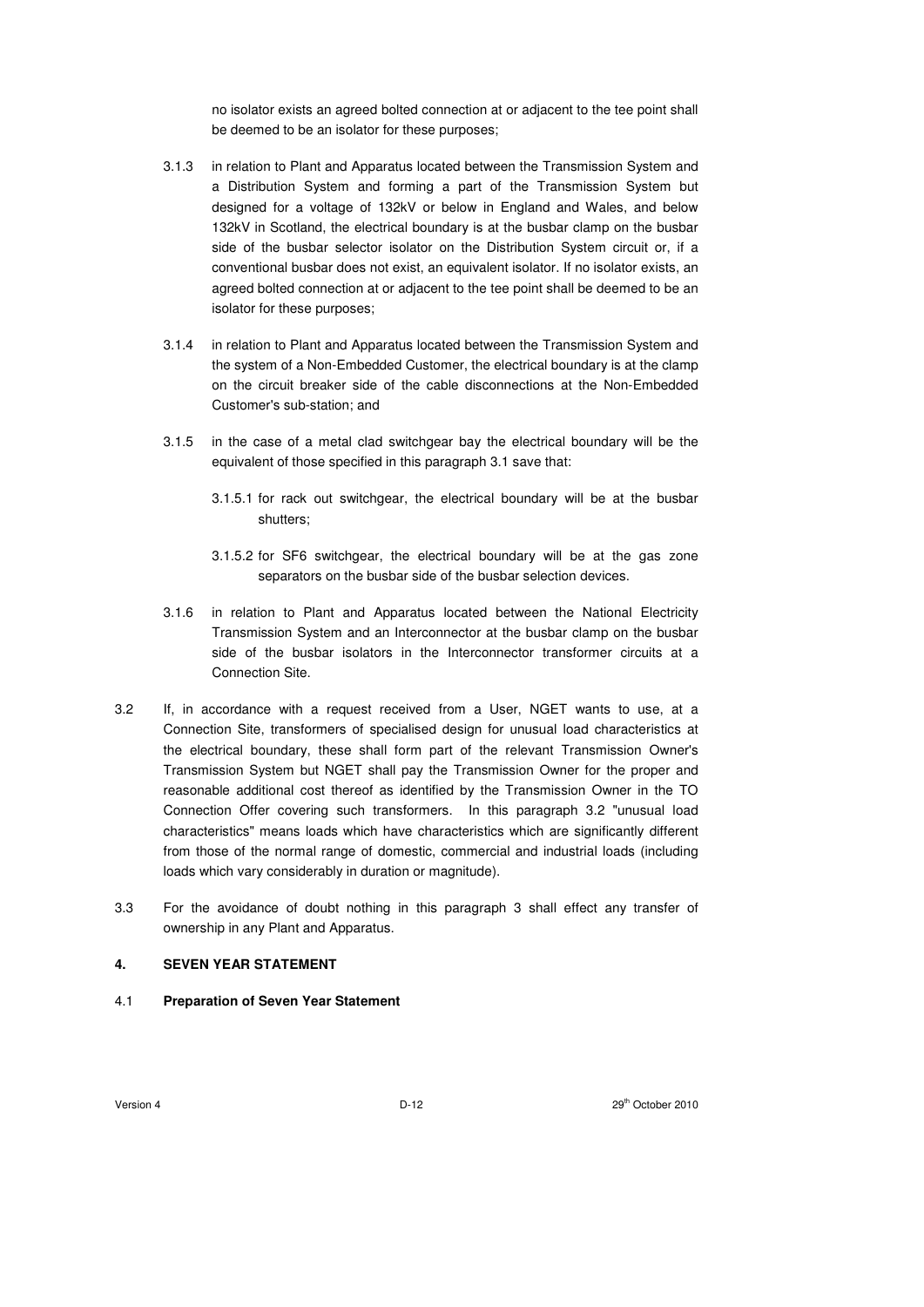- 4.1.1 NGET shall, prior to seeking the approval of the Authority for a form of seven year statement pursuant to Standard Condition C11 of its Transmission Licence ("**Seven Year Statement**"), consult with each Transmission Owner and take into account any concerns that a Transmission Owner may have regarding changes to the costs it would incur by complying with its obligations under sub-paragraph 4.1.2 as a consequence of any proposed change in the form of Seven Year Statement.
- 4.1.2 NGET shall agree with each Transmission Owner a programme of activities required to be undertaken by that Transmission Owner in order to support NGET in NGET's preparation of each Seven Year Statement ("**SYS Programme**") and that Transmission Owner shall carry out such activities as are specified in the SYS Programme. Any failure to agree a SYS Programme may be referred as a Dispute to the Authority in accordance with Section H, paragraph 4.1.
- 4.1.3 In the event that NGET and a Transmission Owner fail to agree a SYS Programme, or any part thereof, then, subject to the determination of any Dispute referred to the Authority pursuant to sub-paragraph 4.1.2, the Transmission Owner shall carry out such SYS Programme as NGET may specify.
- 4.1.4 NGET shall provide to each Transmission Owner those parts of the initial draft text of each Seven Year Statement as are of relevance to it and shall liaise with each of them in order to agree any amendments to the initial draft text of the Seven Year Statement requested by a Transmission Owner. Any failure to agree such amendments may be referred as a Dispute to the Authority in accordance with Section H, paragraph 4.1.
- 4.1.5 In the event that NGET and a Transmission Owner fail to agree any amendments to the initial draft text of the Seven Year Statement then, subject to the determination of any Dispute referred to the Authority pursuant to sub-paragraph 4.1.4, NGET's proposals in respect of such amendments shall prevail.
- 4.1.6 For the avoidance of doubt, nothing in this paragraph 4.1 shall preclude the Parties from progressing activities pursuant to sub-paragraphs 4.1.1, 4.1.2 and 4.1.4 at the same time.

### **5. OFFSHORE DEVELOPMENT INFORMATION STATEMENT**

### 5.1 **Preparation of Offshore Development Information Statement**

- 5.1.1 NGET shall, prior to seeking the approval of the Authority for a form of the Offshore Development Information Statement pursuant to Special Condition C4 (Role of the national electricity transmission system operator area located in offshore water) of its Transmission Licence, consult with each Transmission Owner.
- 5.1.2 NGET shall agree with each Transmission Owner a programme of activies required to be undertaken by that Transmission Owner in order to support NGET in NGET's preparation of each Offshore Development Information Statement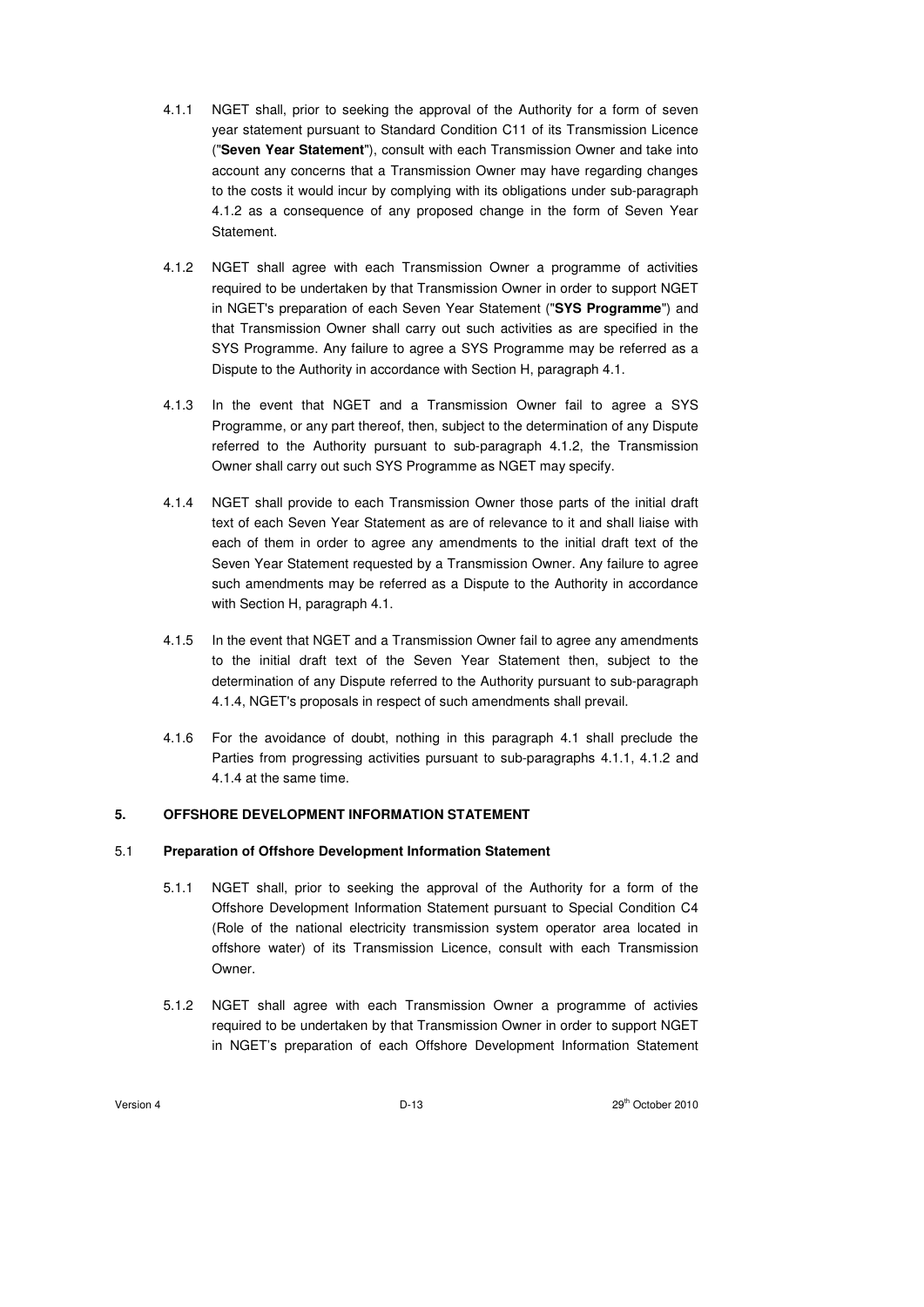(**"ODIS Programme"**) and that Transmission Owner shall carry out such activities as are specified in the ODIS Programme. Any failure to agree a ODIS Programme may be referred as a Dispute to the Authority in accordance with Section H, paragraph 4.1.

- 5.1.3 In the event that NGET and a Transmission Owner fail to agree a ODIS Programme, or any part therefore, then, subject to the determination of any Dispute referred to the Authority pursuant to sub-paragraph 5.1.2, the Transmission Owner shall carry out such ODIS Programme as NGET may specifiy.
- 5.1.4 NGET shall provide to each Transmission Owner those parts of the initial draft text of each Offshore Development Information Statement as are of relevance to it and shall liaise with each of them in order to agree any amendments to the initial draft text of the Offshore Development Information Statement requested by a Transmission Owner. Any failure to agree such amendments may be referred as a Dispute to the Authority in accordance with Section H, paragraph 4.1.
- 5.1.5 In the event that NGET and a Transmission Owner fail to agree any amendments to the initial draft text of the Offshore Development Information Statement then subject to the determination of any Disputes referred to the Authority pursuant to sub-paragraph 5.1.4, NGET' s proposals in repect of such amendments shall prevail.
- 5.1.6 For the avoidance of doubt, nothing in this paragraph 5.1. shall preclude the Parties from progressing activities pursuant to sub-paragraphs 5.1.1, 5.1.2 and 5.1.4 at the same time.

### **6. ANNUAL WIDER CANCELLATION CHARGE STATEMENT**

- 6.1 Each Transmission Owner shall provide NGET with the Wider Cancellation Charge Information in the form specified by NGET and in accordance with the following timescales:
	- 6.1.1 for the first Annual Wider Cancellation Charge Statement by the date as notified by NGET being sufficient to enable NGET to prepare and publish the first Annual Wider Cancellation Charge Statement in accordance with the CMP 192 Transition Process Plan; and
	- 6.1.2 for subsequent Annual Wider Cancellation Charge Statements by no later than 1 of October in the Financial Year preceding the Financial Year to which the Wider Cancellation Charge Statement relates.

### **PART TWO: CONSTRUCTION**

### **1. INTRODUCTION**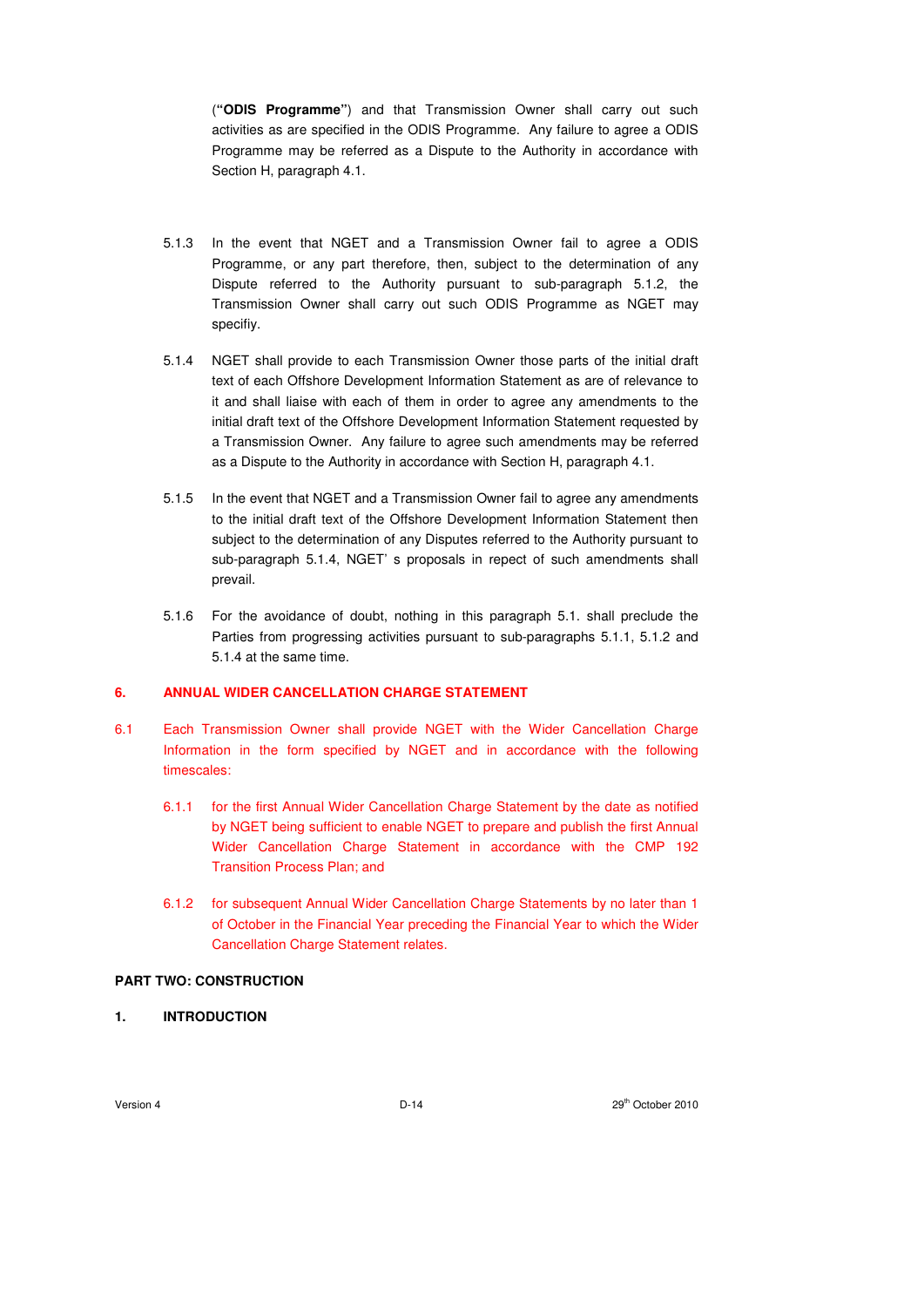- 1.1 This Section D, Part Two, deals with arrangements between NGET and Transmission Owners in relation to Construction Projects on or which otherwise materially affect such Transmission Owners' Transmission Systems and the disconnection of Users connected to Transmission Owners' Transmission Systems. This Part Two includes paragraphs relating to:
	- 1.1.1 the process by which NGET and each Transmission Owner enter into a bilateral TO Construction Agreement for the construction of a New Connection or Modification or System Construction;
	- 1.1.2 Communications Plant requirements at Connection Sites;<br>
	- 1.1.3 provision for the permanent disconnection of User Equipment connected to a Transmission Owner's Transmission Systems and
	- 1.1.4 arrangements for the amendments of TO Construction Agreements and the provision by the Transmission Owner of the Attributable Works Information to enable the implementation by NGET of the User Commitment Methodology.

#### **2. NGET CONSTRUCTION APPLICATIONS**

- 2.1 In this Code:
	- 2.1.1 "**Construction Project**" refers (as appropriate) to a New Connection, Modification or a System Construction; and
	- 2.1.2 "**NGET Construction Application**" refers to an application submitted by NGET to a Transmission Owner in relation to a Construction Project, and which is (as appropriate) a:
		- 2.1.2.1 NGET Connection Application;
		- 2.1.2.2 NGET Modification Application; or
		- 2.1.2.3 System Construction Application.
- 2.2 If NGET considers it may be necessary for a Construction Project to be undertaken, it shall submit a NGET Construction Application in accordance with paragraph 2.3 to:
	- 2.2.1 the Transmission Owner, if any, whose Transmission System is located at the Relevant Connection Site;
	- 2.2.2 any Transmission Owner in relation to whose Transmission System the Relevant Connection Site satisfies the criteria set out in Schedule Four;
	- 2.2.3 any Onshore Transmission Owner whose Transmission System is located at the point where it has been assumed by NGET that a new Offshore Transmission System required to connect the Relevant Connection Site will connect to an Onshore Transmission System;

Version 4 D-15 29th October 2010

Deleted: and

Deleted: .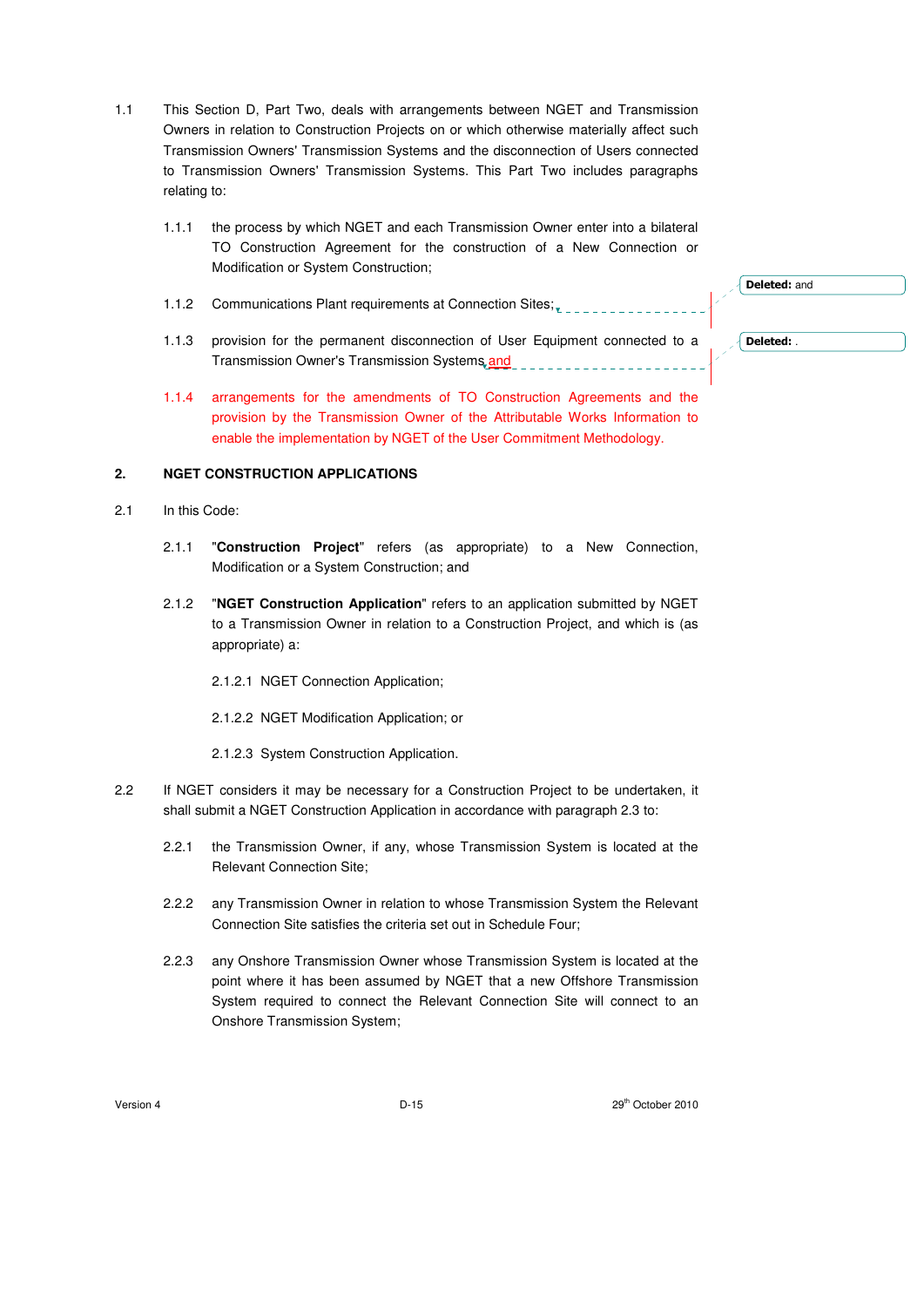- 2.2.4 a nominated Offshore Transmission Owner whose Transmission System will be located at the Relevant Connection Site;
- 2.2.5 any Transmission Owner which does not receive a NGET Construction Application pursuant to sub-paragraphs 2.2.1, 2.2.2, 2.2.3 or 2.2.4, but which:
	- 2.2.5.1 otherwise receives Construction Planning Assumptions pursuant to paragraph 3.2 in relation to the Relevant Connection Site; or
	- 2.2.5.2 NGET otherwise identifies is likely to be required to enter into a TO Construction Agreement in respect of the Construction Project,

(NGET and each Transmission Owner which receives a NGET Construction Application shall be referred to in this Section as a **"Construction Party"**).

- 2.3 NGET shall submit a NGET Construction Application:
	- 2.3.1 pursuant to sub-paragraphs 2.2.1 and 2.2.2, as soon as reasonably practicable, and in any event within three Business Days of the User Application Date in relation to such Relevant Connection Site;
	- 2.3.2 pursuant to 2.2.3, as soon as reasonably practicable, and in any event to the Onshore Transmission Owner within three Business Days of the User Application Date in relation to such Relevant Connection Site;
	- 2.3.3 pursuant to 2.2.4, as soon as reasonably practicable, and to the Offshore Transmission Owner within three Business Days of such Offshore Transmission Owner acceding to this Code;
	- 2.3.4 pursuant to sub-paragraph 2.2.3 where it relates to a NGET Modification Application as a consequence of the nomination of an Offshore Transmission Owner, as soon as reasonably practicable, and in any event within three Business Days of such Offshore Transmission Owner acceding to this Code; and
	- 2.3.5 pursuant to sub-paragraph 2.2.5, at the same time as Construction Planning Assumptions are submitted to a Transmission Owner under paragraph 3.2 or, where applicable, at the same time as NGET gives a Transmission Owner notice under paragraph 3.3.
- 2.4 For the purposes of this Section D, Part Two, a NGET Construction Application shall be deemed to be effective if it is complete and clear in all material respects.
- 2.5 If a Transmission Owner reasonably considers that a NGET Construction Application is not effective it shall, as soon as reasonably practicable and in any event within five Business Days of receipt of the NGET Construction Application, notify NGET of:
	- 2.5.1 the detailed reasons why it considers the NGET Construction Application is incomplete or unclear in a material respect; and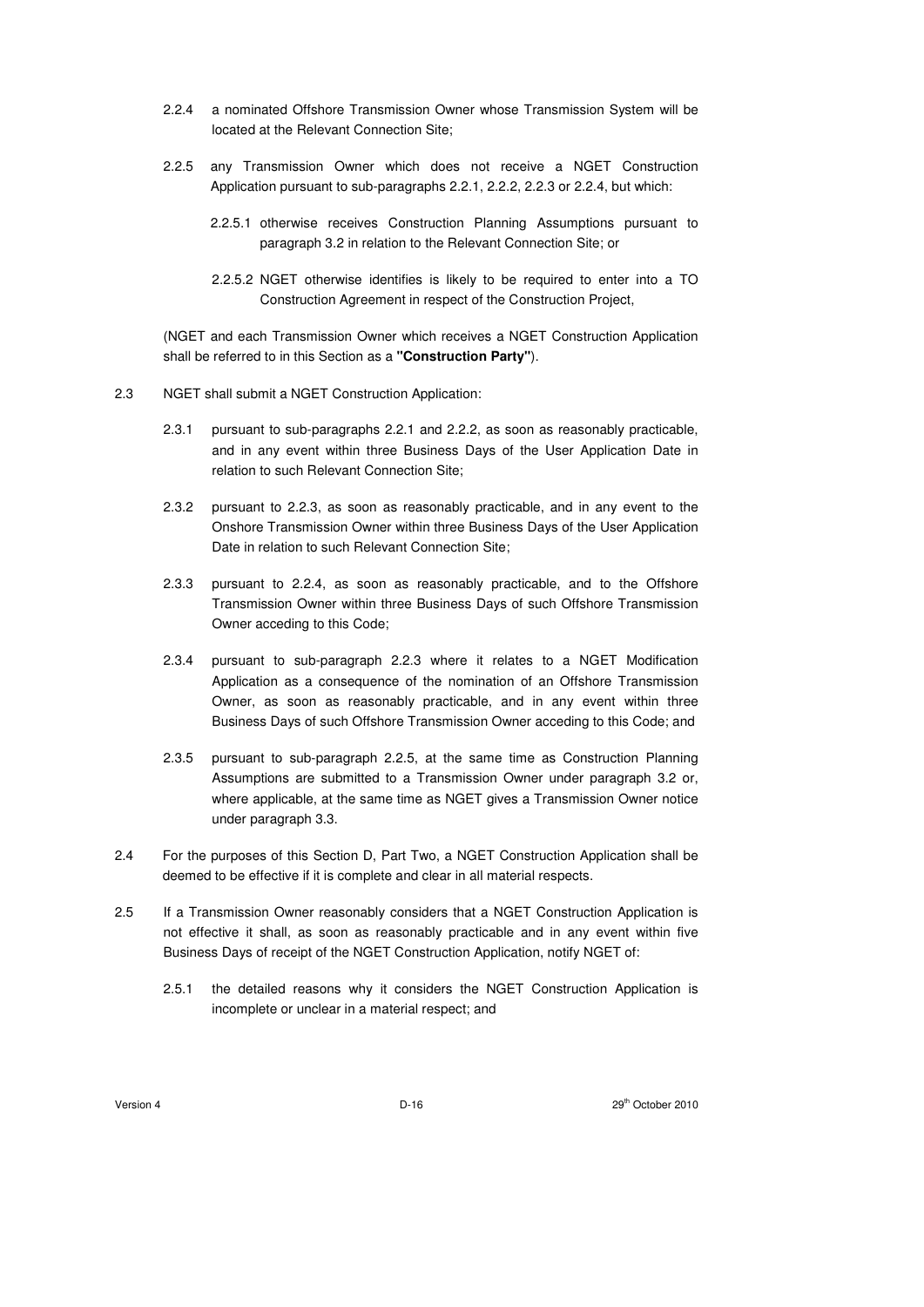2.5.2 the amendments (including clarifications, additional information, data or other material) it considers are required to make the NGET Construction Application effective,

 and shall otherwise use its best endeavours to liaise with and assist NGET (and, where reasonably requested by NGET, any relevant third parties) so that the NGET Construction Application is made effective as soon as reasonably practicable. Any dispute in relation to the effectiveness of a NGET Construction Application may be referred as a Dispute to the Authority in accordance with Section H, paragraph 4.1.

- 2.6 Each Transmission Owner shall charge NGET and NGET shall pay Engineering Charges in relation to a NGET Construction Application in accordance with Schedule Ten.
- 2.7 NGET shall immediately notify each other Construction Party following:
	- 2.7.1 any change in the NGET Construction Application or associated information provided to such Construction Party; or
	- 2.7.2 the withdrawal of the relevant User Application by a User, in which case such notice shall also constitute notice of withdrawal by NGET of any relevant NGET Construction Application.

# **3. PROVISION OF CONSTRUCTION PLANNING ASSUMPTIONS FOLLOWING A NGET CONSTRUCTION APPLICATION**

- 3.1 NGET shall prepare and update **Construction Planning Assumptions** from time to time and shall promptly provide such new or updated Construction Planning Assumptions to Transmission Owners to assist in the preparation of TO Construction Offers. Such Construction Planning Assumptions shall only be used by each Transmission Owner in preparation of TO Construction Offers.
- 3.2 If NGET generates an updated set of Construction Planning Assumptions pursuant to paragraph 3.1, it shall:
	- 3.2.1 immediately provide to each Transmission Owner such parts of the set of Construction Planning Assumptions as NGET reasonably determines are likely to materially affect such Transmission Owner's Transmission System; and
	- 3.2.2 at the same time as Construction Planning Assumptions are provided to any Transmission Owner(s) pursuant to sub-paragraph 3.2.1, either:
		- 3.2.2.1 identify the NGET Construction Application already submitted to such Transmission Owner under sub-paragraphs 2.2.1, 2.2.2, 2.2.3 or 2.2.4 to which the Construction Planning Assumptions relate; or
		- 3.2.2.2 submit a new NGET Construction Application to such Transmission Owner pursuant to sub-paragraph 2.2.5.
- 3.3 NGET shall notify each Transmission Owner which receives an NGET Construction Application as soon as reasonably practicable and, in any event: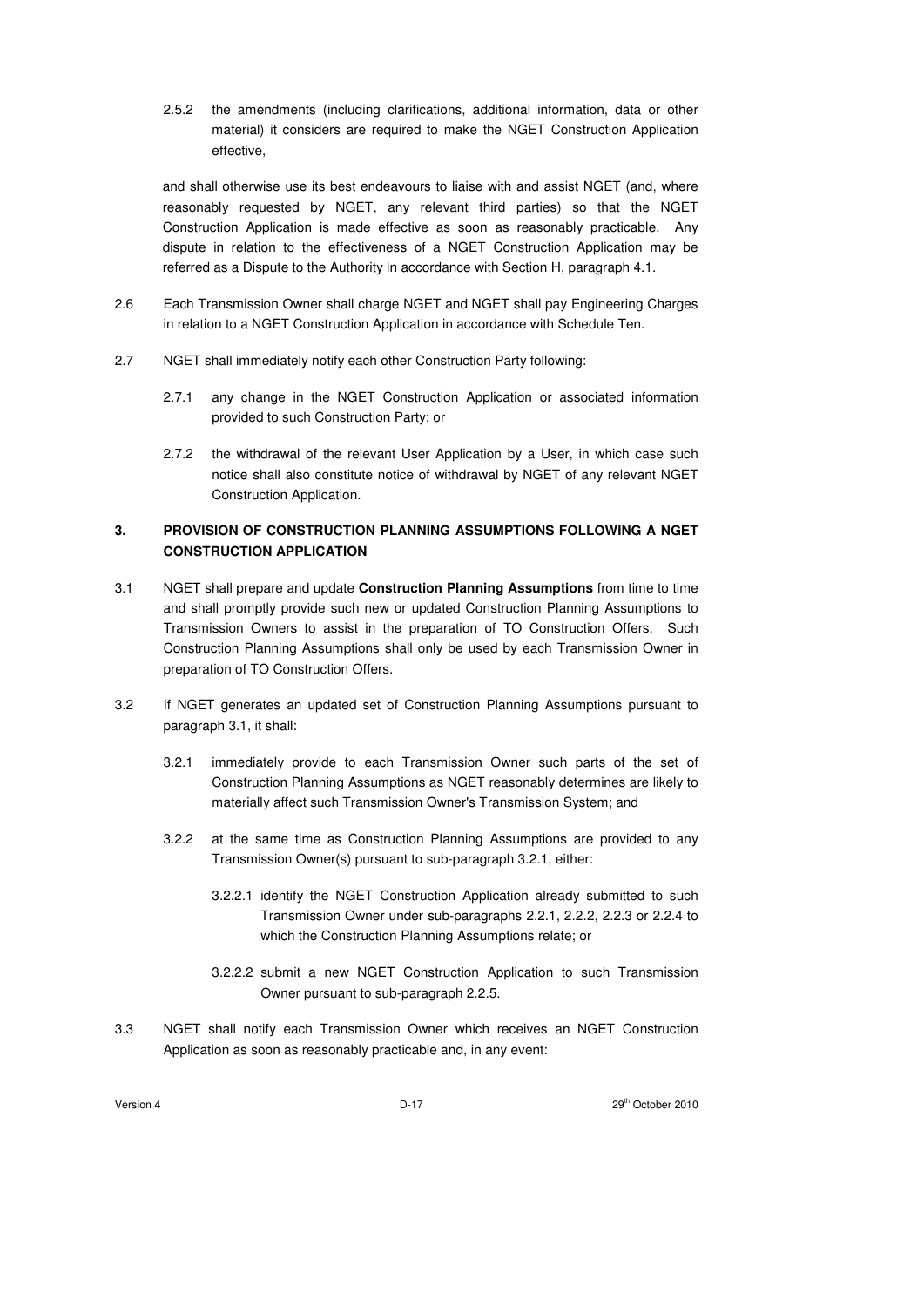- 3.3.1 in the case of an Offshore Transmission Owner who was not an STC Party at the User Application Date, within two Business Days of that Offshore Transmission Owner's accession to this Code; or
- 3.3.2 in all other cases within two Business Days of the User Application Date,

 if it does not intend to generate a set of Construction Planning Assumptions in respect of the relevant Construction Project. In such circumstances NGET shall specify the relevant Construction Planning Assumptions which it has previously provided to the relevant Transmission Owner and the data of such provisions which shall be deemed to be the Construction Planning Assumptions for the purposes of such Construction Project.

- 3.4 NGET may, in its discretion, change a set of Construction Planning Assumptions (including any deemed Construction Planning Assumptions under paragraph 3.3) by giving notice to the relevant Transmission Owner(s), at any time up to the later of the time at which the TO Construction Offer to which such Construction Planning Assumptions apply:
	- 3.4.1 is accepted by NGET pursuant to paragraph 5.3; or
	- 3.4.2 no longer remains open for acceptance pursuant to paragraph 5.1.
- 3.5 A Transmission Owner may submit a request to NGET for a change to Construction Planning Assumptions it has received pursuant to paragraphs 3.2 or 3.4 or which have been deemed pursuant to paragraph 3.3, provided that such request shall contain a description (in reasonable but not excessive detail) of the reason(s) for the request.
- 3.6 If NGET receives a request for a change to Construction Planning Assumptions pursuant to paragraph 3.5 it shall, as soon as reasonably practicable:
	- 3.6.1 notify the Transmission Owner submitting the request and any other Transmission Owner, which is likely to be materially affected by the requested change, whether or not and, where relevant, how NGET intends to accommodate such request; and
	- 3.6.2 where relevant, change and re-issue such Construction Planning Assumptions accordingly.
- 3.7 A Transmission Owner may refer to the Authority as a Dispute in accordance with Section H, paragraph 4.1:
	- 3.7.1 any notice received from NGET under 3.6.1; or
	- 3.7.2 any failure by NGET to respond to a request made by such Transmission Owner under paragraph 3.5 within a reasonable period of time, taking into account the nature, complexity and urgency of the request.
- 3.8 Notwithstanding any request submitted by a Transmission Owner pursuant to paragraph 3.5 above, each Transmission Owner shall continue to take into account the Construction Planning Assumptions provided by NGET pursuant to sub-paragraph 2.2.3 (or deemed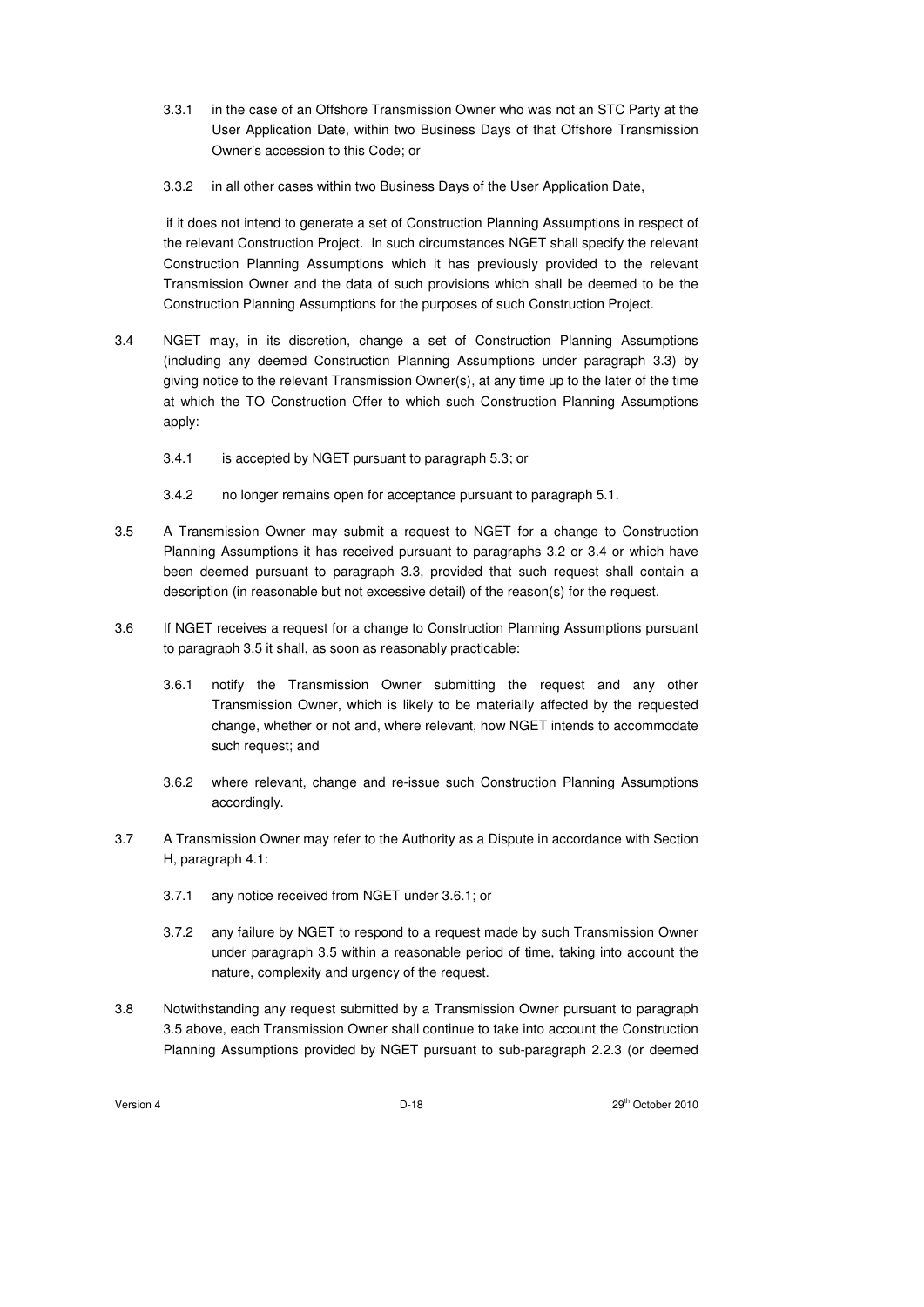pursuant to paragraph 3.3), for the purposes of paragraph 4.3 of this Section D, Part Two, subject to any subsequent changes made to such Construction Planning Assumptions by NGET under paragraphs 3.4 or 3.6 or any determination of a Dispute referred to the Authority pursuant to paragraph 3.7.

- 3.9 For the avoidance of doubt, any change made to Construction Planning Assumptions pursuant to paragraphs 3.4 or 3.6 shall change the existing set of Construction Planning Assumptions and shall not constitute a separate set of Construction Planning Assumptions.
- 3.10 NGET shall act in accordance with Good Industry Practice in deciding whether to generate any set of Construction Planning Assumptions and, where relevant, in generating or modifying such Construction Planning Assumptions pursuant to this paragraph 3.

## **4. TO CONSTRUCTION OFFERS**

- 4.1 Each Transmission Owner which receives a NGET Construction Application shall notify NGET whether such Transmission Owner intends to submit a TO Construction Offer in respect of the relevant Construction Project including, without limitation, where the Transmission Owner is not submitting a TO Construction Offer because to do so would be likely to involve the Transmission Owner:
	- 4.1.1 in breach of it duties under section 9 of the Act; or
	- 4.1.2 in breach of any regulation made under section 29 of the Act or any other enactment relating to applicable safety standards; or.
	- 4.1.3 incurring costs equal to or in excess of 20 per cent of the original investment cost incurred by the offshore transmission owner in respect of the Offshore Transmission System, such amount to be cumulative over the lifetime of the transmission system.
- 4.2 A Transmission Owner shall give such notice as soon as reasonably practicable but, in any event, on or before the later of:
	- 4.2.1 twenty-five calendar days less one Business Day after the NGET Application Date; and
	- 4.2.2 twenty-three calendar days less one Business Day after the Construction Assumptions Date.
- 4.3 Where a Transmission Owner does not require Transmission Construction Works to be undertaken in respect of a Construction Project or where it otherwise notifies NGET under paragraph 4.1 that it will not be submitting a TO Construction Offer, it shall
	- 4.3.1 at the same time as it provides notice pursuant to paragraph 4.1, also notify NGET of any technical design or operational criteria which the Transmission Owner intends, in planning and developing its Transmission System, to assume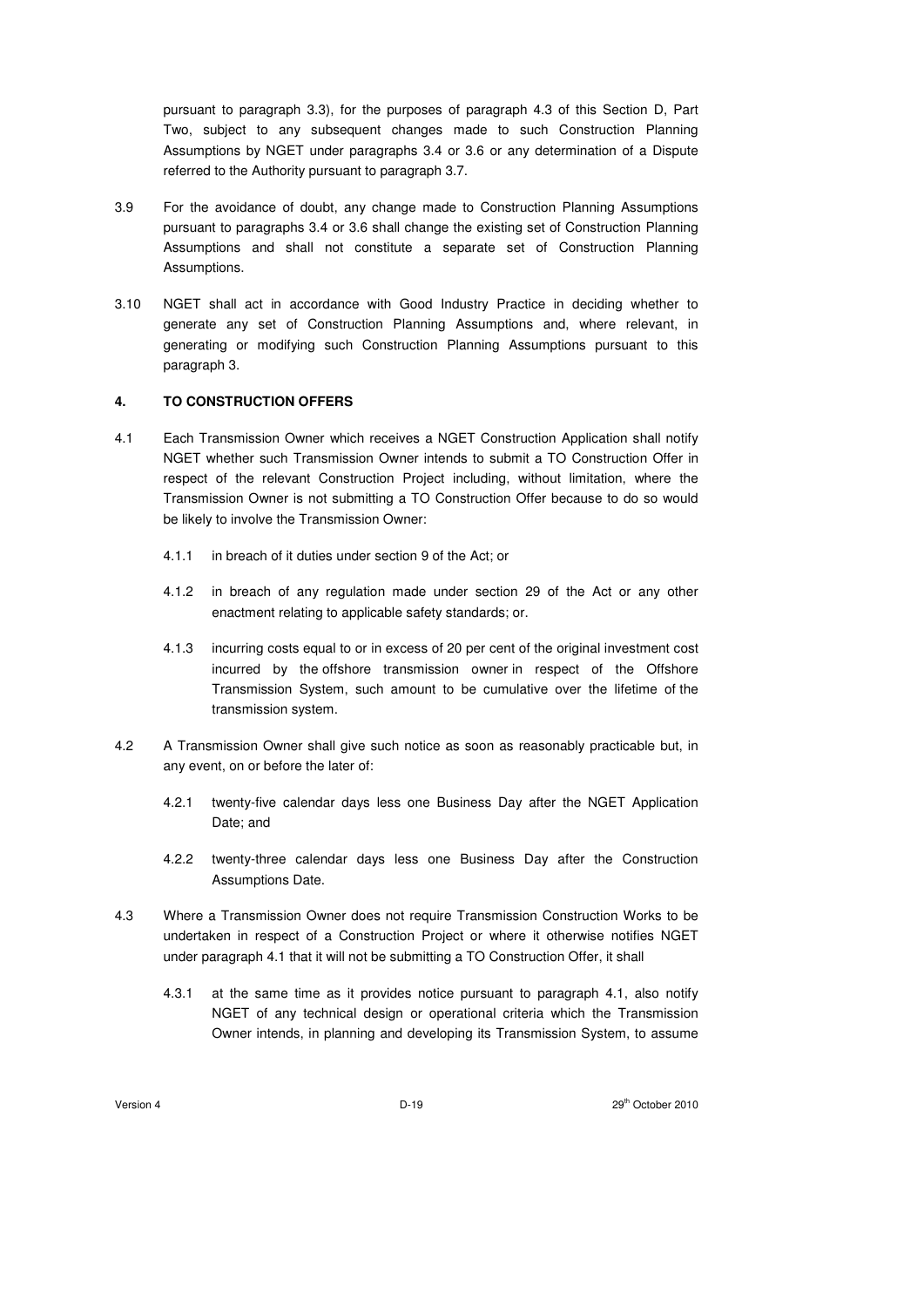will apply to User Equipment at the Relevant Connection Site, Transmission Owner equipment at a Transmission Interface Site or Embedded Transmission Counterparty Equipment at an Embedded Transmission Interface Site; and

- 4.3.2 otherwise not (subject to any contrary determination of a Dispute referred to the Authority under paragraph 4.3) submit a TO Construction Offer to NGET in relation to such Construction Project.
- 4.4 NGET may refer as a Dispute to the Authority in accordance with Section H, paragraph 4.1, any notice it receives:
	- 4.4.1 under paragraph 4.1 that a Transmission Owner does not intend to submit a TO Construction Offer in relation to a Construction Project; or
	- 4.4.2 under sub-paragraph 4.3.1 of any assumptions which a Transmission Owner intends to make in relation to User Equipment at a Relevant Connection Site.
- 4.5 A Transmission Owner shall prepare each TO Construction Offer so that, if the Construction Project to which it relates is constructed, such Transmission Owner would continue to comply with the obligations in respect of the planning and development of its Transmission System set out in Part One, paragraph 2.2 of this Section D by giving effect to such TO Construction Offer, except that:
	- 4.5.1 for the purpose of Part One, paragraph 2.2, such Transmission Owner shall take into account Construction Planning Assumptions provided to it under paragraph 3 (as modified or updated pursuant to paragraphs 3.4 or 3.6) in respect of the Construction Project in the place of any other Planning Assumptions;
	- 4.5.2 the technical design and operational criteria for the Relevant Connection Site shall be as set out in the NGET Construction Application together with any sitespecific information relating to the relevant Connection Site set out in the TO Construction Offer; and
	- 4.5.3 the technical design and operational criteria for any Transmission Interface Site or Embedded Transmission Interface Site shall be as set out in the NGET Construction Application together with any site-specific information relating to the Transmission Interface Site or Embedded Transmission Interface Site set out in the TO Construction Offer.
- 4.6 A TO Construction Offer may, where it is necessary for the relevant Transmission Owner to carry out additional extensive system studies to evaluate more fully the impact of a proposed Construction Project, indicate the areas that require more detailed analysis. Before such additional studies are required, NGET shall indicate whether it wishes the Transmission Owner to undertake the work necessary to proceed to make a revised TO Construction Offer within the period specified in paragraph 4 or, where relevant, any other timescale directed or consented to by the Authority.
- 4.7 NGET shall provide Detailed Planning Data to a Transmission Owner, where reasonably requested by such Transmission Owner, to enable it to carry out any detailed system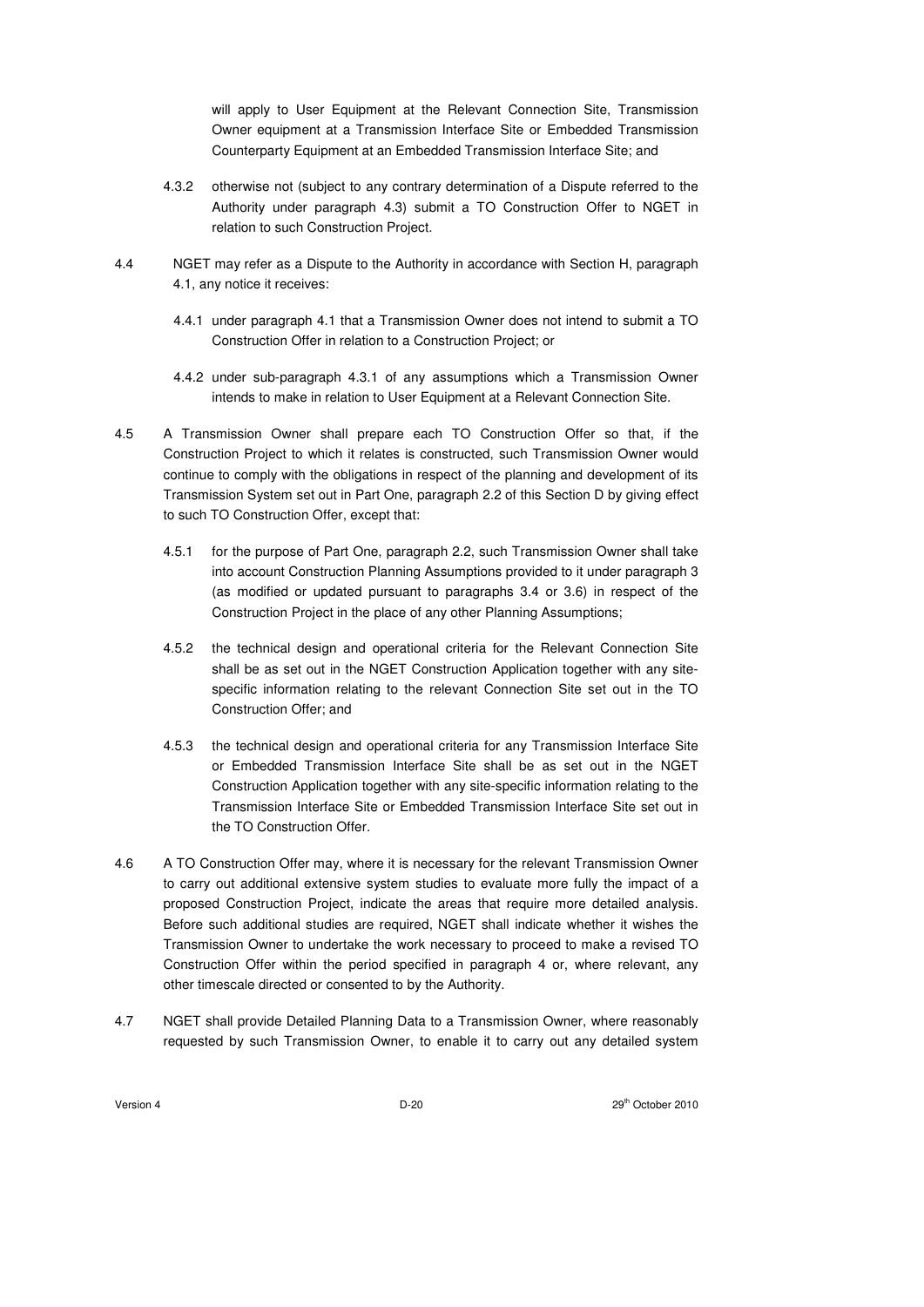studies referred to in paragraph 4.6, provided that such Transmission Owner can reasonably demonstrate that such provision is relevant and necessary.

4.8 Subject to paragraph 4.3, a Transmission Owner which receives an effective NGET Construction Application under paragraph 2.2 above shall, unless otherwise agreed with NGET or determined or directed by the Authority, submit a TO Construction Offer to NGET as soon as reasonably practicable and, in any event, on or before the later of:

4.8.1 three months less thirteen Business Days after the NGET Application Date: and

4.8.2 where relevant, three months less fifteen Business Days after the Constructin Assumptions Date.

- 4.9 NGET and a Transmission Owner may agree that the Transmission Owner may submit its TO Construction Offer otherwise than in accordance with the dates set out in paragraph 4.8 provided that:
	- 4.9.1 a TO Construction Offer to which sub-paragraph 4.8.1 applies shall be submitted not later than three months less five Business Days after the NGET Application Date; and
	- 4.9.2 a TO Construction Offer to which sub-paragraph 4.8.2 applies shall be submitted not later than three months less seven Business Days after the Construction Assumptions Date,

unless otherwise determined by the Authority in accordance with an application under Standard Condition C9 of NGET's Transmission Licence.

- 4.10 In the event that NGET modifies Construction Planning Assumptions after a Transmission Owner has submitted its TO Construction Offer for the Construction Project to which such Construction Planning Assumptions apply, the Transmission Owner shall revise and resubmit its TO Construction Offer to NGET, taking into account such modified Construction Planning Assumptions, as soon as reasonably practicable.
- 4.11 In the event that an application is made to the Authority under Standard Condition C9 of NGET's Transmission Licence concerning a Relevant Connection Site, the Transmission Owner shall revise and re-submit its TO Construction Offer relating to such Relevant Connection Site to NGET, taking into account any determination or other direction from the Authority.
- 4.12 For the avoidance of doubt, the revision of a TO Construction Offer under paragraph 4.6 varies the existing TO Construction Offer and will not constitute a new TO Construction Offer nor affect the time for which such existing TO Construction Offer remains open for acceptance pursuant to paragraph 5.1.

# **5. ACCEPTANCE OF TO CONSTRUCTION OFFERS BY NGET**

5.1 A TO Construction Offer shall remain open for acceptance from the date on which it is submitted to NGET pursuant to paragraph 4 to a date not less than six months from the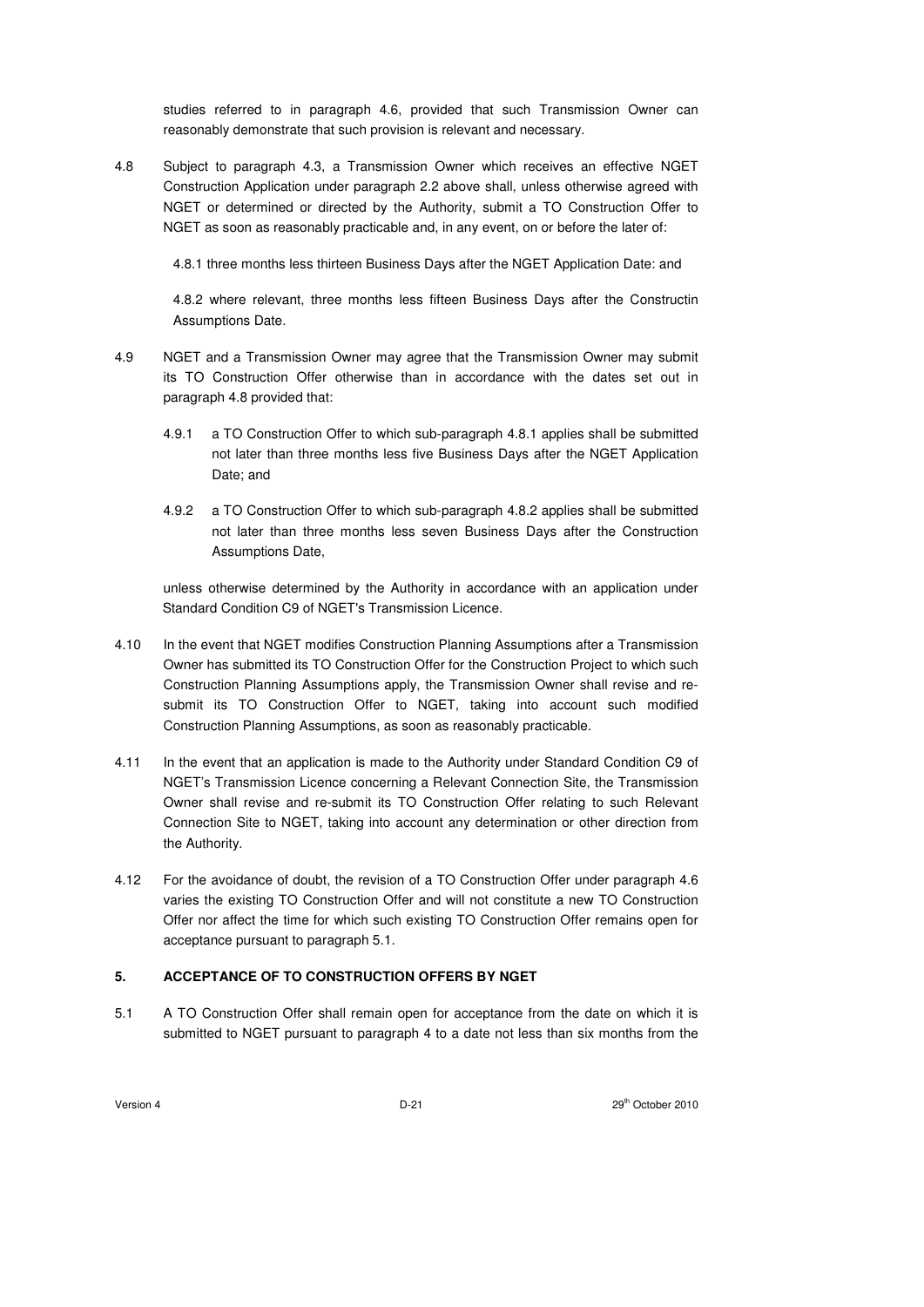NGET Application Date unless an application is made to the Authority under Standard Condition C9 of NGET's Transmission Licence. In which event, such period shall remain open for acceptance until the date 17 days after any determination by or other direction from the Authority pursuant to such application.

- 5.2 A Party may refer any dispute in connection with a TO Construction Offer as a Dispute to the Authority in accordance with Section H, paragraph 4.1.
- 5.3 If NGET wishes to accept a TO Construction Offer, it shall do so by promptly notifying the relevant Transmission Owner in the form specified in such TO Construction Offer and by providing such Transmission Owner with an executed copy of the relevant TO Construction Agreement. Following notification of such acceptance, the Transmission Owner shall construct the relevant parts of the Construction Project in accordance with this Code and the executed TO Construction Agreement.

# **6. GENERAL PROVISIONS CONCERNING THE DEVELOPMENT OF TO CONSTRUCTION OFFERS**

- 6.1 The Construction Parties shall, in respect of each Construction Project:
	- 6.1.1 agree a joint timetable, subject to and in accordance with the dates set out in paragraph 4 of this Section D, Part Two, for the development of co-ordinated TO Construction Offers and, in the case of NGET, any other planning or analysis required in the course of preparing the NGET Offer;
	- 6.1.2 co-operate and assist each other in order that TO Construction Offers, plans or analysis prepared by NGET and any application(s) for Consent(s) which are or are likely to be required in respect of the Construction Project, are co-ordinated;
	- 6.1.3 provide each other with information about, in the case of a Transmission Owner as provider, the contents of its TO Construction Offer and, in the case of NGET as provider, any information about its relevant planning or analysis, to the extent that such information may materially affect such other Construction Party's TO Construction Offer or, in the case where such other Construction Party is NGET, its relevant planning or analysis;
	- 6.1.4 exchange additional detailed information which cannot otherwise be derived from the Construction Planning Assumptions (for example, Voltage Waveform Quality Assessment) about, in the case of a Transmission Owner as provider, the contents of its TO Construction Offer and, in the case of NGET as provider, any information about its relevant planning or analysis, to the extent that such information is required for another Construction Party to ensure compliance with the criteria set out in Section D Part One Paragraph 2.2.6; and
	- 6.1.5 where the Construction Project relates to the connection or modification of a connection to an Onshore Distribution System of an Offshore Transmission Owners Transmission System cooperate and assist each other in order that NGET can enter into and comply with the Embedded Transmission Bilateral Agreement.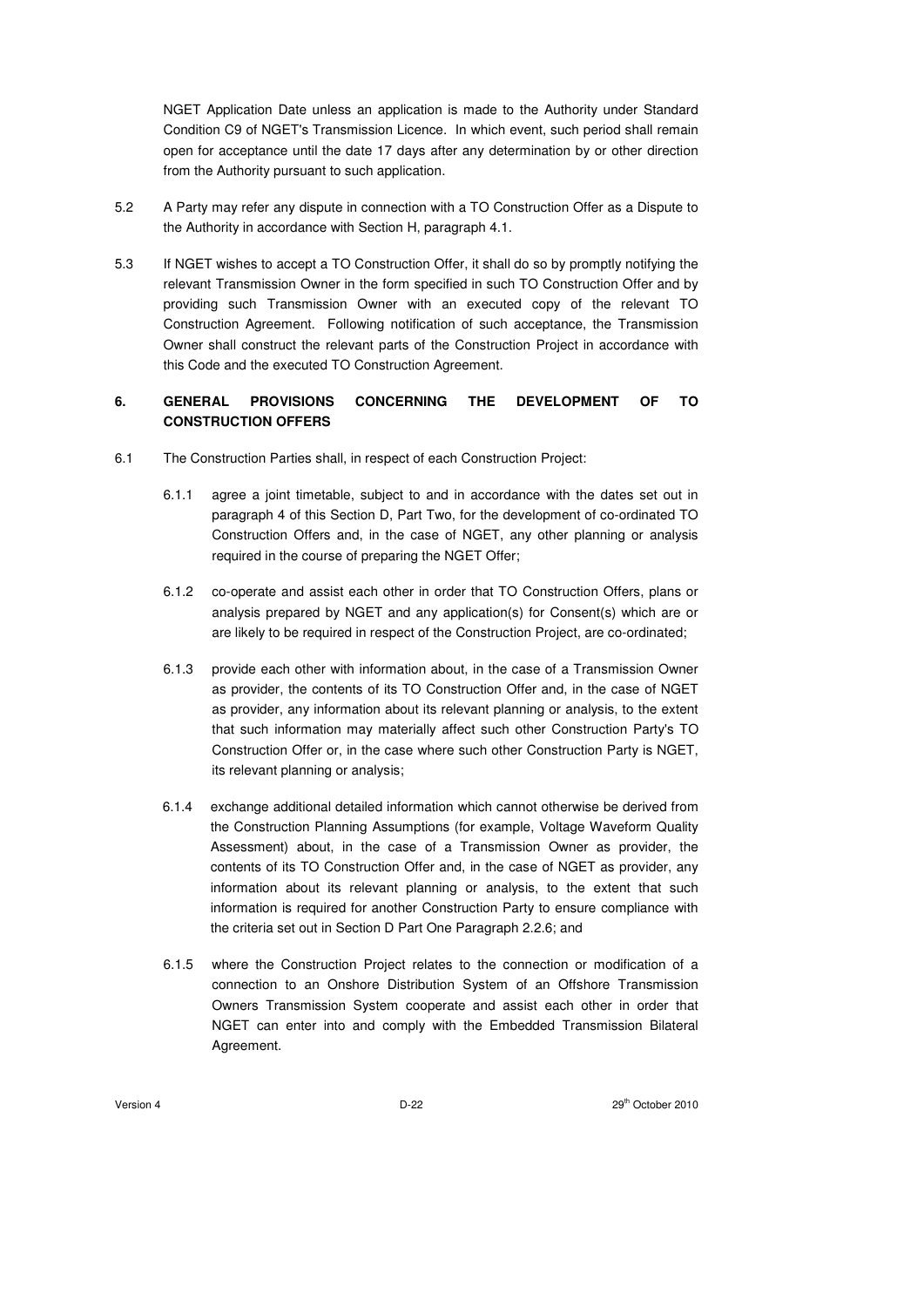- 6.2 In addition to any Construction Planning Assumptions provided in accordance with paragraph 3 of this Section D, Part Two, NGET shall keep each other Construction Party reasonably informed of the likelihood of, and provide information in relation to, any potential circumstances which, if they occurred, might reasonably be expected to change the Construction Planning Assumptions or otherwise materially affect the preparation of relevant TO Construction Offers including, without limitation, information in relation to any other potential New Connections or Modifications.
- 6.3 If a Transmission Owner which receives additional information pursuant to paragraph 6.2 reasonably identifies that such information, if incorporated into any Construction Planning Assumptions, would be likely to affect its TO Construction Offer, such Transmission Owner shall promptly notify NGET that its TO Construction Offer would be likely to be so affected.

## **7. GENERAL PROVISIONS CONCERNING NEW CONNECTIONS AND MODIFICATIONS**

- 7.1 Subject to the payment of its Reasonable Charges, if any, as provided for in this paragraph 7.1, each Party shall provide all advice and assistance reasonably requested by another Party to enable it adequately to assess the implications (including the feasibility):
	- 7.1.1 of making a Modification to User Equipment or a User's System (whether such Modification is the result of Planned Works proposed by the Party requesting advice or assistance or at the request of a User);
	- 7.1.2 of constructing a New Connection Site (including adequately assessing the feasibility of making any NGET Connection Application or considering the terms of any TO Construction Offer); or
	- 7.1.3 in the case of a New Connection Site located Offshore, of a material change to the Construction Planning Assumptions concerning the proposed design of the Offshore Transmission System upon which an accepted TO Construction Offer was based.
- 7.2 If a proposed Modification referred to in paragraph 7.1 is the result of Planned Works proposed by the Party which has received a request for advice or assistance, that Party shall provide such advice and assistance free of charge. If a Modification referred to in paragraph 7.1 is or may be proposed by the Party requesting advice or assistance, or a User, or if the advice and assistance is in respect of a New Connection Site, the Party may charge NGET Reasonable Charges for such advice and assistance.
- 7.3 When giving advice and assistance pursuant to paragraph 7.1, each Party shall comply with Good Industry Practice.

# **8. OFFSHORE TRANSMISSION CONSTRUCTION SECURITIES**

8.1 Each Offshore Transmission Owner shall provide security equivalent to the Offshore Construction Secured Amount in respect of its TO Construction Agreement in the form of: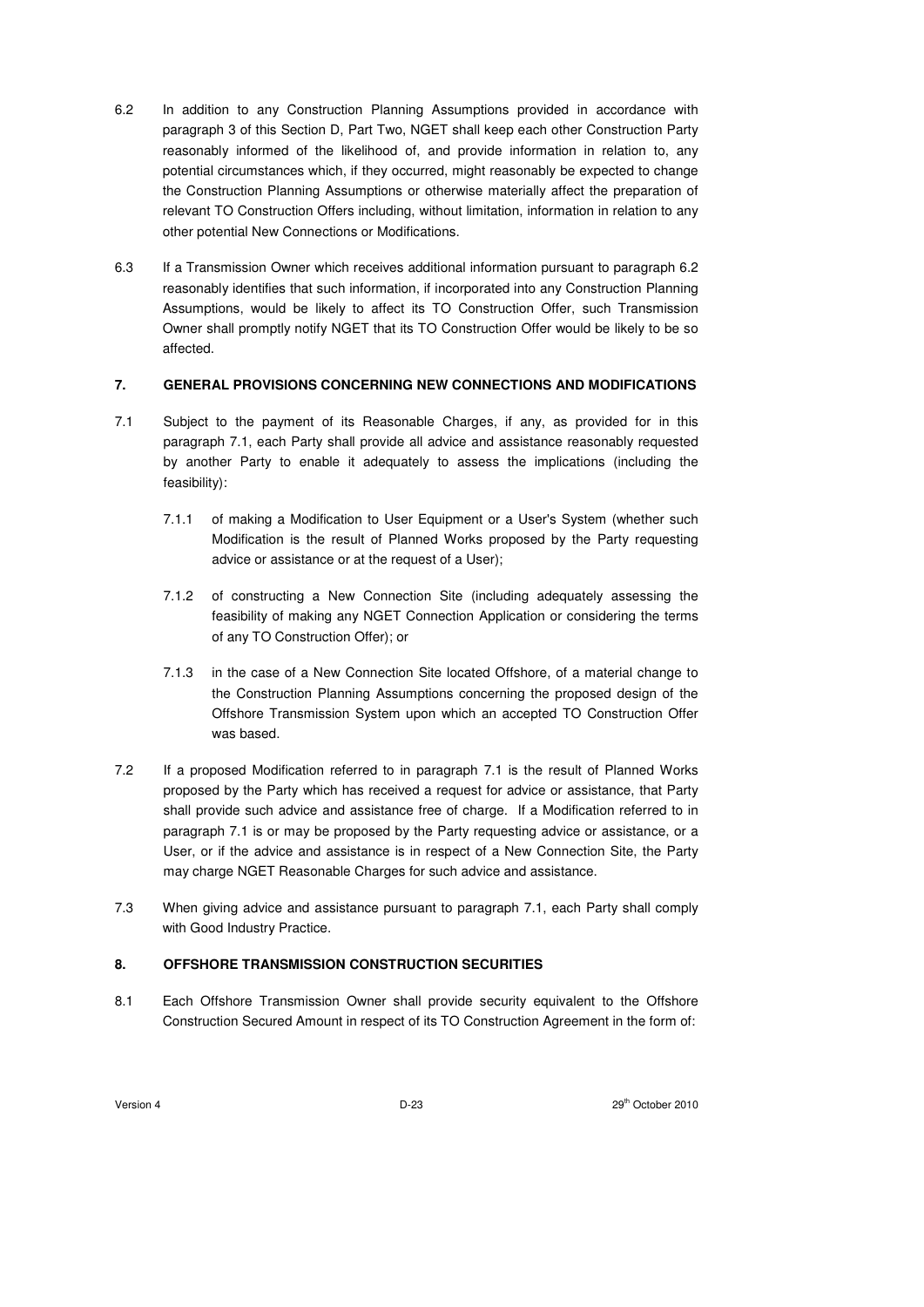- 8.1.1 in the case of an Offshore Transmission Owner which meets the NGET Credit Rating Requirement at the date of the TO Construction Agreement, in accordance with Paragraph 8.2; and
- 8.1.2 in the case of an Offshore Transmission Owner which does not meet the NGET Credit Rating Requirement at the date of the TO Construction Agreement or thereafter ceases to meet it, in accordance with Paragraph 8.3.

# 8.2 **Provision Of Offshore Construction Securities Where The Transmission Owner Meets Credit Rating**

- 8.2.1 Each Offshore Transmission Owner shall, as soon as possible after entering into a TO Construction Connection Agreement and in any event no later than one month after such date, confirm to NGET the position on whether it meets the NGET Credit Rating Requirement. Thereafter not less than 75 days before 1 April and 1 October in each year the Offshore Transmission Owner shall confirm its NGET Credit Rating Requirement position to NGET (which in the case of a long term private credit rating shall be confirmed by Standard and Poor's or Moody's within a period of 45 days prior to the date of confirmation). The Offshore Transmission Owner shall inform NGET in writing forthwith if it becomes aware it does not meet the NGET Credit Rating Requirement or if it is or is likely to be put on credit watch or any similar credit surveillance procedure which may give NGET reasonable cause to believe that the Offshore Transmission Owner may not be able to sustain its Credit Rating for at least 6 months.
- 8.2.2 In the event that the Offshore Transmission Owner has elected to provide NGET with an indicative credit rating and NGET is of the reasonable opinion that the Offshore Transmission Owner has ceased to comply with the requirements of Paragraph 8.2.1 then NGET may require the Offshore Transmission Owner forthwith:-
	- 8.2.2.1 to apply to Standards and Poor's and/or Moody's for a further indicative long term private credit rating; or
	- 8.2.2.2 to confirm to NGET that it shall provide the security referred to in Paragraph 8.2.4.
- 8.2.3 In the event of the Offshore Transmission Owner:-
	- 8.2.3.1 not meeting the NGET Credit Rating Requirement; or
	- 8.2.3.2 having a credit rating below NGET Credit Rating Requirement; or
	- 8.2.3.3 not having obtained from Standard and Poor's or Moody's within 30 days of the written notification under Paragraph 8.3.2 above an indicative long term private credit rating,
	- or if NGET becomes aware that: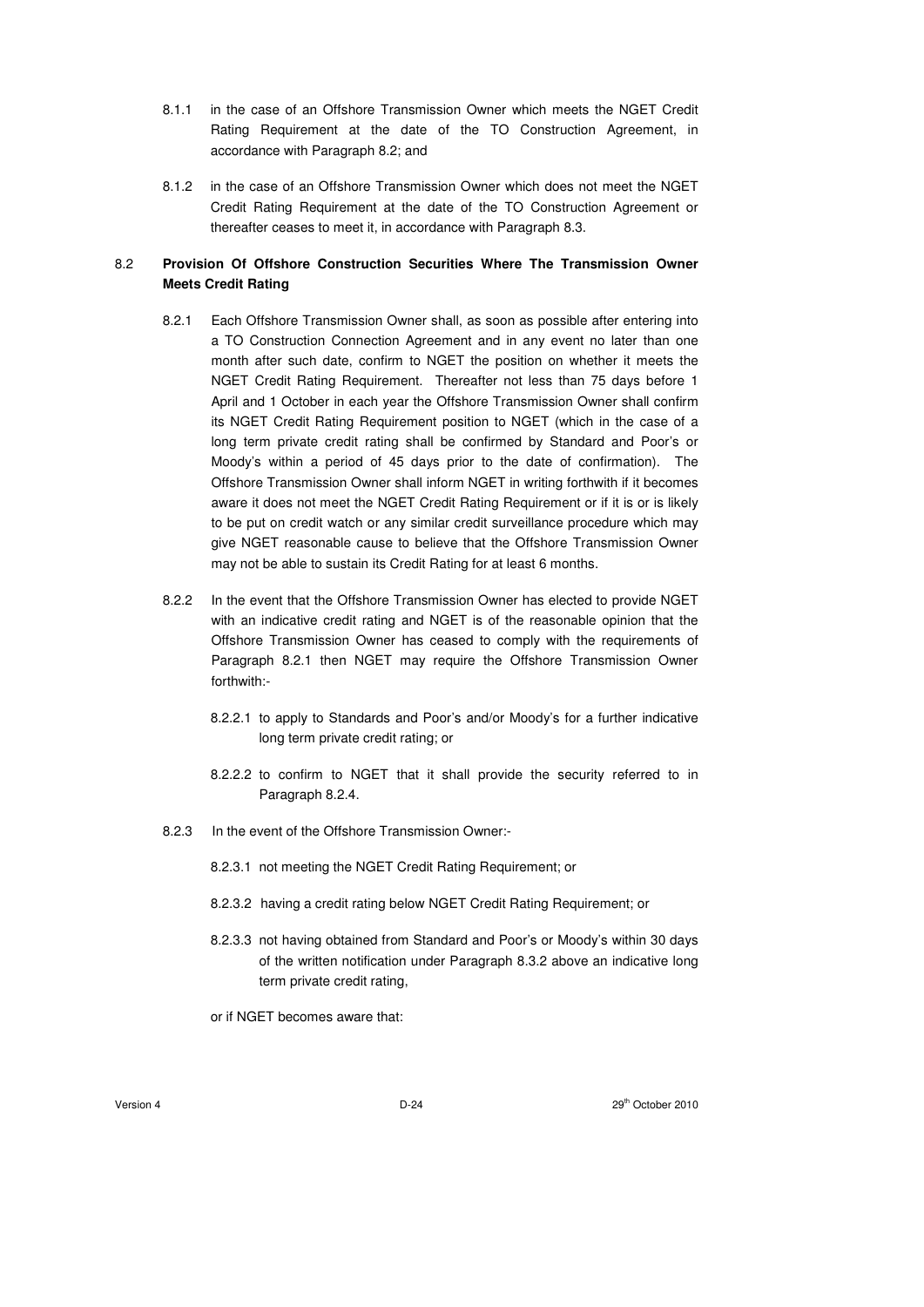- 8.2.3.4 the Offshore Transmission Owner ceases to meet the NGET Credit Rating Requirement; or
- 8.2.3.5 the Offshore Transmission Owner is put on credit watch or other similar credit surveillance procedure as specified above which may give NGET reasonable cause to believe that the Offshore Transmission Owner may not be able to maintain an NGET Credit Rating Requirement for at least 6 months; or
- 8.2.3.6 the Offshore Transmission Owner has not obtained from Standard and Poor's or Moody's within 30 days of the written notification by NGET under Paragraph 8.2.2 above a further indicative long term private credit rating,

the Offshore Transmission Owner shall (where appropriate on receipt of written notification from NGET) comply with the terms of Paragraph 8.2.4.

- 8.2.4 The Offshore Transmission Owner shall within 21 days of the giving of a notice under Paragraph 8.2.3 or within 30 days of the Offshore Transmission Owner confirming to NGET under Paragraph 8.2.2 that it will provide the security specified in Paragraph 8.3.2 (whichever is the earlier), provide NGET with the security specified below to cover the Offshore Construction Secured Amount.
- 8.2.5 Until the facts or circumstances giving rise to the obligations of the Offshore Transmission Owner to provide the security have ceased then the provisions of Paragraph 8.3 shall apply.
- 8.2.6 In the event of NGET's credit requirements being reviewed at any time NGET shall advise the Offshore Transmission Owner in writing of the new credit requirements and if acceptable to the Offshore Transmission Owner the security arrangements will be amended accordingly.
- 8.2.7 In the event that the facts or circumstances giving rise to the obligations of the Offshore Transmission Owner to provide the security have ceased, then NGET shall release the security.

# 8.3 **Provision Of Offshore Construction Securities Where Offshore Transmission Owner Does Not Meet Credit Rating**

8.3.1 Each Offshore Transmission Owner hereby agrees that it shall at the date of the relevant TO Construction Agreement provide to NGET or procure the provision to NGET of, and the Offshore Transmission Owner shall at all times thereafter (unless and until the TO Construction Agreement shall be terminated and all sums due or which will or might fall due in respect of which security is to be provided shall have been paid) maintain or procure that there is maintained in full force and effect (including by renewal or replacement), a security arrangement of a type specified in Paragraph 8.3.2 from time to time and for the time being to provide security for the Offshore Transmission Owner's obligation to pay the Offshore Construction Secured Amount.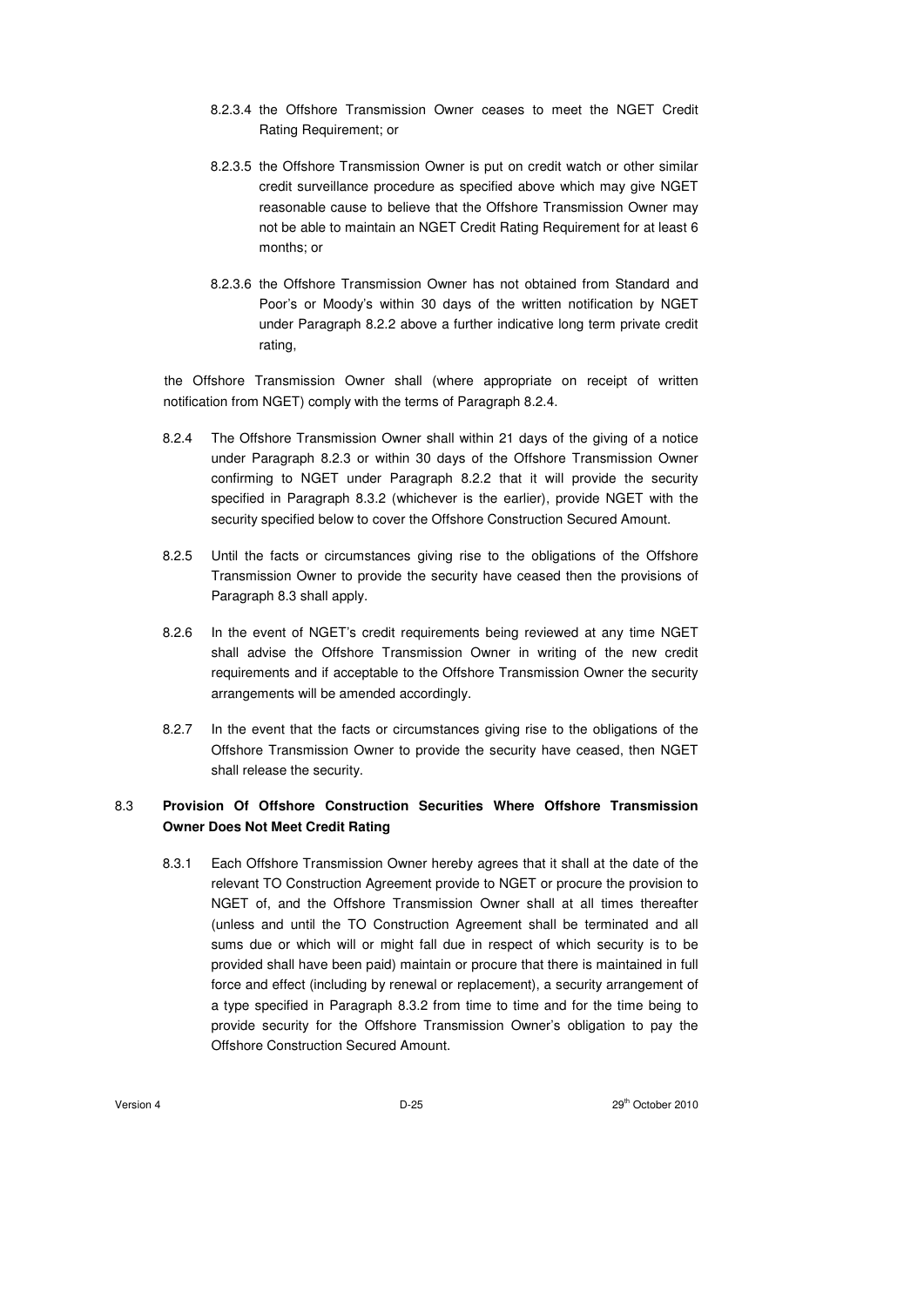- 8.3.2 Security can be provided by:
	- 8.3.2.1 A Performance Bond or Letter of Credit from a Qualified Bank for the Offshore Construction Secured Amount, such Performance Bond or Letter of Credit to be Valid for at least the period up to and including the Offshore Construction Completed Date and to be renewed periodically where applicable in the manner stated in Paragraph 8.3.3.3; or
	- 8.3.2.2 A cash deposit in a Bank Account at least for the Offshore Construction Secured Amount, such cash deposit to be increased or reduced periodically where applicable in the manner stated in Paragraph 8.3.3.4; or
	- 8.3.2.3 A Performance Bond from a Qualified Company for the Offshore Construction Secured Amount, such Performance Bond to be Valid for at least the period stated in such Secured Amount Statement and to be renewed periodically where applicable in the manner stated in Paragraph 8.3.3.3.

#### 8.3.3 General Provisions

- 8.3.3.1 Any Notice of Drawing to be delivered to Barclays Bank PLC or any other bank at which the Bank Account shall have been opened or a Qualified Bank or a Qualified Company may be delivered by hand, by post or by facsimile transmission.
- 8.3.3.2 If the Offshore Transmission Owner becomes aware that the bank issuing the Performance Bond or Letter of Credit ceases to be a Qualified Bank or that NGET giving the Performance Bond ceases to be a Qualified Company, the Offshore Transmission Owner shall notify NGET in writing as soon as it becomes so aware. If NGET becomes aware that the bank issuing the Performance Bond or Letter of Credit ceases to be a Qualified Bank or that NGET giving the Performance Bond ceases to be a Qualified Company, NGET may notify the Offshore Transmission Owner to that effect in writing. Where the bank or NGET so ceases to be either a Qualified Bank or a Qualified Company (as the case may be) as a consequence of NGET having reasonable cause to doubt the continued rating of the said bank or company, such notice shall be accompanied by a statement setting out NGET's reasons for having such doubt. The Offshore Transmission Owner shall within 21 days of the giving of such notice by NGET or the Offshore Transmission Owner whichever is the earlier provide a replacement Performance Bond and/or Letter of Credit from a Qualified Bank or Qualified Company, as the case may be, and/or provide a cash deposit in the required amount in a Bank Account. From the date the replacement Performance Bond or Letter of Credit or Bank Account cash deposit is effectively and unconditionally provided and Valid, NGET will consent in writing to the security which it replaces being released.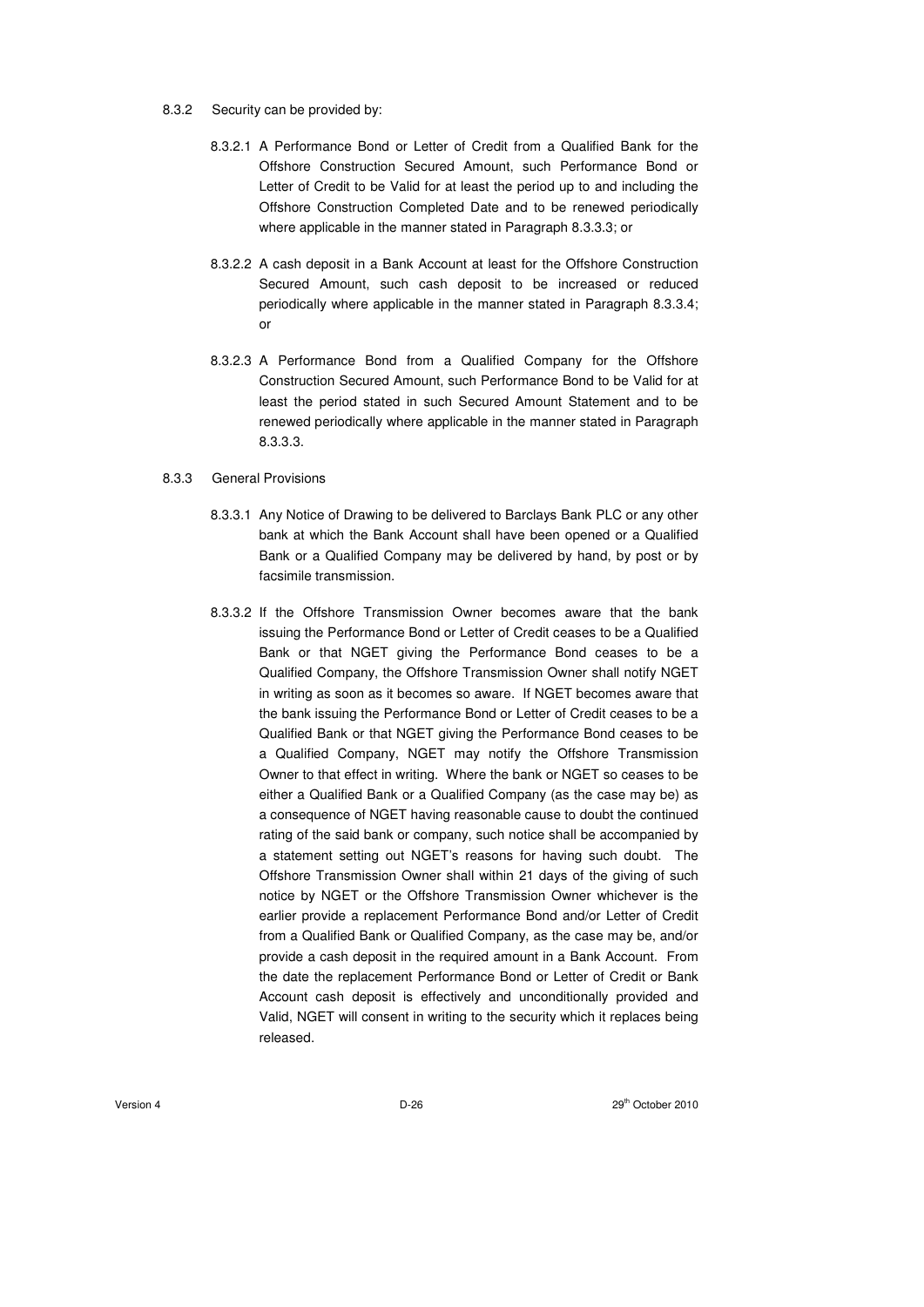- 8.3.3.3 The following provisions shall govern the issuance, renewal and release of the Performance Bond or Letter of Credit:
	- a) The Performance Bond or Letter of Credit shall be Valid initially from the date required in accordance with Paragraph 8.2.4 or 8.3.1 respectively at least to and including the following 31st March or 30th September whichever is the earlier date. Such Performance Bond or Letter of Credit shall be for an amount not less than the Offshore Construction Secured Amount.
	- b) On a date which is at least 45 days (or if such day is not a Business Day then on the immediately preceding Business Day) before the next following 31st March or 30th September whichever is the earlier date such Performance Bond or Letter of Credit shall be renewed so as to be Valid for not less than 6 months commencing from the immediately following 1st April or 1st October (as the case may be). Such renewed Performance Bond or Letter of Credit shall be for an amount not less than the Offshore Construction Secured Amount during the period that such renewed Performance Bond or Letter of Credit shall be Valid.
	- c) Thereafter, the renewed Performance Bond or Letter of Credit shall be further renewed in like manner every 6 months.
- 8.3.3.4 The following provisions shall govern the maintenance of cash deposits in the Bank Account:
	- a) The amount of the cash deposit to be maintained in the Bank Account shall be maintained from the date required in accordance with Paragraph 8.2.4 or 8.3.1 respectively at least to and including the following 31st March or 30th September, whichever is the earlier date. Such cash deposit shall be the Offshore Construction Secured Amount.
	- b) Any interest accruing to the Bank Account shall be for the account of and belong to the Offshore Transmission Owner absolutely, and NGET agrees to take any steps required to be taken by it for the release from the Bank Account and payment to the Offshore Transmission Owner of such interest as soon as the same shall have been credited to the Bank Account and NGET shall have received notice of such credit.
- 8.3.3.5 Notwithstanding any provision aforesaid:
	- a) The Offshore Transmission Owner may provide different securities to NGET at any one time, each securing a different amount, provided that the aggregate amount secured by such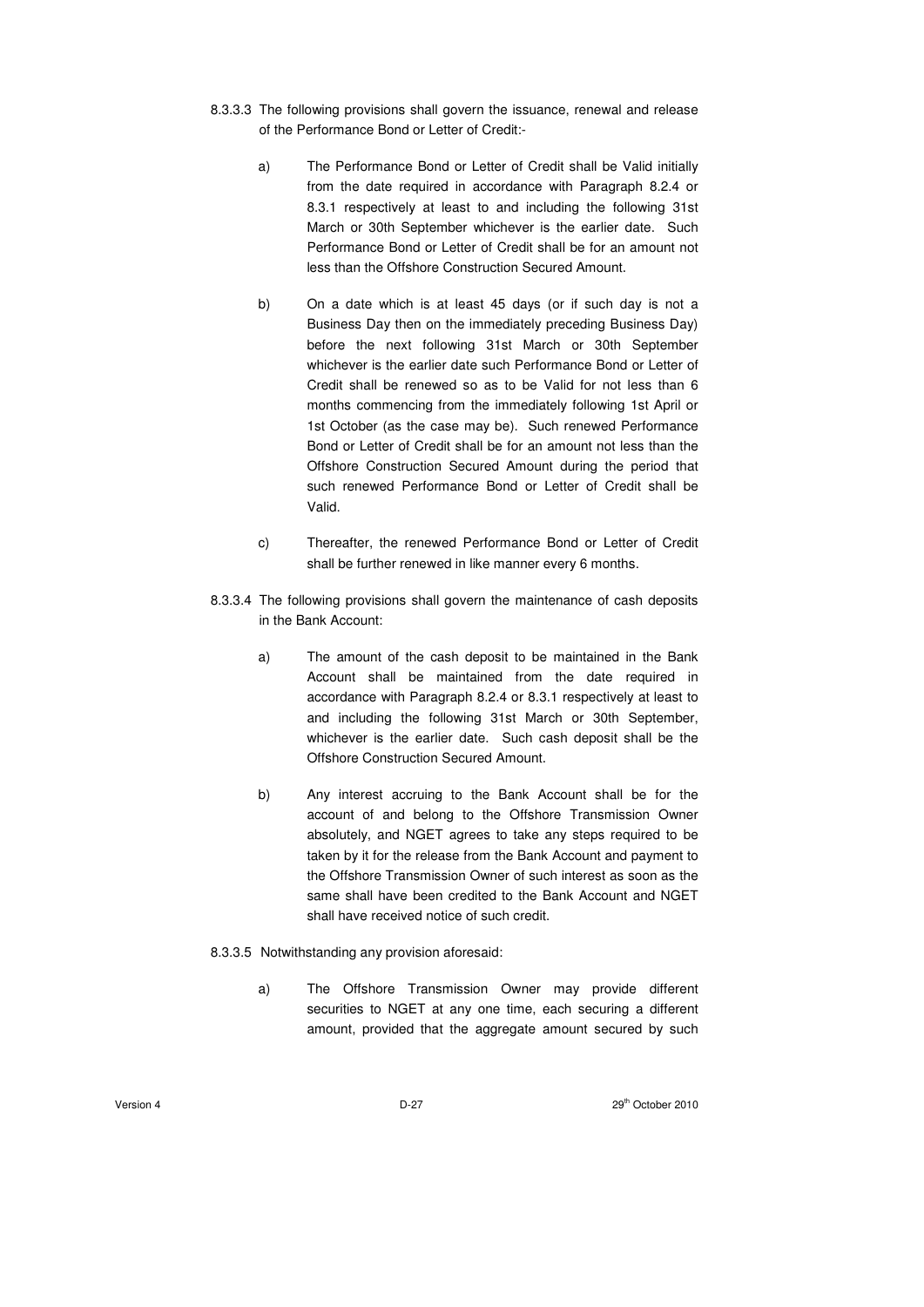securities shall be not less than the Offshore Construction Secured Amount.

- b) The Offshore Transmission Owner may upon the expiry of at least 14 days prior written notice to NGET, substitute one type of security for another provided that unless NGET shall otherwise agree in writing such substituted security must be Valid from 1st April or 1st October (as the case may be) and committed at least 45 days before the immediately preceding 31st March or 30th September (as the case may be) in the following manner:-
- i) where a Performance Bond or a Letter of Credit is to substitute for other securities, it must be issued or given at least 45 days before such immediately preceding 31st March or 30th September (as the case may be).
- ii) where a cash deposit in a Bank Account is to substitute for other securities, it must be deposited into the Bank Account at least 45 days before such immediately preceding 31st March or 30th September (as the case may be).
- c) Upon request by the Offshore Transmission Owner to NGET, securities substituted in the aforesaid manner shall, providing the substitute security shall be Valid, be released on the following 1st April or 1st October (as the case may be).

### **9 COORDINATION OF CONSTRUCTION PROJECTS**

- 9.1 Where a Construction Project involves Works being undertaken by more than one Party, each Transmission Owner which is party to a TO Construction Agreement in respect of the Construction Project and NGET (together referred to as **"Joint Project Parties"**) shall throughout the construction and commissioning of the Construction Project:
	- 9.1.1 co-operate and assist each other in the development of co-ordinated TO Construction Programmes and, in the case of NGET, any other planning or analysis it undertakes in respect of the Construction Project;
	- 9.1.2 provide each other from time to time with relevant information to the extent that such information may materially affect the Works of such other Joint Project Parties;
	- 9.1.3 meet from time to time, if so requested by another Joint Project Party, to agree arrangements to facilitate such development; and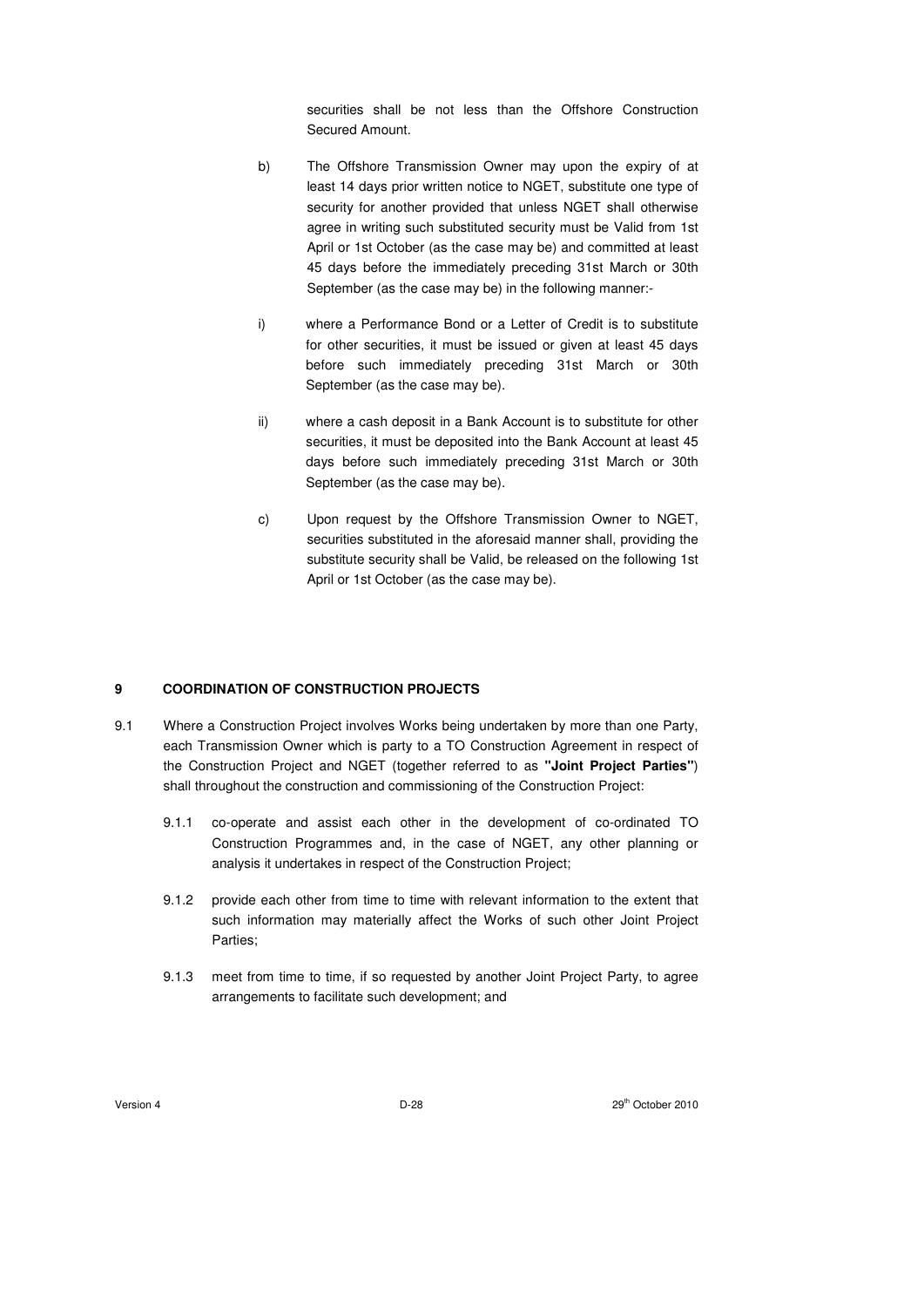- 9.1.4 otherwise develop their TO Construction Programmes or, in the case of NGET. any other relevant planning or analysis, taking into account, to the extent that it is reasonable and practicable to do so, the activities and requirements of each other Joint Project Party.
- 9.2 Without limitation to paragraph 8.1, the Joint Project Parties shall liaise throughout the construction and commissioning of a Construction Project and each shall provide to each other Joint Project Party all information relating to its own Works and, in the case of NGET, User Works, reasonably necessary to assist each other Joint Project Party in the performance of that other's part of the Works, and shall use all reasonable endeavours to co-ordinate and integrate their respective part of the Works. There may be meetings between representatives of the Joint Project Parties and/or the User at intervals to be agreed between the Joint Project Parties and/or the User (as appropriate). Each Joint Project Party shall deliver to each other Joint Project Party a written report of its progress during each Calendar Quarter within seven days of the end of that Calendar Quarter.
- 9.3 Where a Construction Project involves the connection of Transmission System by an Offshore Transmission Owner to an Onshore Distribution System then the Transmission Owners shall in addition provide such assistance and information to NGET as NGET shall reasonably require in order to fulfil its obligations to the Embedded Transmission Counterparty under the Embedded Transmission Bilateral Agreement and to coordinate to the extent necessary the Construction Project with any works required on the Distribution System.

## **10. COMMUNICATIONS PLANT**

10.1 NGET and a Transmission Owner which is constructing a New Connection Site shall agree the Communications Plant to be provided and installed by the Transmission Owner and this may include, without limitation, Communications Plant to facilitate communications between the relevant User and NGET. Any failure to agree may be referred as a Dispute to the Authority in accordance with Section H, paragraph 4.1.

### **11. CONNECTION SITE RULES**

- 11.1 Prior to the Completion Date under a TO Construction Agreement, the following shall be submitted pursuant to the terms of the TO Construction Agreement:
	- 11.1.1 copies of the Safety Rules applicable at the relevant Transmission Owner Sites or User Sites which will be used at the User/Transmission Owner interface, as followed and forwarded in accordance with the criteria set out in Section G, subparagraphs 2.2.7 to 2.2.10; and
	- 11.1.2 notice in writing from a Transmission Owner submitted directly to the relevant User as directed by NGET, notifying NGET when it has done so, of its Safety Coordinators, which notice shall be updated and resubmitted by the Transmission Owner whenever there is a change to the identity of its Safety Coordinators or to the Connection Points; and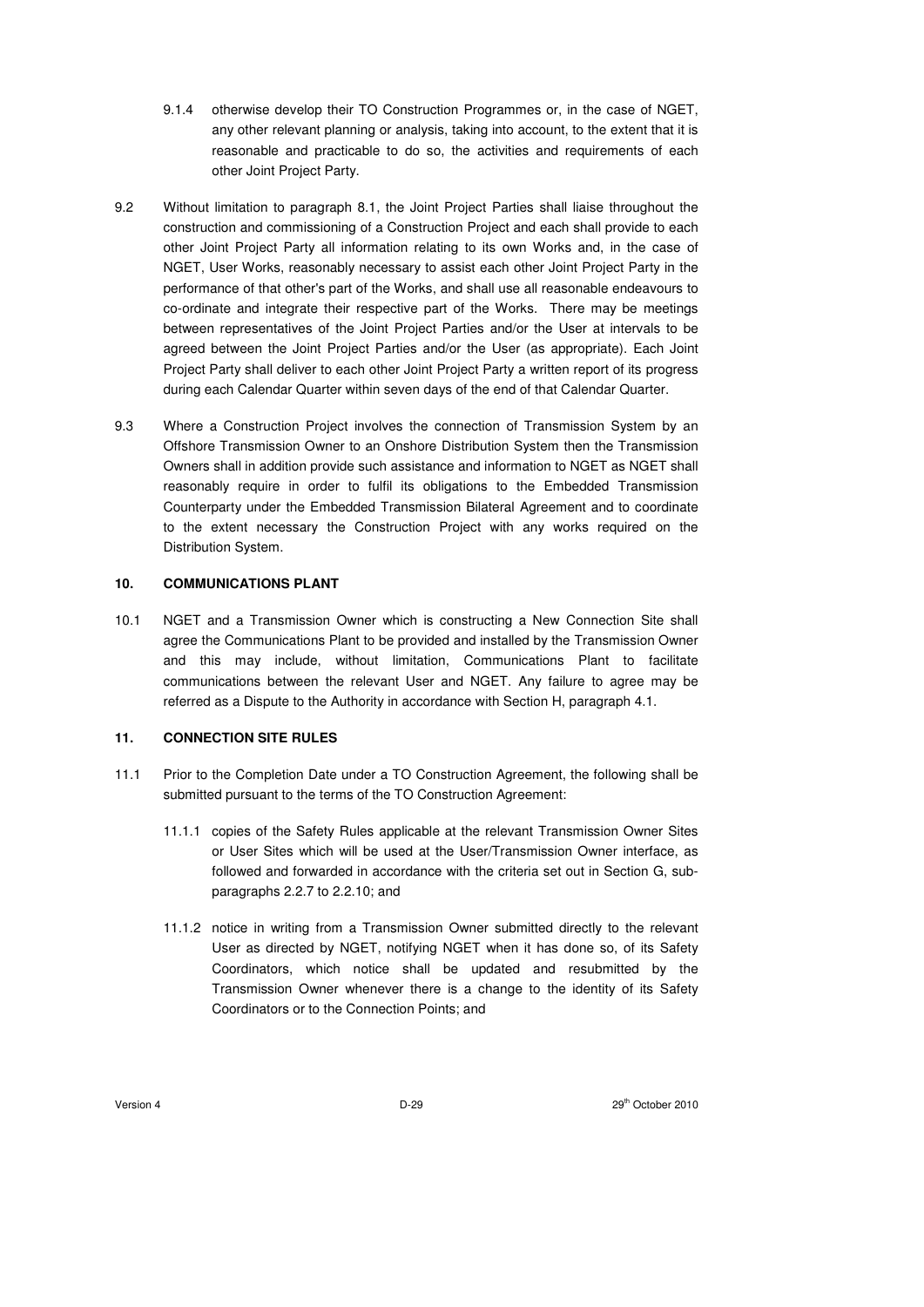- 11.1.3 written confirmation from a Transmission Owner submitted directly to the relevant User as directed by NGET, notifying NGET when it has done so, that the Safety Coordinators acting on behalf of such Transmission Owner are authorised and competent pursuant to the requirements of the relevant appendix of OC8; and
- 11.1.4 written notice from a Transmission Owner submitted directly to NGET notifying NGET of a list of the managers who have been duly authorised to sign Site Responsibility Schedules on behalf of the Transmission Owner; and
- 11.1.5 written notice from a User, as procured by NGET and submitted directly by the User to the relevant Transmission Owner of:
	- 11.1.5.1 the User's Safety Co-ordinators, which notice shall be updated yearly and whenever there is a change to the identity of the User's Safety Coordinators or to the Connection Points;
	- 11.1.5.2 a list of persons appointed by the User to undertake operational duties on the User's System and to issue and receive operational messages and instructions in relation to the User's System; and
	- 11.1.5.3 an appointed person or persons responsible for the maintenance and testing of User's Plant and Apparatus;
- 11.1.6 a list of the User's managers who have been duly authorised to sign Site Responsibility Schedules on behalf of the User as procured by NGET and submitted by NGET to the relevant Transmission Owner; and
- 11.1.7 written confirmation from a User, as procured by NGET and submitted directly by the User to the relevant Transmission Owner, that the Safety Co-ordinators acting on behalf of such User are authorised and competent pursuant to the requirements of the relevant appendix of OC8.

### **12. TRANSMISSION INTERFACE SITE RULES**

- 12.1 Prior to the Completion Date under a TO Construction Agreement, the following shall be submitted by each Transmission Interface Site Party directly to the other relevant Transmission Interface Site Party or Parties and to NGET where NGET is not a Transmission Interface Site Party:
	- 12.1.1 a copy of the Transmission Interface Site Party's Safety Rules applicable at the relevant Transmission Interface Site;
	- 12.1.2 notice in writing of its Safety Coordinators, which notice shall be updated and resubmitted by the Transmission Interface Site Party whenever there is a change to the identity of its Safety Coordinators or to the Transmission Interface Site;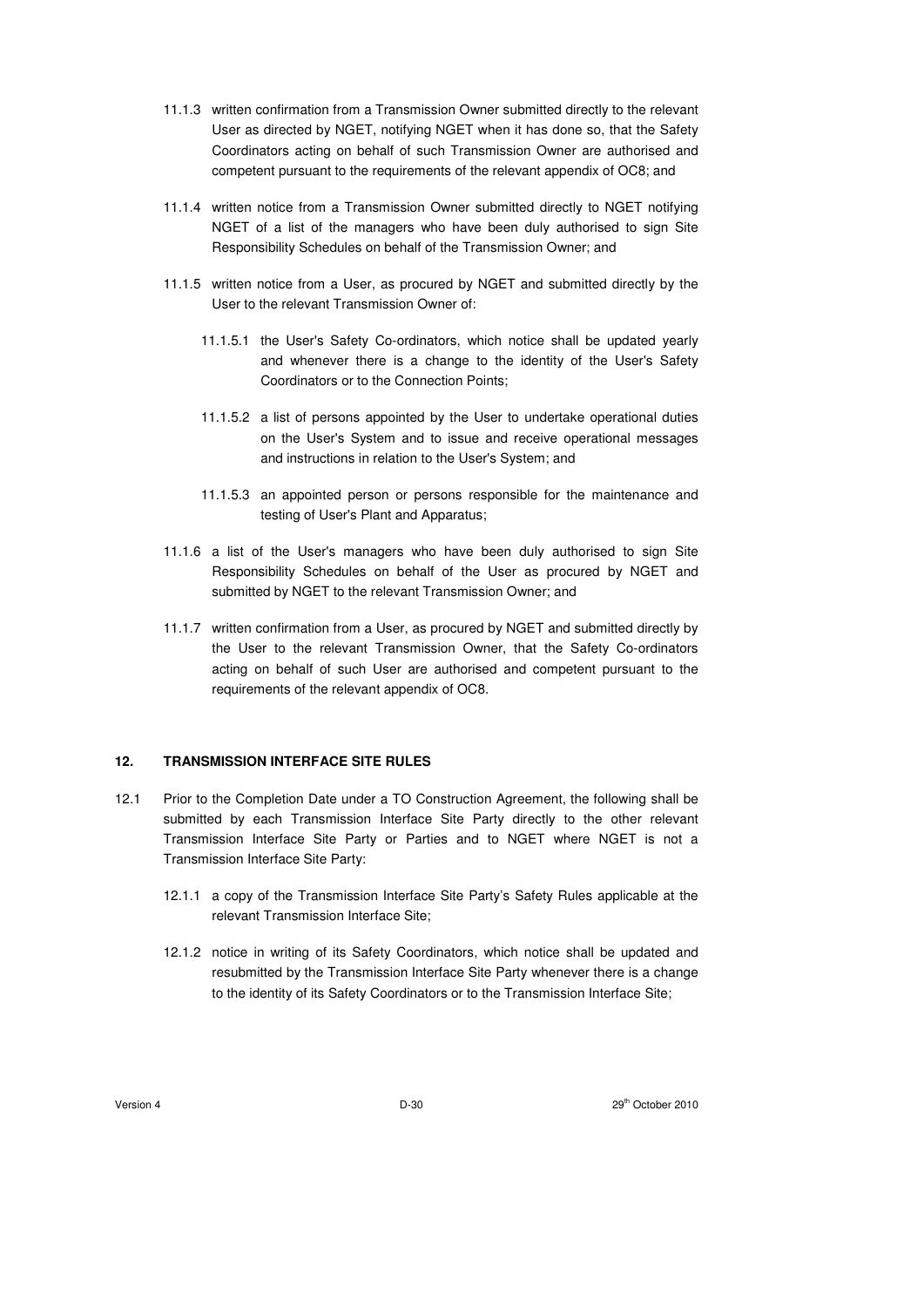- 12.1.3 written confirmation that the Safety Coordinators acting on behalf of the Transmission Interface Site Party are authorised and competent pursuant to the requirements of the relevant appendix of OC8; and
- 12.1.4 written notice of a list of the managers who have been duly authorised to sign Site Responsibility Schedules on behalf of the Transmission Interface Site Party.

# **13. EMBEDDED TRANSMISSION INTERFACE SITE RULES**

- 13.1 Prior to the Completion Date under a TO Construction Agreement, the following shall be submitted pursuant to the terms of the TO Construction Agreement:
	- 13.1.1 copies of the Safety Rules applicable at the relevant Transmission Owner Sites or Embedded Transmission Counterparty Sites which will be used at the Embedded Transmission Counterparty/Transmission Owner interface, as followed and forwarded in accordance with the criteria set out in Section G, subparagraphs 2.2.7 to 2.2.10; and
	- 13.1.2 notice in writing from a Transmission Owner submitted directly to the relevant Embedded Transmission Counterparty as directed by NGET, notifying NGET when it has done so, of its Safety Coordinators, which notice shall be updated and resubmitted by the Transmission Owner whenever there is a change to the identity of its Safety Coordinators or to the Connection Points; and
	- 13.1.3 written confirmation from a Transmission Owner submitted directly to the relevant Embedded Transmission Counterparty as directed by NGET, notifying NGET when it has done so, that the Safety Coordinators acting on behalf of such Transmission Owner are authorised and competent pursuant to the requirements of the relevant appendix of OC8; and
	- 13.1.4 written notice from a Transmission Owner submitted directly to NGET notifying NGET of a list of the managers who have been duly authorised to sign Site Responsibility Schedules on behalf of the Transmission Owner; and
	- 13.1.5 written notice from an Embedded Transmission Counterparty as procured by NGET and submitted directly by the User to the relevant Transmission Owner of:
		- 13.1.5.1 the Embedded Transmission Counterparty's Safety Co-ordinators, which notice shall be updated yearly and whenever there is a change to the identity of the Embedded Transmission Counterparty's Safety Coordinators or to the Connection Points;
		- 13.1.5.2 a list of persons appointed by the Embedded Transmission Counterparty's to undertake operational duties on the Embedded Transmission Counterparty's System and to issue and receive operational messages and instructions in relation to the Embedded Transmission Counterparty's System; and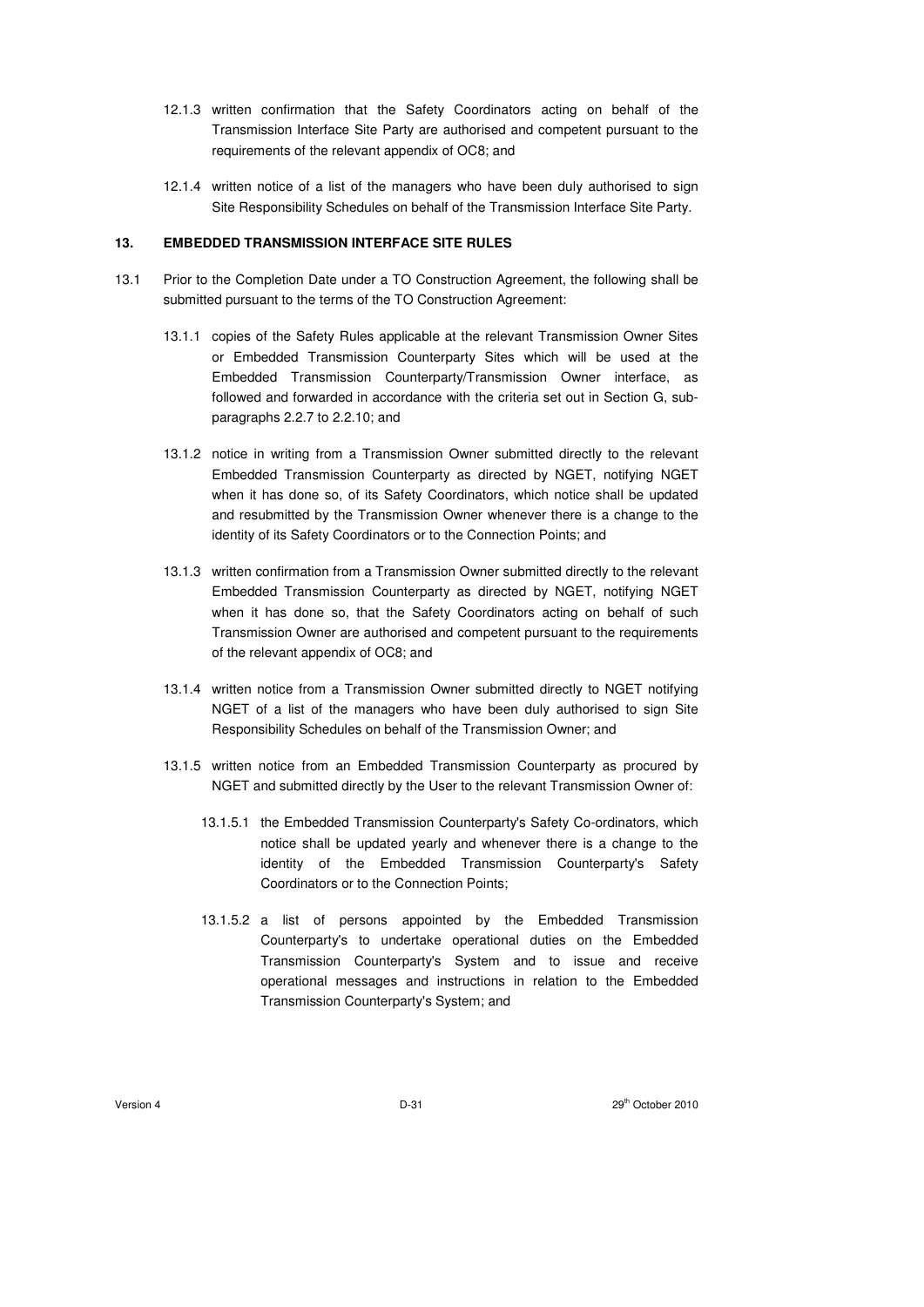- 13.1.5.3 an appointed person or persons responsible for the maintenance and testing of Embedded Transmission Counterparty's Plant and Apparatus;
- 13.1.6 a list of the Embedded Transmission Counterparty's managers who have been duly authorised to sign Site Responsibility Schedules on behalf of the Embedded Transmission Counterparty as procured by NGET and submitted by NGET to the relevant Transmission Owner; and
- 13.1.7 written confirmation from a Embedded Transmission Counterparty, as procured by NGET and submitted directly by the Embedded Transmission Counterparty to the relevant Transmission Owner, that the Safety Co-ordinators acting on behalf of such Embedded Transmission Counterparty are authorised and competent pursuant to the requirements of the relevant appendix of OC8.

### **14. SITE SPECIFICATIONS**

- 14.1 Prior to the provision of an Agreement for Energisation or Agreement for an Interim Operational Notification from a Transmission Owner, the Transmission Owner shall provide to NGET a new or revised Connection Site Specification as described in Section D, Part One, sub-paragraph 2.6.1 that reflects the information contained in the relevant TO Construction Agreement(s) .
- 14.2 Prior to the to the Completion Date under an Offshore Construction Agreement, the Offshore Transmission Owner shall provide to any relevant Transmission Interface Site Party and to NGET where NGET is not an Interface Site Party a new or revised Transmission Interface Site Specification as described in Section D, Part One, subparagraph 2.7.1 that reflects the information contained in the relevant TO Construction Agreement(s).
- 14.3 Prior to the provision of an Agreement for Energisation or Agreement for an Interim Operational Notification from an Embedded Transmission Counterparty, the Transmission Owner shall provide to NGET a new or revised Embedded Transmission Site Specification as described in Section D, Part One, sub-paragraph 2.6.1 that reflects the information contained in the relevant TO Construction Agreement(s) .

## **15. SITE RESPONSIBILITY SCHEDULES**

- 15.1 In order to inform site operational staff of agreed responsibilities for Plant and/or Apparatus at an operational interface:
	- 15.1.1 In the case of a Connection Site, a Site Responsibility Schedule shall be produced for a Connection Site by the Transmission Owner whose Transmission System is connected to such Connection Site and NGET shall provide such Transmission Owner with the information required to enable the Transmission Owner to prepare such Site Responsibility Schedule.
	- 15.1.2 In the case of a Transmission Interface Site, a Site Responsibility Schedule shall be produced by the Onshore Transmission Owner whose Transmission System is connected to such Transmission Interface Site and the relevant Transmission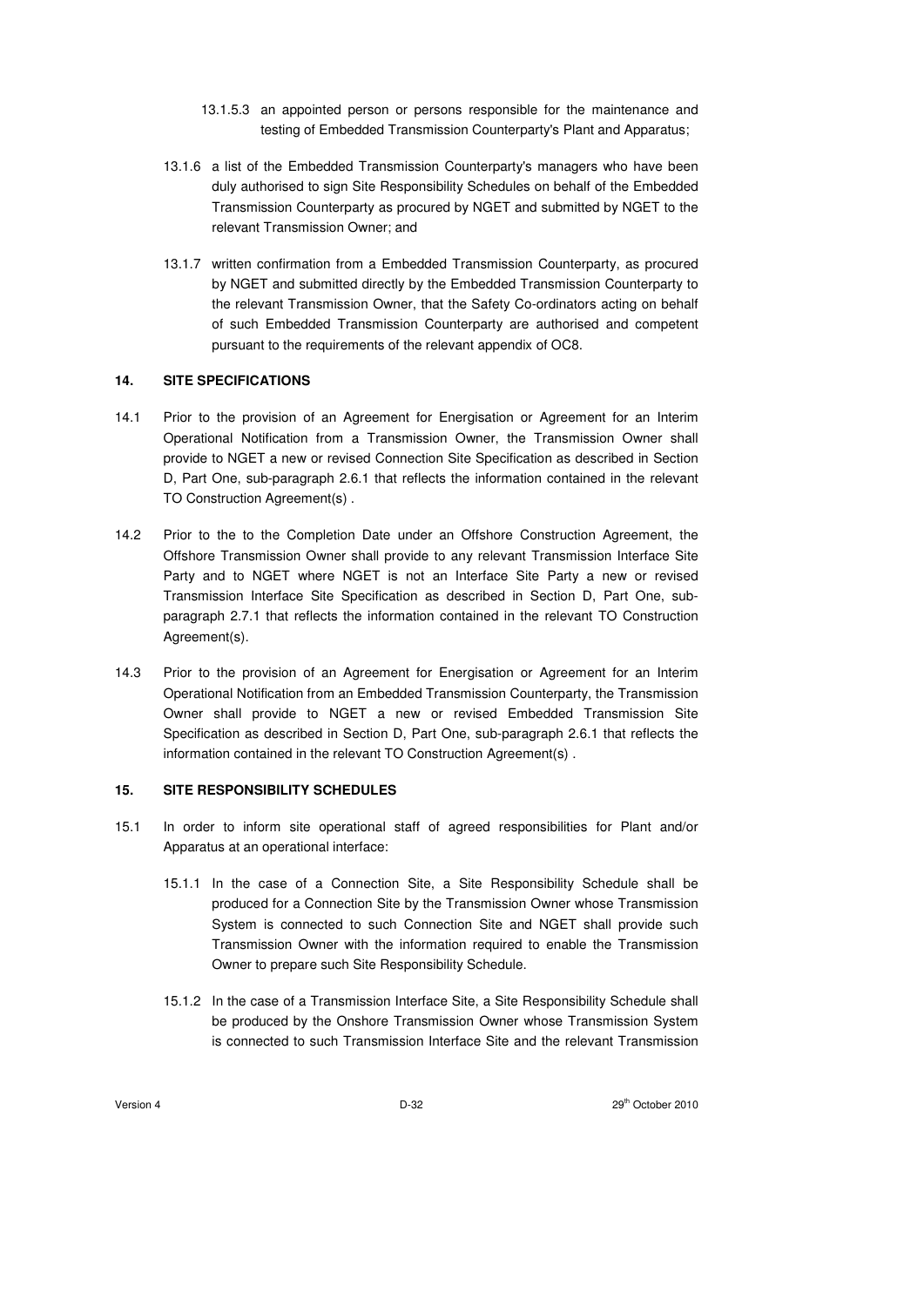Interface Site Parties shall provide such Transmission Owner with the information required to enable the Onshore Transmission Owner to prepare such Site Responsibility Schedule.

- 15.1.3 In the case of an Embedded Transmission Interface Site, the Transmission Owner whose Transmission System is connected to such Embedded Transmission Interface Site will provide NGET with the information required to enable the relevant Embedded Transmission Counterparty to prepare such Site Responsibility Schedule.
- 15.2 A Transmission Owner shall forward a Site Responsibility Schedule prepared by it pursuant to paragraph 15.1.1 to NGET and agree any changes that may be required to such Site Responsibility Schedule with NGET. Upon finalisation of the Site Responsibility Schedule pursuant to this paragraph 15.2, the Transmission Owner shall forward a duly signed Site Responsibility Schedule to NGET and NGET shall promptly sign and procure signatures from the relevant User as required and forward such signed copy of the Site Responsibility Schedule back to the Transmission Owner.
- 15.3 An Onshore Transmission Owner shall forward a Site Responsibility Schedule prepared by it pursuant to paragraph 15.1.2 to both NGET and any other relevant Transmission Interface Site Parties and agree any changes that may be required to such Site Responsibility Schedule with NGET or the other relevant Transmission Interface Site Parties. Upon finalisation of the Site Responsibility Schedule pursuant to this paragraph 15.3 the Onshore Transmission Owner shall forward a duly signed Site Responsibility Schedule to both NGET and any relevant Transmission Interface Site Parties and both NGET and the other Transmission Interface Site Parties shall promptly sign and forward such signed copy of the Site Responsibility Schedule back to the Onshore Transmission Owner.
- 15.4 NGET shall forward a Site Responsibility Schedule prepared by the relevant Embedded Transmission Counterparty using the information provided under 15.1.3 to the relevant Offshore Transmission Owner and agree any request for changes that may be required to such Site Responsibility Schedule with the said Offshore Transmission Owner to be raised with the relevant Embedded Transmission Counterparty. Upon finalisation of the Site Responsibility Schedule pursuant to this paragraph 15.4, NGET shall forward a duly signed Site Responsibility Schedule to the relevant Offshore Transmission Owner and the relevant Offshore Transmission Owner shall promptly sign and forward such signed copy of the Site Responsibility Schedule back to NGET.
- 15.5 Each Site Responsibility Schedule must have recorded on it the Safety Rules which apply to each item of Plant and/or Apparatus in accordance with Section G, paragraph 2.2.
- 15.6 In carrying out their obligations under this paragraph 15, the Parties shall, and NGET shall procure that Users shall, comply with Appendix 1 of the Connection Conditions to the Grid Code (as amended from time to time).
- **16. ACCESS**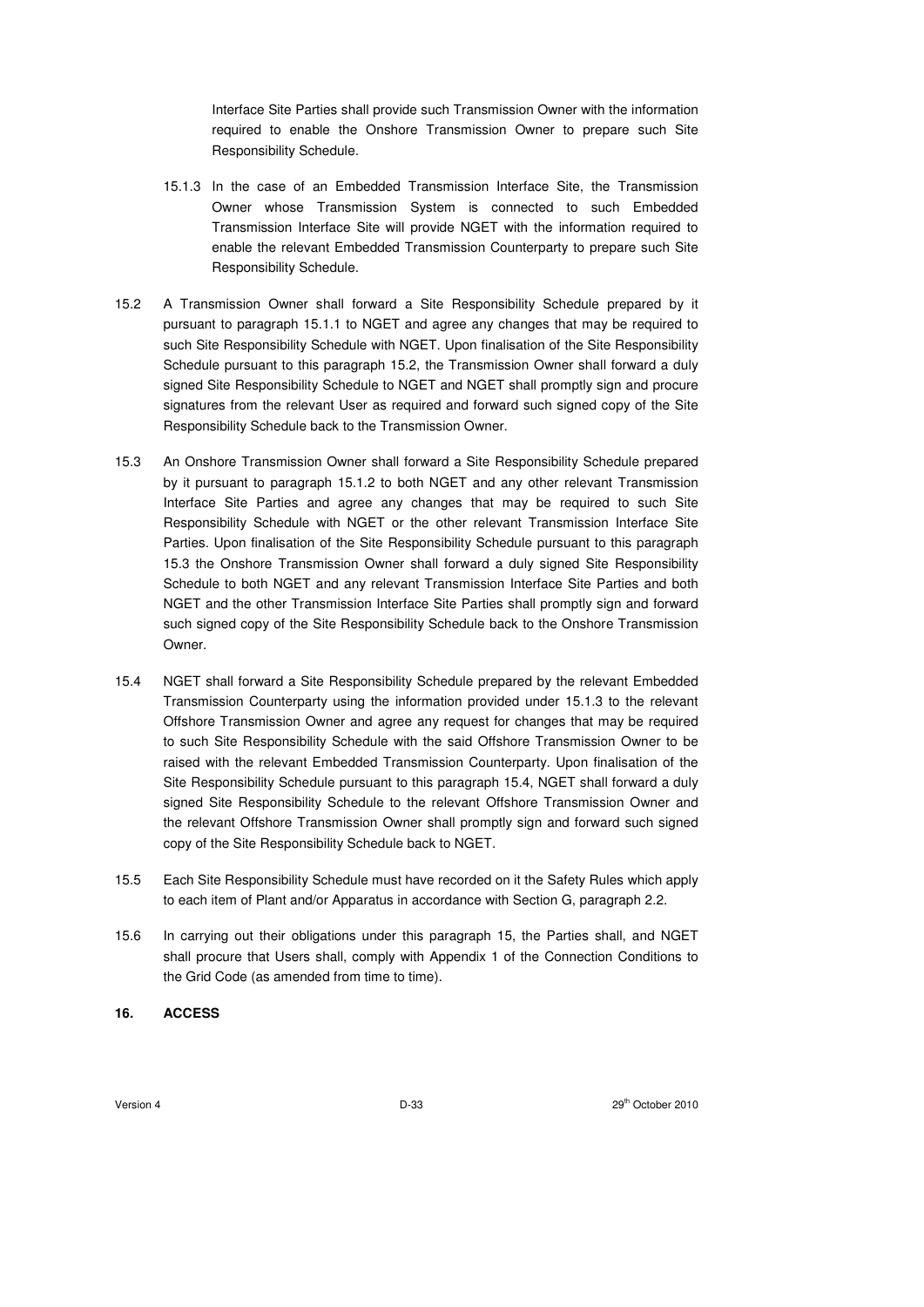- 16.1 The provisions relating to access to Transmission Owner's Sites by Users and to User's Sites by Transmission Owners, are set out in the Interface Agreement between such Transmission Owner and User.
- 16.2 The provisions relating to access to Transmission Interface Sites by other Transmission Owners or NGET, are set out in the Transmission Interface Agreement between such Transmission Owners or NGET.
- 16.3 The provisions relating to access to a Transmission Owner's Embedded Transmission Interface Site by an Embedded Transmission Counterparty and to an Embedded Transmission Counterparty's Site by a Transmission Owner may be set out in the Interface Agreement between such Transmission Owner and Embedded Transmission Counterparty and/or the bilateral agreement relating to the relevant Embedded Transmission Interface Site between NGET and the Embedded Transmission Counterparty.
- 16. 4 In addition to the provisions relating to access referred to in paragraph 16.1, where a Transmission Owner Site contains exposed HV conductors, unaccompanied access will only be granted to individuals holding an Authority for Access issued by the Transmission Owner. The procedure for applying for authority for Access is contained in the Interface Agreement.

## **17. DISCONNECTION AND REMOVAL OF TRANSMISSION CONNECTION ASSETS**

- 17.1 NGET shall provide six months notice to a Transmission Owner of the date that NGET intends to permanently disconnect User Equipment which is connected to such Transmission Owner's Transmission System.
- 17.2 NGET may provide a Transmission Owner with more than six months notice of an intended permanent disconnection of User Equipment connected to such Transmission Owner's Transmission System only where NGET has obtained the prior consent of the relevant User to give such longer notice.
- 17.3 Where NGET permanently disconnects a User which was connected to a Transmission Owner's Transmission System:
	- 17.3.1 NGET shall procure that such User removes any of the User Equipment on such Transmission Owner's land within six months of the date of disconnection under paragraph 17.1 or such longer period as may be agreed between the User and such Transmission Owner; and
	- 17.3.2 such Transmission Owner shall remove any of the Transmission Owner Connection Assets on the land of the User concerned within six months of termination under paragraph 17.1 or such longer period as may be agreed between the User and such Transmission Owner.
- 17.4 Each Transmission Owner shall give, and NGET shall procure, that any relevant User gives, such rights to access land as are reasonably required in order to facilitate the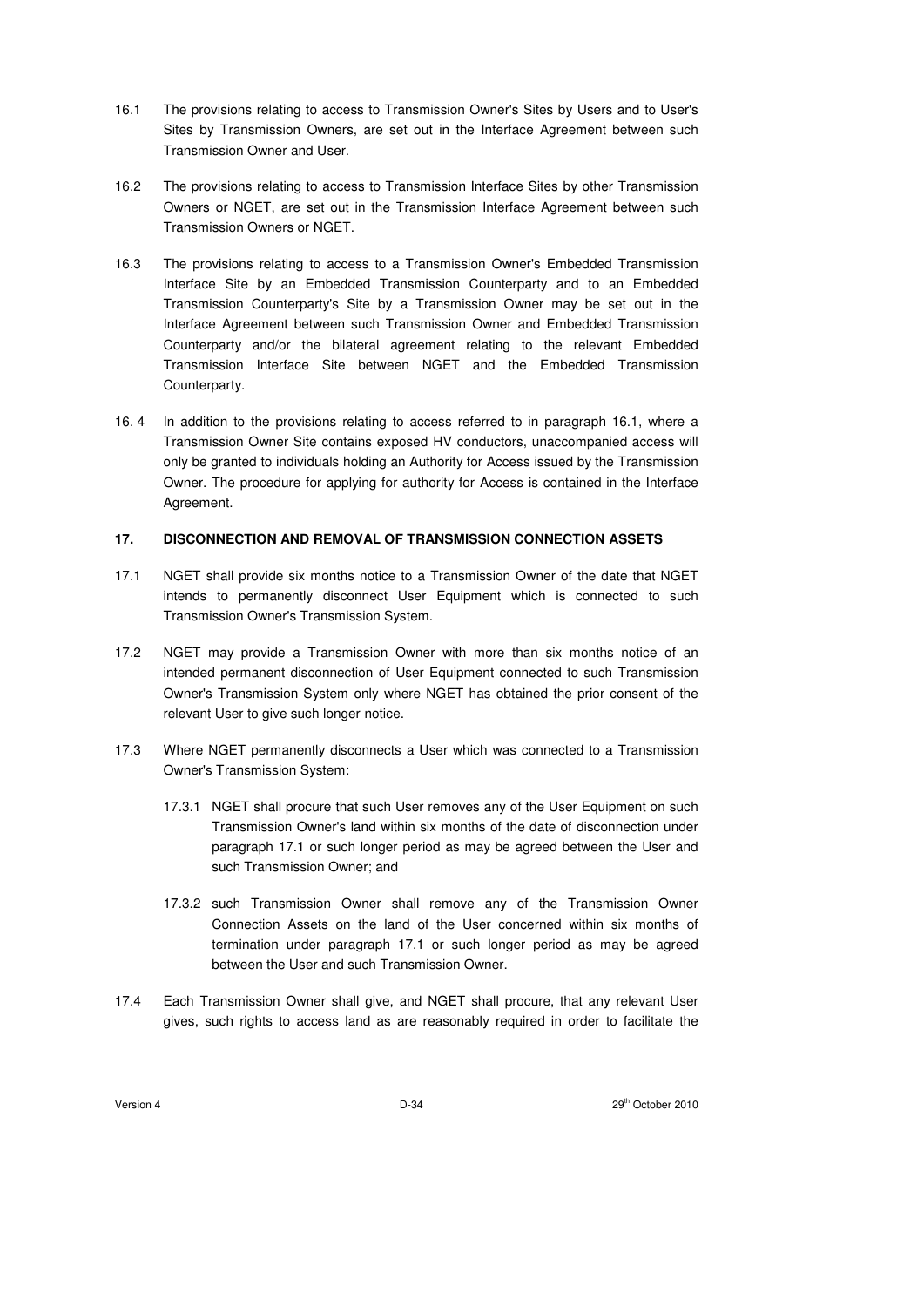removal of User Equipment and Transmission Owner Connection Assets pursuant to this paragraph 17.

17.5 NGET shall not be in breach of its obligation to provide notice pursuant to 17.1 to the extent that any failure or delay in giving notice to a Transmission Owner was caused by a failure or delay by the relevant User in providing notice to NGET under the CUSC.

### **PART THREE: TEC EXCHANGE**

### **1. TEC EXCHANGE PROCESS**

- 1.1 If NGET considers it may be necessary, it shall submit a NGET TEC Exchange Rate Application in accordance with paragraph 1.21.2 to:
	- 1.1.1 the Transmission Owner, if any, whose Transmission System is located at the Relevant Connection Site of the Increasing User or the Decreasing User;
	- 1.1.2 any Transmission Owner in relation to whose Transmission System the Relevant Connection Site of the Increasing User or the Decreasing User satisfies the criteria set out in Schedule Four; and
	- 1.1.3 any Transmission Owner which does not receive a NGET TEC Exchange Rate Application pursuant to sub-paragraphs 1.1 or 1.2, but which:
		- 1.1.3.1 otherwise receives TEC Exchange Planning Assumptions pursuant to paragraph 2.1 or 2.2 in relation to the Relevant Connection Site of the Increasing User or the Decreasing User; or
		- 1.1.3.2 NGET otherwise identifies is likely to be required to calculate a TEC Exchange Rate in respect of the Exchange Rate Request,

(NGET and each Transmission Owner which receives a NGET TEC Exchange Rate Application shall be referred to in this Section as a **"TEC Exchange Party"**).

- 1.2 NGET shall submit a NGET TEC Exchange Rate Application:
	- 1.2.1 pursuant to sub-paragraphs 1.1.1 and 1.1.2, as soon as reasonably practicable, and in any event within three Business Days of the User Application Date in relation to such Relevant Connection Site of the Increasing User or the Decreasing User.
	- 1.2.2 pursuant to sub-paragraph 1.1.3, at the same time as TEC Exchange Planning Assumptions are submitted to a Transmission Owner under paragraph 2.2 or, where applicable, at the same time as NGET gives a Transmission Owner notice under paragraph 2.3.
- 1.3 For the purposes of this Section D, Part Three, a NGET TEC Exchange Rate Application shall be deemed to be effective if it is complete and clear in all material respects.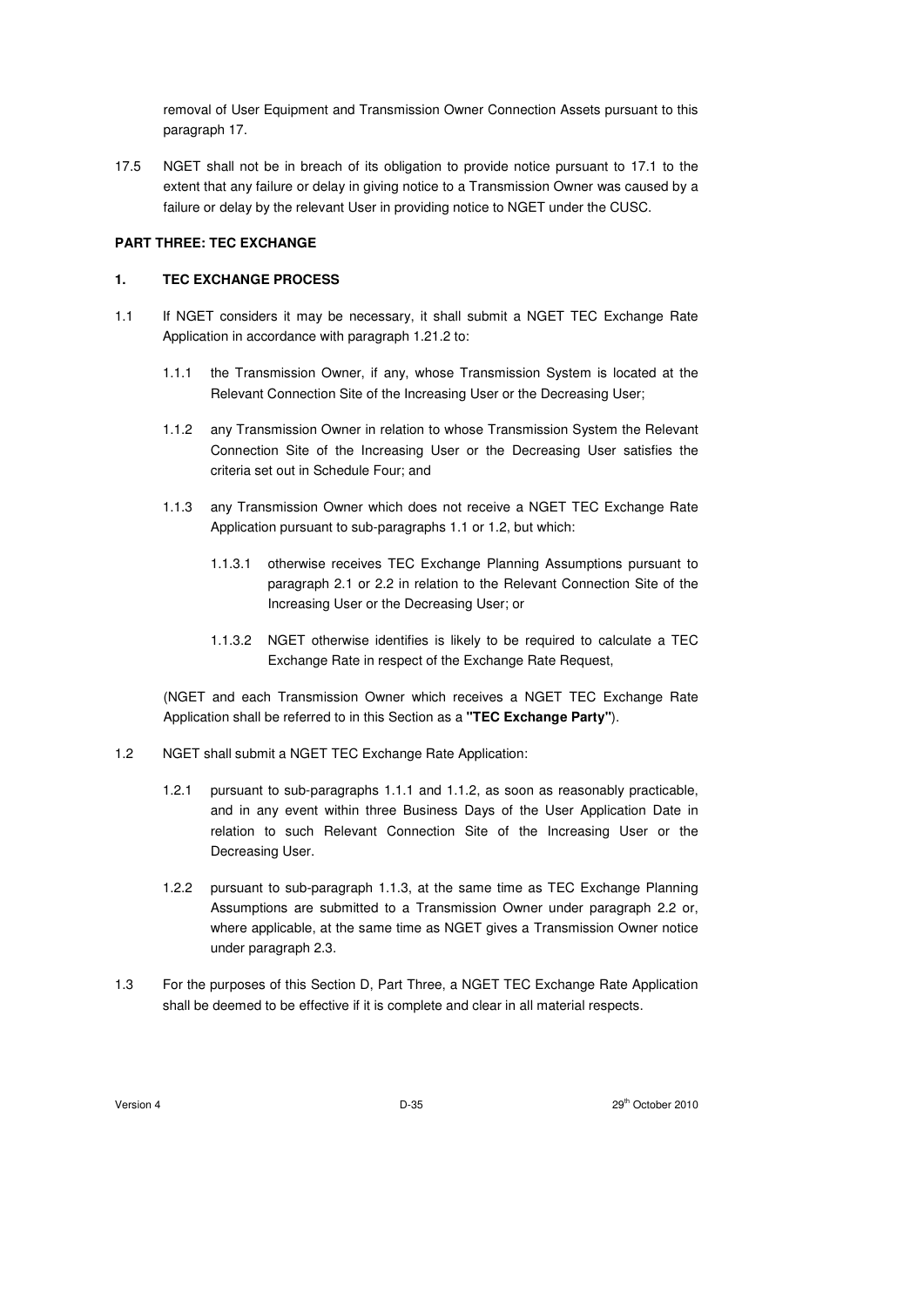- 1.4 If a Transmission Owner reasonably considers that a NGET TEC Exchange Rate Application is not effective it shall, as soon as reasonably practicable and in any event within five Business Days of receipt of the NGET TEC Exchange Rate Application, notify NGET of:
	- 1.4.1 the detailed reasons why it considers the NGET TEC Exchange Rate Application is incomplete or unclear in a material respect; and
	- 1.4.2 the amendments (including clarifications, additional information, data or other material) it considers are required to make the NGET TEC Exchange Rate Application effective,

and shall otherwise use its best endeavours to liaise with and assist NGET (and, where reasonably requested by NGET, any relevant third parties) so that the NGET TEC Exchange Rate Application is made effective as soon as reasonably practicable. Any dispute in relation to the effectiveness of a NGET TEC Exchange Rate Application may be referred as a Dispute to the Authority in accordance with Section H, paragraph 4.1.

- 1.5 NGET shall immediately notify each other TEC Exchange Party following:
	- 1.5.1 any change in the NGET TEC Exchange Rate Application or associated information provided to such TEC Exchange Party; or
	- 1.5.2 the withdrawal of the relevant User Application by a User, in which case such notice shall also constitute notice of withdrawal by NGET of any relevant NGET TEC Exchange Rate Application.

# **2. PROVISION OF TEC EXCHANGE PLANNING ASSUMPTIONS FOLLOWING A NGET TEC EXCHANGE RATE APPLICATION**

- 2.1 In addition to Planning Assumptions used for general transmission planning pursuant to Section D, Part One, paragraph 2.2, NGET may, as a consequence of a User Application for a TEC Exchange Rate Request, also generate a separate set of Planning Assumptions which take into account the power flows which NGET expects are likely to result from a TEC Trade for use by each Transmission Owner only in the preparation of a TO TEC Exchange Rate (**"TEC Exchange Planning Assumptions"**).
- 2.2 If NGET generates TEC Exchange Planning Assumptions, it shall do so as soon as reasonably practicable and, in any event, within five Business Days of the User Application Date and shall:
	- 2.2.1 immediately provide to each Transmission Owner such parts of the set of TEC Exchange Planning Assumptions as NGET reasonably determines are likely to materially affect such Transmission Owner's Transmission System; and
	- 2.2.2 at the same time as TEC Exchange Planning Assumptions are provided to any Transmission Owner(s) pursuant to sub-paragraph 2.2.1, either: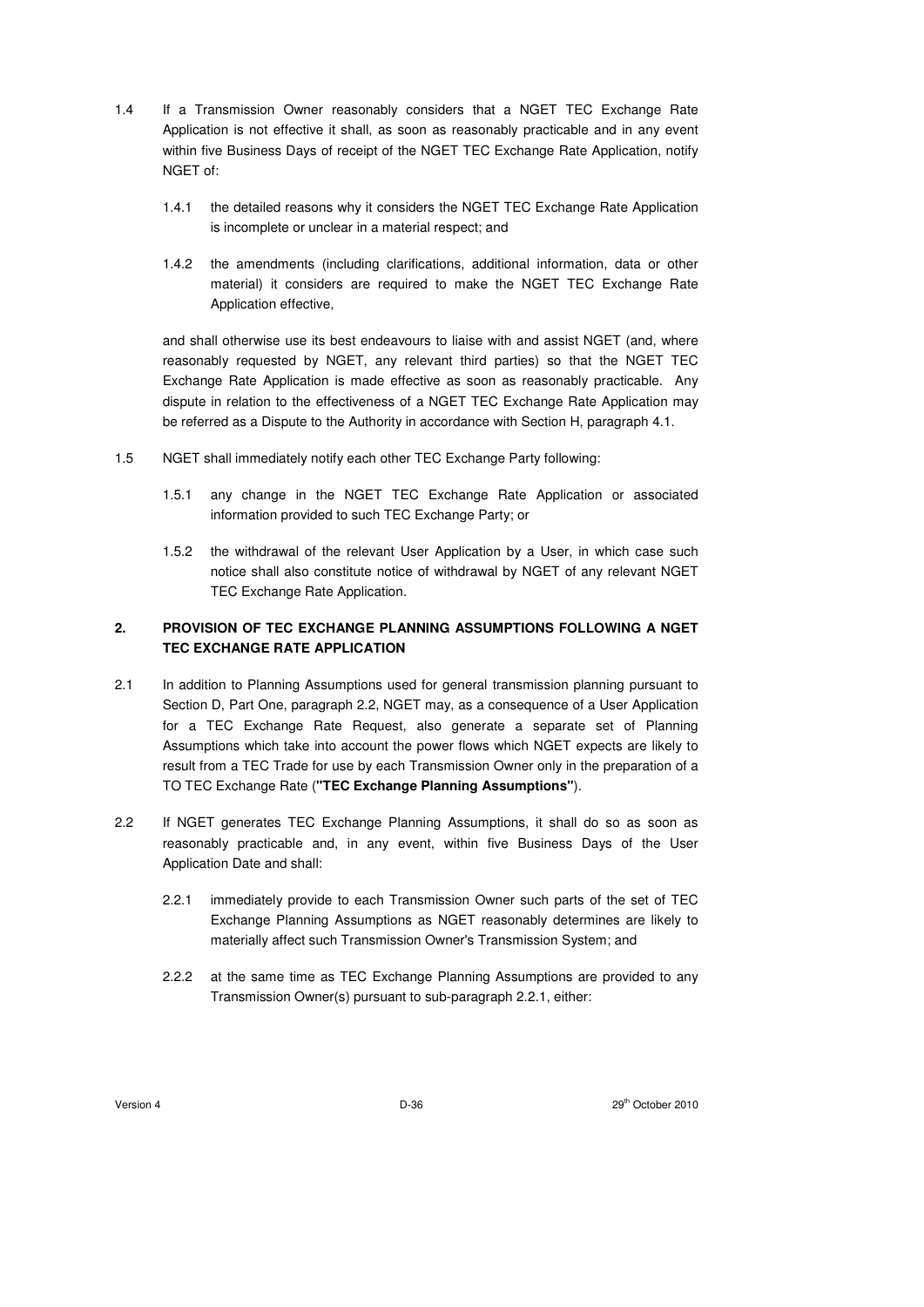- 2.2.2.1 identify the NGET TEC Exchange Rate Application already submitted to such Transmission Owner under sub-paragraphs 1.1.1 or 1.1.2 to which the TEC Exchange Planning Assumptions relate; or
- 2.2.2.2 submit a new NGET TEC Exchange Rate Application to such Transmission Owner pursuant to sub-paragraph 1.1.3.
- 2.3 NGET shall notify each Transmission Owner which receives an NGET TEC Exchange Rate Application as soon as reasonably practicable and, in any event, within two Business Days of the User Application Date, if it does not intend to generate a set of TEC Exchange Planning Assumptions in respect of the relevant Exchange Rate Request. Following such notice NGET shall inform each Transmission Owner that receives a NGET TEC Exchange Rate Application which previously notified Planning Assumptions should apply and such Planning Assumptions shall be deemed to also be TEC Exchange Planning Assumptions for the purposes of such NGET TEC Exchange Rate Application.
- 2.4 NGET may, in its discretion, change a set of TEC Exchange Planning Assumptions (including any deemed TEC Exchange Planning Assumptions under paragraph 2.3) by giving notice to the relevant Transmission Owner(s), at any time up to the date not less than three months after the User Application Date.
- 2.5 A Transmission Owner may submit a request to NGET for a change to TEC Exchange Planning Assumptions it has received pursuant to paragraphs 2.2 or 2.4 or which have been deemed pursuant to paragraph 2.3, provided that such request shall contain a description (in reasonable but not excessive detail) of the reason(s) for the request.
- 2.6 If NGET receives a request for a change to TEC Exchange Planning Assumptions pursuant to paragraph 2.5 it shall, as soon as reasonably practicable:
	- 2.6.1 notify the Transmission Owner submitting the request and any other Transmission Owner, which is likely to be materially affected by the requested change, whether or not and, where relevant, how NGET intends to accommodate such request; and
	- 2.6.2 where relevant, change and re-issue such TEC Exchange Planning Assumptions accordingly.
- 2.7 A Transmission Owner may refer to the Authority as a Dispute in accordance with Section H, paragraph 4.1:
	- 2.7.1 any notice received from NGET under 2.6.1; or
	- 2.7.2 any failure by NGET to respond to a request made by such Transmission Owner under paragraph 2.5 within a reasonable period of time, taking into account the nature, complexity and urgency of the request.
- 2.8 For the avoidance of doubt, any change made to TEC Exchange Planning Assumptions pursuant to paragraphs 2.4 or 2.6 shall change the existing set of TEC Exchange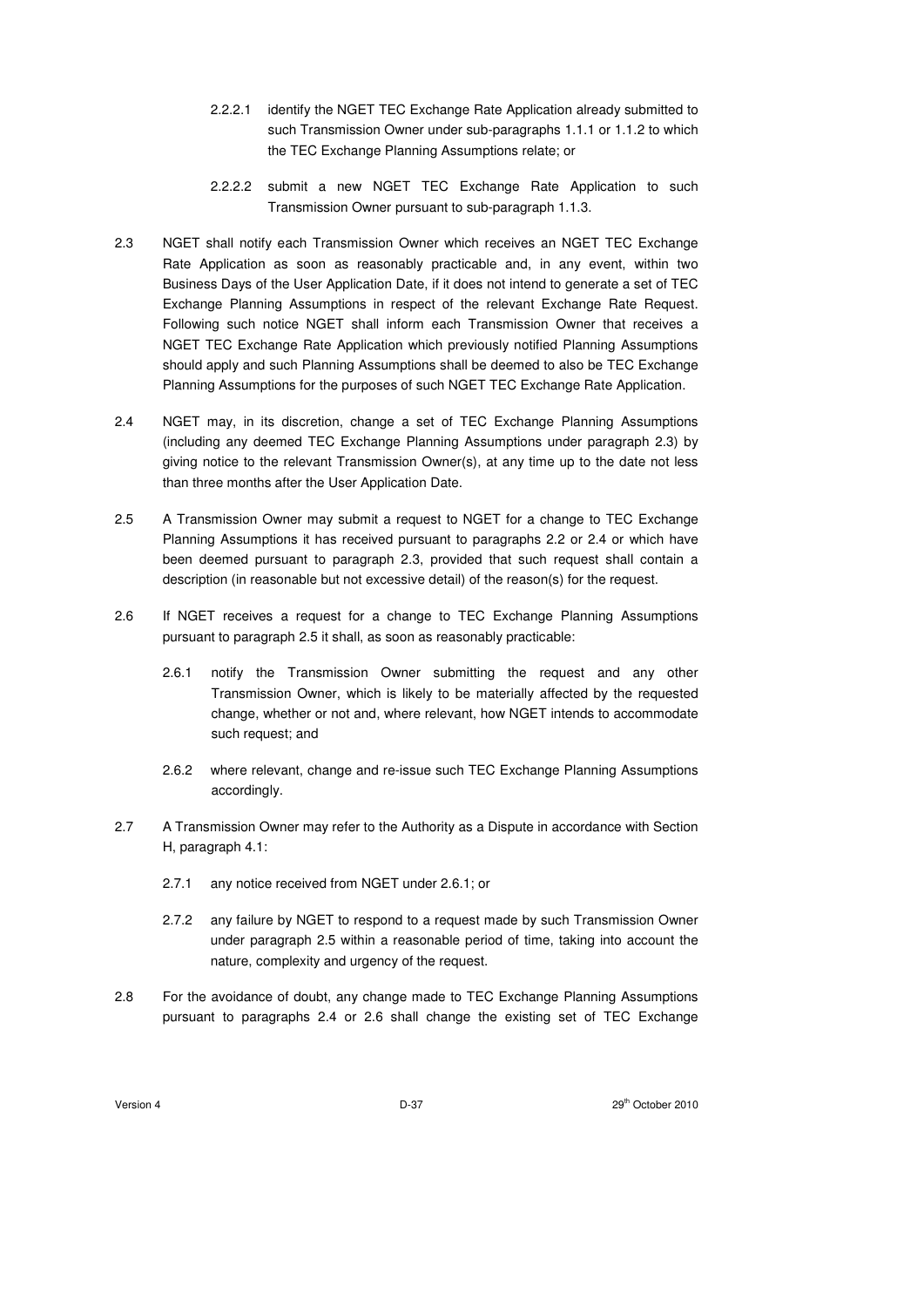Planning Assumptions and shall not constitute a separate set of TEC Exchange Planning Assumptions.

2.9 NGET shall act in accordance with Good Industry Practice in deciding whether to generate any set of TEC Exchange Planning Assumptions and, where relevant, in generating or modifying such TEC Exchange Planning Assumptions pursuant to this paragraph 2.

## **3. TEC EXCHANGE RATES**

- 3.1 A TO shall prepare each TO TEC Exchange Rate so that, if the TEC Trade to which it relates becomes effective, such Transmission Owner would continue to comply with the obligations in respect of the planning and development of its Transmission System set out in Part One, paragraph 2.2 of this Section D by giving effect to such NGET TEC Exchange Rate Application, except that:
	- 3.1.1 for the purpose of Part One, paragraph 2.2, such Transmission Owner shall take into account TEC Exchange Planning Assumptions provided to it under paragraph 2 (as modified or updated pursuant to paragraphs 2.4 or 2.6) in respect of the NGET TEC Exchange Rate Application in the place of any other Planning Assumptions.
- 3.2 A Transmission Owner which receives an effective NGET TEC Exchange Rate Application under paragraph 1.2 above shall, unless otherwise agreed with NGET or determined or directed by the Authority, submit a TO TEC Exchange Rate to NGET as soon as reasonably practicable and, in any event, on or before the later of:
	- 3.2.1 three months less thirteen Business Days after the User Application Date; and
	- 3.2.2 where relevant, three months less fifteen Business Days after the TEC Exchange Assumptions Date.
- 3.3 NGET and a Transmission Owner may agree that the Transmission Owner may submit its TO TEC Exchange Rate otherwise than in accordance with the dates set out in paragraph 3.2 provided that:
	- 3.3.1 a TO TEC Exchange Rate to which sub-paragraph 3.2.1 applies shall be submitted not later than three months less five Business Days after the User Application Date; and
	- 3.3.2 a TO TEC Exchange Rate to which sub-paragraph 3.2.2 applies shall be submitted not later than three months less seven Business Days after the TEC Exchange Assumptions Date,

unless otherwise directed by the Authority.

3.4 In the event that NGET modifies TEC Exchange Planning Assumptions after a Transmission Owner has submitted its TO TEC Exchange Rate for the NGET TEC Exchange Rate Application to which such TEC Exchange Planning Assumptions apply,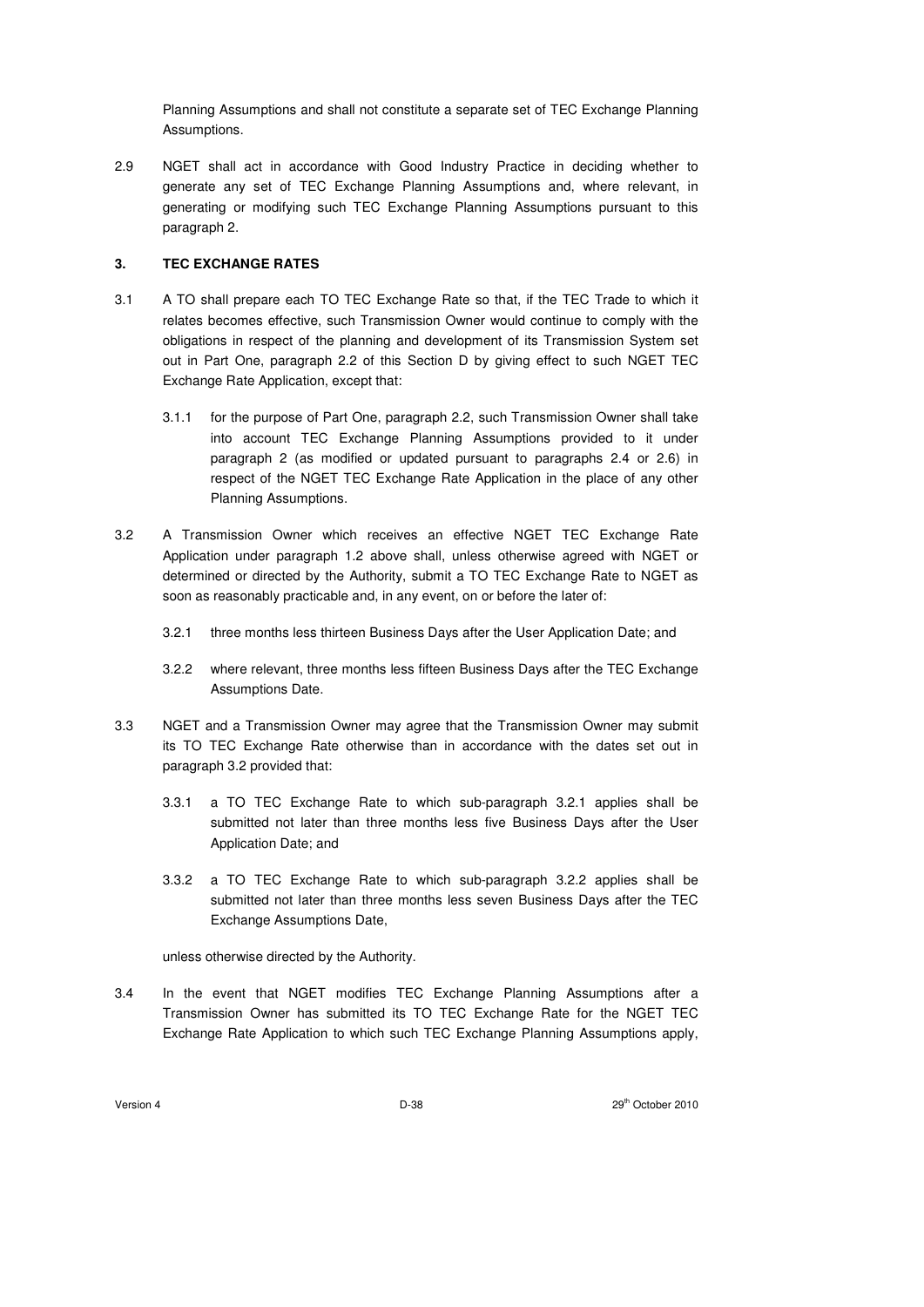the Transmission Owner shall revise and re-submit its TO TEC Exchange Rate to NGET, taking into account such modified TEC Exchange Rate Planning Assumptions, as soon as reasonably practicable.

### **PART FOUR: STATEMENT OF WORKS**

## **1. STATEMENT OF WORKS PROCESS**

- 1.1 If NGET considers it may be necessary, it shall submit a NGET Request for a Statement of Works in accordance with paragraph 1.2 to:
	- 1.1.1 the Transmission Owner, if any, whose Transmission System is located at the Relevant Connection Site;
	- 1.1.2 any Transmission Owner in relation to whose Transmission System the Relevant Connection Site satisfies the criteria set out in Schedule Four; and
	- 1.1.3 any Transmission Owner which does not receive a NGET Request for a Statement of Works pursuant to sub-paragraphs 1.1.1 or 1.1.2, but which:
		- 1.1.3.1 otherwise receives Statement of Works Planning Assumptions pursuant to paragraph 2.2 in relation to the Relevant Connection Site; or
		- 1.1.3.2 NGET otherwise identifies is likely to be required to submit a TO Statement of Works Notice in respect of the Statement of Works Project,

(NGET and each Transmission Owner which receives a NGET Request for a Statement of Works shall be referred to in this Section as a **"Statement of Works Party"**).

- 1.2 NGET shall submit a NGET Request for a Statement of Works:
	- 1.2.1 pursuant to sub-paragraphs 1.1.1 and 1.1.2, as soon as reasonably practicable, and in any event within three Business Days of the User Application Date in relation to such Relevant Connection Site; and
	- 1.2.2 pursuant to sub-paragraph 1.1.3, at the same time as Statement of Works Planning Assumptions are submitted to a Transmission Owner under paragraph 2.2 or, where applicable, at the same time as NGET gives a Transmission Owner notice under paragraph 2.3.
- 1.3 For the purposes of this Section D, Part Four, a NGET Request for a Statement of Works shall be deemed to be effective if it is complete and clear in all material respects.
- 1.4 If a Transmission Owner reasonably considers that a NGET Request for a Statement of Works is not effective it shall, as soon as reasonably practicable and in any event within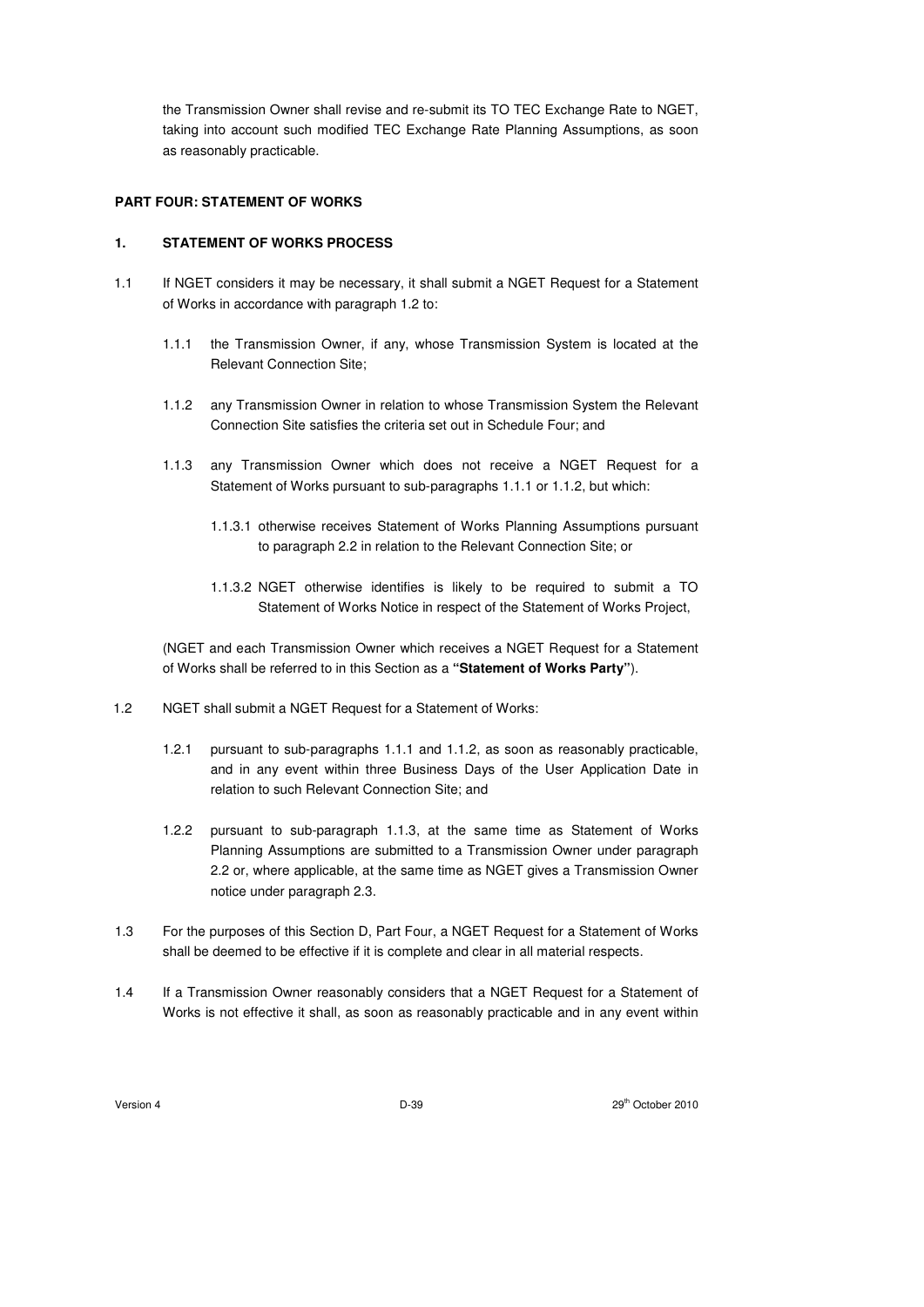five Business Days of receipt of the NGET Request for a Statement of Works, notify NGET of:

- 1.4.1 the detailed reasons why it considers the NGET Request for a Statement of Works is incomplete or unclear in a material respect; and
- 1.4.2 the amendments (including clarifications, additional information, data or other material) it considers are required to make the NGET Request for a Statement of Works effective,

and shall otherwise use its best endeavours to liaise with and assist NGET (and, where reasonably requested by NGET, any relevant third parties) so that the NGET Request for a Statement of Works is made effective as soon as reasonably practicable. Any dispute in relation to the effectiveness of a NGET Request for a Statement of Works may be referred as a Dispute to the Authority in accordance with Section H, paragraph 4.1.

- 1.5 Each Transmission Owner shall charge NGET and NGET shall pay Engineering Charges in relation to a NGET Request for a Statement of Works in accordance with Schedule Ten.
- 1.6 NGET shall immediately notify each other Statement of Works Party following:
	- 1.6.1 any change in the NGET Request for a Statement of Works or associated information provided to such Statement of Works Party; or
	- 1.6.2 the withdrawal of the relevant User Application by a User, in which case such notice shall also constitute notice of a withdrawal by NGET of any relevant NGET Request for a Statement of Works.

# **2. PROVISION OF STATEMENT OF WORKS PLANNING ASSUMPTIONS FOLLOWING A NGET REQUEST FOR A STATEMENT OF WORKS**

- 2.1 In addition to Planning Assumptions used for general transmission planning pursuant to Section D, Part One, paragraph 2.2, NGET may, as a consequence of a User Application for a Request for a Statement of Works, also generate a separate set of Planning Assumptions which take into account the power flows which NGET expects are likely to result from the Statement of Works Project for use by each Transmission Owner only in the preparation of a TO Statement of Works Notice (**"Statement of Works Planning Assumptions"**).
- 2.2 If NGET generates Statement of Works Planning Assumptions, it shall do so as soon as reasonably practicable and, in any event, within five Business Days of the User Application Date and shall:
	- 2.2.1 immediately provide to each Transmission Owner such parts of the set of Statement of Works Planning Assumptions as NGET reasonably determines are likely to materially affect such Transmission Owner's Transmission System; and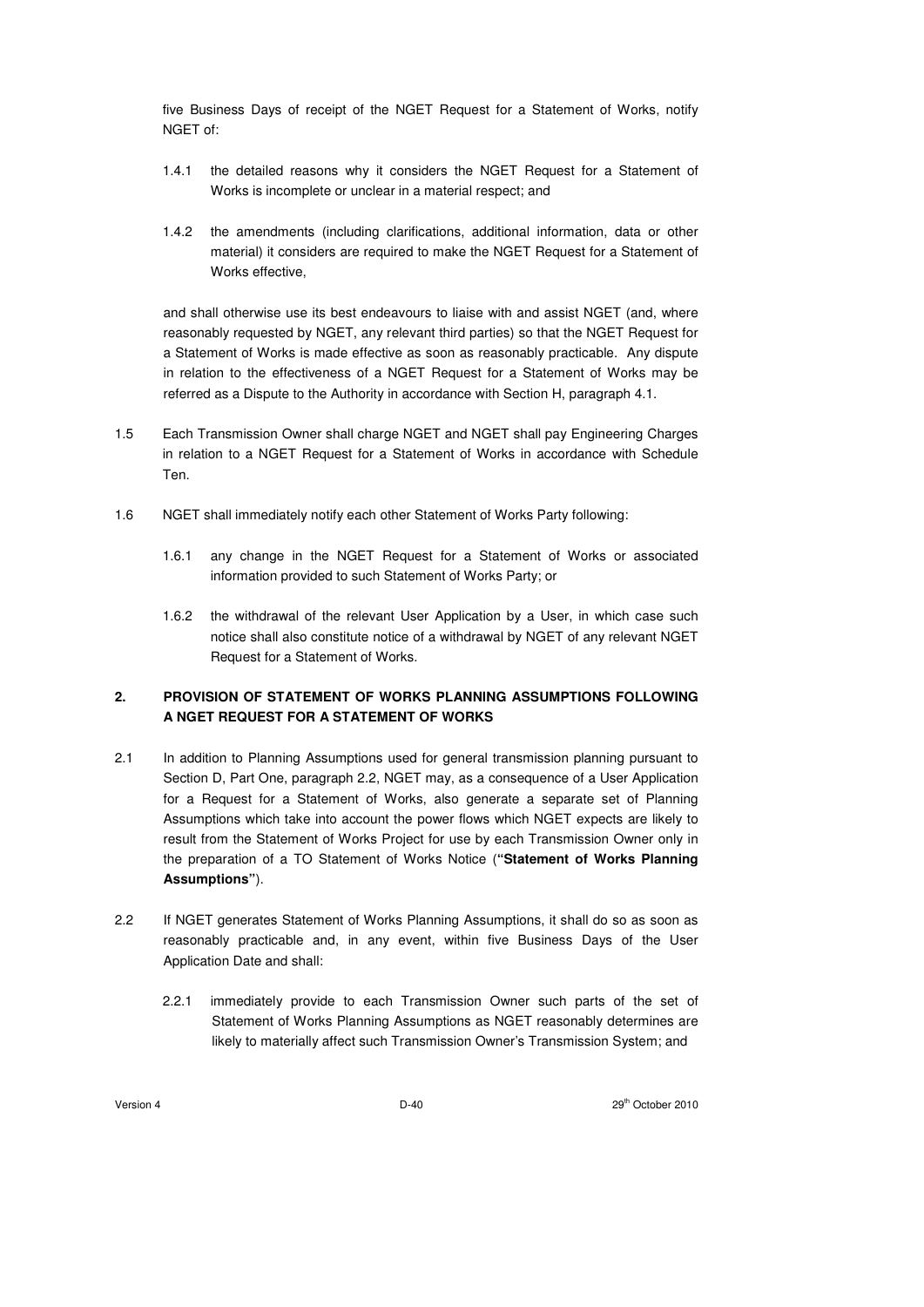- 2.2.2 at the same time as Statement of Works Planning Assumptions are provided to any Transmission Owner(s) pursuant to sub-paragraph 2.2.1, either:
	- 2.2.2.1 identify the NGET Request for a Statement of Works already submitted to such Transmission Owner under sub-paragraphs 1.1.1 or 1.1.2 to which the Statement of Works Planning Assumptions relate; or
	- 2.2.2.2 submit a new NGET Request for a Statement of Works to such Transmission Owner pursuant to sub-paragraph 1.1.3.
- 2.3 NGET shall notify each Transmission Owner which receives a NGET Request for a Statement of Works as soon as reasonably practicable and, in any event, within two Business Days of the User Application Date, if it does not intend to generate a set of Statement of Works Planning Assumptions in respect of the relevant Statement of Works Project. Following such notice the general Planning Assumptions provided to Transmission Owners pursuant to Section D, Part One, paragraph 2.2 shall be deemed to also be Statement of Works Planning Assumptions for the purposes of such Statement of Works Project.
- 2.4 NGET may, in its discretion, change a set of Statement of Works Planning Assumptions (including any deemed Statement of Works Planning Assumptions under paragraph 2.3) by giving notice to the relevant Transmission Owner(s), at any time up to the submission by the Transmission Owner(s) of the TO Statement of Works to which such Statement of Works Planning Assumptions apply.
- 2.5 A Transmission Owner may submit a request to NGET for a change to Statement of Works Planning Assumptions it has received pursuant to paragraphs 2.2 or 2.4 or which have been deemed pursuant to paragraph 2.3, provided that such request shall contain a description (in reasonable but not excessive detail) of the reason(s) for the request.
- 2.6 If NGET receives a request for a change to Statement of Works Planning Assumptions pursuant to paragraph 2.5 it shall, as soon as reasonably practicable:
	- 2.6.1 notify the Transmission Owner submitting the request and any other Transmission Owner, which is likely to be materially affected by the requested change, whether or not and, where relevant, how NGET intends to accommodate such request; and
	- 2.6.2 where relevant, change and re-issue such Statement of Works Planning Assumptions accordingly.
- 2.7 A Transmission Owner may refer to the Authority as a Dispute in accordance with Section H, paragraph 4.1:
	- 2.7.1 any notice received from NGET under 2.6.1; or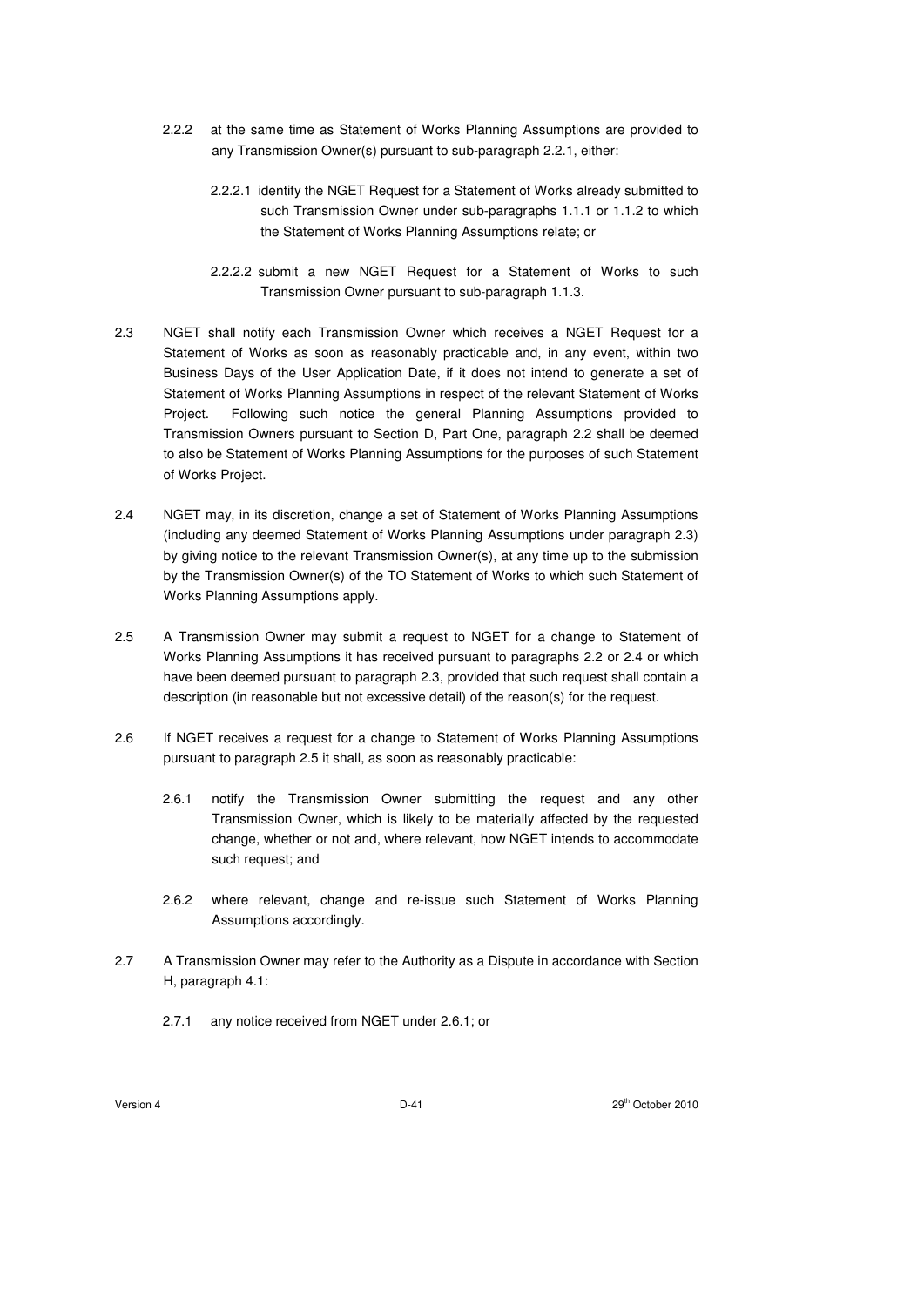- 2.7.2 any failure by NGET to respond to a request made by such Transmission Owner under paragraph 2.5 within a reasonable period of time, taking into account the nature, complexity and urgency of the request.
- 2.8 Notwithstanding any request submitted by a Transmission Owner pursuant to paragraph 2.5 above, each Transmission Owner shall continue to take account the Statement of Works Planning Assumptions provided by NGET pursuant to sub-paragraph 1.1.3 (or deemed pursuant to paragraph 2.3), for the purposes of paragraph 3.3 of this Section D, Part Four, subject to any subsequent changes made to such Statement of Works Planning Assumptions by NGET under paragraphs 2.4 or 2.6 or any determination of a Dispute referred to the Authority pursuant to paragraph 2.7.
- 2.9 For the avoidance of doubt, any change made to Statement of Works Planning Assumptions pursuant to paragraphs 2.4 or 2.6 shall change the existing set of Statement of Works Planning Assumptions and shall not constitute a separate set of Statement of Works Planning Assumptions.
- 2.10 NGET shall act in accordance with Good Industry Practice in deciding whether to generate any set of Statement of Works Planning Assumptions and, where relevant, in generating or modifying such Statement of Works Planning Assumptions pursuant to this paragraph 2.

## **3. TO STATEMENT OF WORKS NOTICE**

- 3.1 Each Transmission Owner which receives a NGET Request for a Statement of Works shall notify NGET in accordance with paragraph 3.2 whether or not such Transmission Owner requires Transmission Construction Works to be undertaken in respect of a Statement of Works Project (such notice to be referred to as a **"TO Statement of Works Notice"**). Where the TO Statement of Works Notice specifies that Transmission Construction Works are required, then, at any time within the period referred to at paragraph 3.6, NGET may submit to the Transmission Owner a NGET Modification Application. Where the TO Statement of Works Notice specifies that Transmission Construction Works are not required it shall specify whether or not, in planning and developing its Transmission System, the Transmission Owner has assumed that any technical design or operational criteria will apply to User Equipment at the Relevant Connection Site, and details of what such criteria are.
- 3.2 A Transmission Owner shall submit a TO Statement of Works Notice as soon as reasonably practicable but, in any event, on or before the later of:
	- 3.2.1 twenty-five calendar days less one Business Day after the NGET Application Date; and
	- 3.2.2 twenty-three calendar days less one Business Day after the Statement of Works Assumptions Date.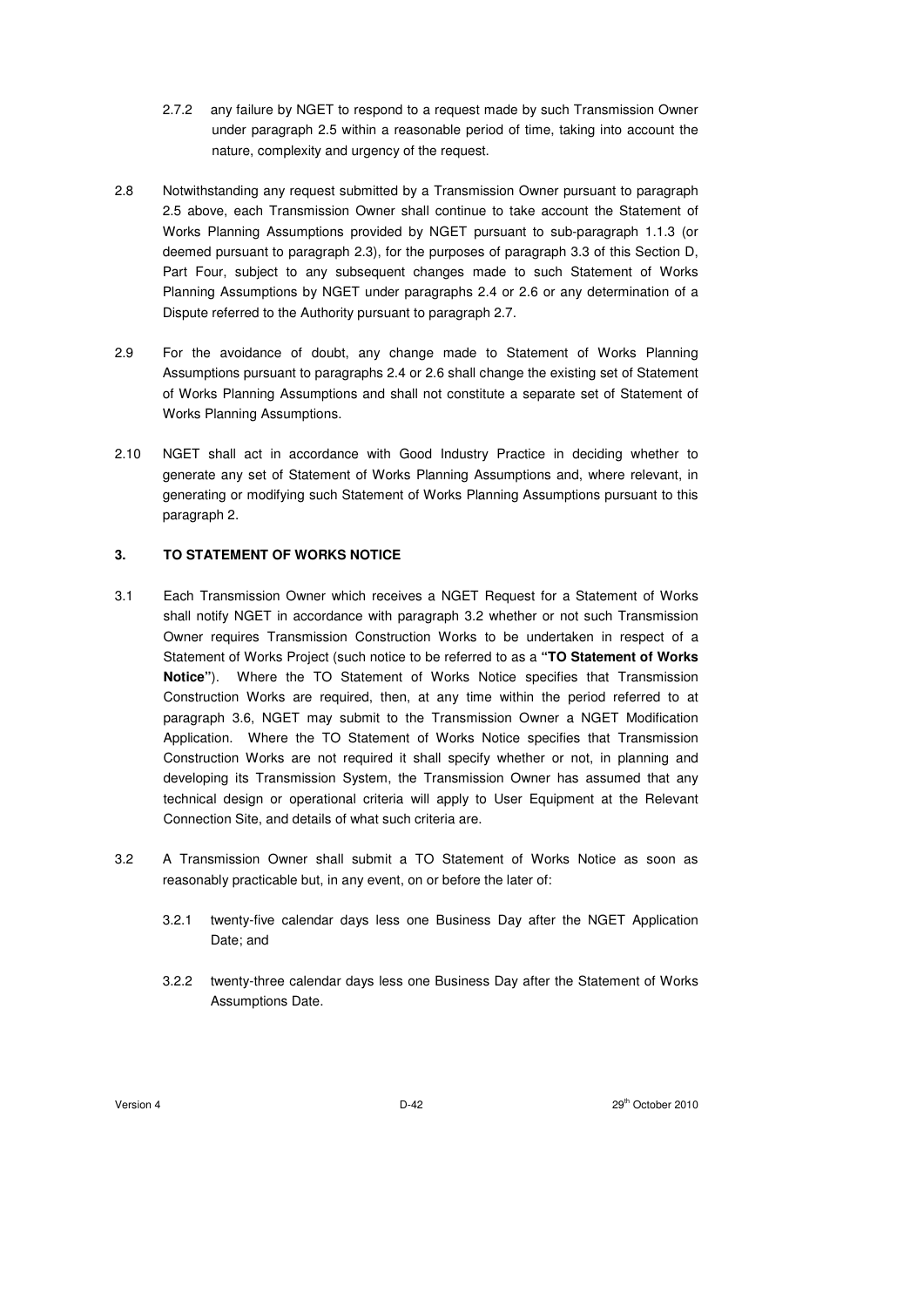- 3.3 NGET may refer as a Dispute to the Authority in accordance with Section H, paragraph 4.1, any TO Statement of Works Notice:
	- 3.3.1 that a Transmission Owner does not require Transmission Construction Works to be undertaken in respect of a Statement of Works Project; or
	- 3.3.2 of any assumptions which a Transmission Owner intends to make in relation to User Equipment at a Relevant Connection Site.
- 3.4 A Transmission Owner shall prepare each TO Statement of Works Notice so that, if the Statement of Works Project to which it relates is constructed, such Transmission Owner would continue to comply with the obligations in respect of the planning and development of its Transmission System set out in Part One, paragraph 2.2 of this Section D by giving effect to such Transmission Construction Works, except that:
	- 3.4.1 for the purpose of Part One, paragraph 2.2, such Transmission Owner shall take into account Statement of Works Planning Assumptions provided to it under paragraph 2 (as modified or updated pursuant to paragraphs 2.4 or 2.6) in respect of the Statement of Works Project in the place of any other Planning Assumptions; and
	- 3.4.2 the technical design and operational criteria for the Relevant Connection Site shall be as set out in the NGET Request for a Statement of Works together with any site-specific information set out in the TO Statement of Works Notice.
- 3.5 In the event that NGET modifies Statement of Works Planning Assumptions after a Transmission Owner has submitted its TO Statement of Works Notice for the Statement of Works Project to which such Statement of Works Planning Assumptions apply, the Transmission Owner shall revise and re-submit its TO Statement of Works Notice to NGET, taking into account such modified Statement of Works Planning Assumptions, as soon as reasonably practicable.
- 3.6 At any time up to twenty-eight calendar days plus ninety-three Business Days after the User Application Date, NGET may submit to the Transmission Owner (and such submission shall be deemed to be) a NGET Modification Application in respect of a Statement of Works Project. Processing of such deemed NGET Modification Application shall be as set out in Part Two of this Section D.

# **PART FIVE: IMPLEMENTATION OF USER COMMITMENT METHODOLOGY**

# **5. OFFSHORE DEVELOPMENT INFORMATION STATEMENT**

# 5.1 **CMP 192 Transition Process Plan**

NGET shall consult with and shall agree with each Transmission Owner the programme of activities and timescales for the activies required to be undertaken by that Transmission Owner in order to support NGET in the implementation of the CMP 192 Transition Process Plan (the "UCM TO Implementation Plan") including: